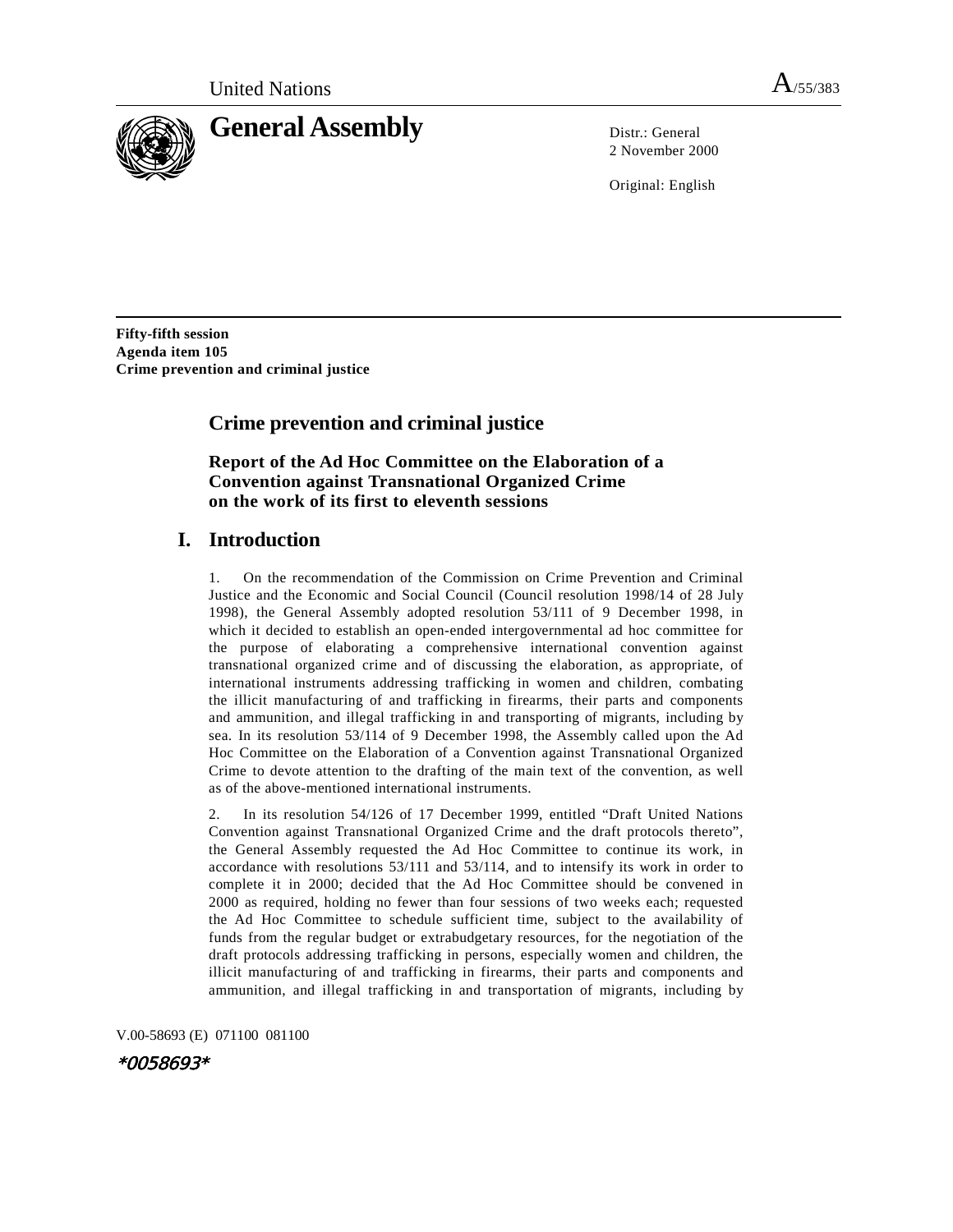sea, in order to enhance the possibility of their completion at the same time as the draft Convention; and decided that the Ad Hoc Committee should submit the final text of the Convention and protocols thereto to the Assembly for early adoption prior to a high-level signing conference.

3. In its resolution 54/127 of 17 December 1999, the General Assembly requested the Secretary-General, within existing or extrabudgetary resources, to convene an expert group of no more than 20 members, with equitable geographical representation, to prepare a study on the illicit manufacturing of and trafficking in explosives by criminals and their use for criminal purposes; and directed the Ad Hoc Committee, following the completion of the study, to consider the possible elaboration of an international instrument on the illicit manufacturing of and trafficking in explosives.

4. In its resolution 54/128 of 17 December 1999, the General Assembly directed the Ad Hoc Committee to incorporate into the draft Convention measures against corruption linked to organized crime, including provisions regarding the sanctioning of acts of corruption involving public officials; and requested the Ad Hoc Committee, using such time as its schedule permitted and with extrabudgetary resources provided for that purpose, to explore the desirability of an international instrument against corruption, either ancillary to or independent of the Convention, to be developed after the finalization of the Convention and the three additional instruments referred to in resolution 53/111 and to present its views to the Commission on Crime Prevention and Criminal Justice.

5. In its resolution 54/129 of 17 December 1999, the General Assembly accepted with appreciation the offer of the Government of Italy to host a high-level political signing conference in Palermo for the purpose of signing the United Nations Convention against Transnational Organized Crime (Palermo Convention) and protocols thereto; and requested the Secretary-General to schedule the Conference for a period of up to one week before the end of the Millennium Assembly in 2000.

6. The Ad Hoc Committee held eleven sessions, as follows: first session from 19 to 29 January 1999; second session from 8 to 12 March 1999; third session from 28 April to 3 May 1999, in parallel with the eighth session of the Commission on Crime Prevention and Criminal Justice; fourth session from 28 June to 9 July 1999; fifth session from 4 to 15 October 1999; sixth session from 6 to 17 December 1999; seventh session from 17 to 28 January 2000; eighth session from 21 February to 3 March 2000; ninth session from 5 to 16 June 2000; tenth session from 17 to 28 July 2000; and eleventh session from 2 to 28 October 2000.

7. The present report is submitted to the General Assembly at its fifty-fifth session pursuant to resolution 54/126 to apprise the Assembly of the work of the Ad Hoc Committee in implementing its mandate and to submit its recommendations to the Assembly for consideration and action.

## **II. Background**

8. In its resolution 49/159 of 23 December 1994, the General Assembly approved the Naples Political Declaration and Global Action Plan against Organized Transnational Crime (A/49/748, annex, sect. I) and urged States to implement them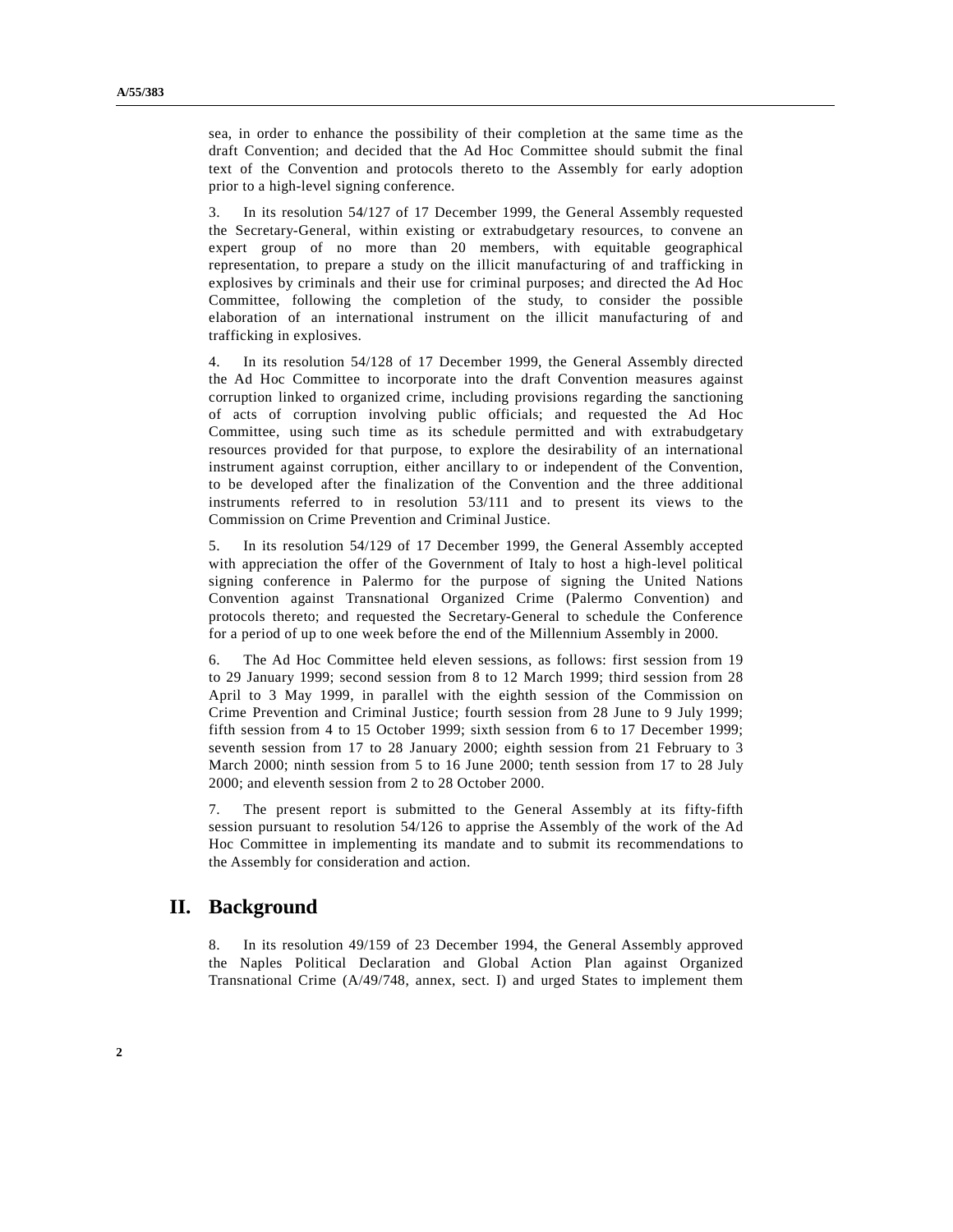as a matter of urgency. In the Naples Political Declaration and Global Action Plan against Organized Transnational Crime, the World Ministerial Conference on Organized Transnational Crime requested the Commission on Crime Prevention and Criminal Justice to initiate the process of requesting the views of Governments on the impact of a convention or conventions against organized transnational crime and on the issues that could be covered therein.

9. The Regional Ministerial Workshop on Follow-up to the Naples Political Declaration and Global Action Plan against Organized Transnational Crime, held in Buenos Aires from 27 to 30 November 1995, adopted the Buenos Aires Declaration on Prevention and Control of Organized Transnational Crime (E/CN.15/1996/2/ Add.1). The States of the Latin American and Caribbean region expressed the interest of their Governments in the further study of the advantages of an international convention against organized transnational crime during the fifth session of the Commission, and proposed elements for inclusion in the convention.

10. In resolution 51/120 of 12 December 1996, the General Assembly took note of the proposed draft United Nations framework convention against organized crime, introduced by Poland at the fifty-first session of the General Assembly (A/C.3/51/7, annex). The Assembly requested the Commission to consider, as a matter of priority, the question of the elaboration of an international convention against organized transnational crime, taking into account the views of all States on this matter, with a view to finalizing its work on the question as soon as possible.

11. The African Regional Ministerial Workshop on Organized Transnational Crime and Corruption, held in Dakar from 21 to 23 July 1997, adopted the Dakar Declaration on the Prevention and Control of Organized Transnational Crime and Corruption (E/CN.15/1998/6/Add.1). The States of the African region expressed their strong support for the elaboration of an international convention against organized transnational crime and made specific suggestions to that end. They called upon all States to contribute to and be actively engaged in the elaboration of such an instrument, making every possible effort to resolve differences and overcome conceptual or substantive difficulties, in order to permit the process to be completed in the shortest time possible.

12. In its resolution 52/85 of 12 December 1997, the General Assembly took note of the report of the informal meeting on the question of the elaboration of an international convention against organized transnational crime, held in Palermo, Italy, from 6 to 8 April 1997 (E/CN.15/1997/7/Add.2), organized and hosted by the Fondazione Giovanni e Francesca Falcone. The Assembly decided to establish an inter-sessional open-ended intergovernmental group of experts for the purpose of elaborating a preliminary draft of a possible comprehensive international convention against organized transnational crime, which would submit a report thereon to the Commission at its seventh session.

13. The intergovernmental group of experts held its meeting in Warsaw, from 2 to 6 February 1998, and submitted a report to the Commission at its seventh session, containing an outline of options for the contents of the international convention against organized transnational crime (E/CN.15/1998/5).

14. The Asian Regional Ministerial Workshop on Organized Transnational Crime and Corruption, held in Manila from 23 to 25 March 1998, adopted the Manila Declaration on the Prevention and Control of Transnational Crime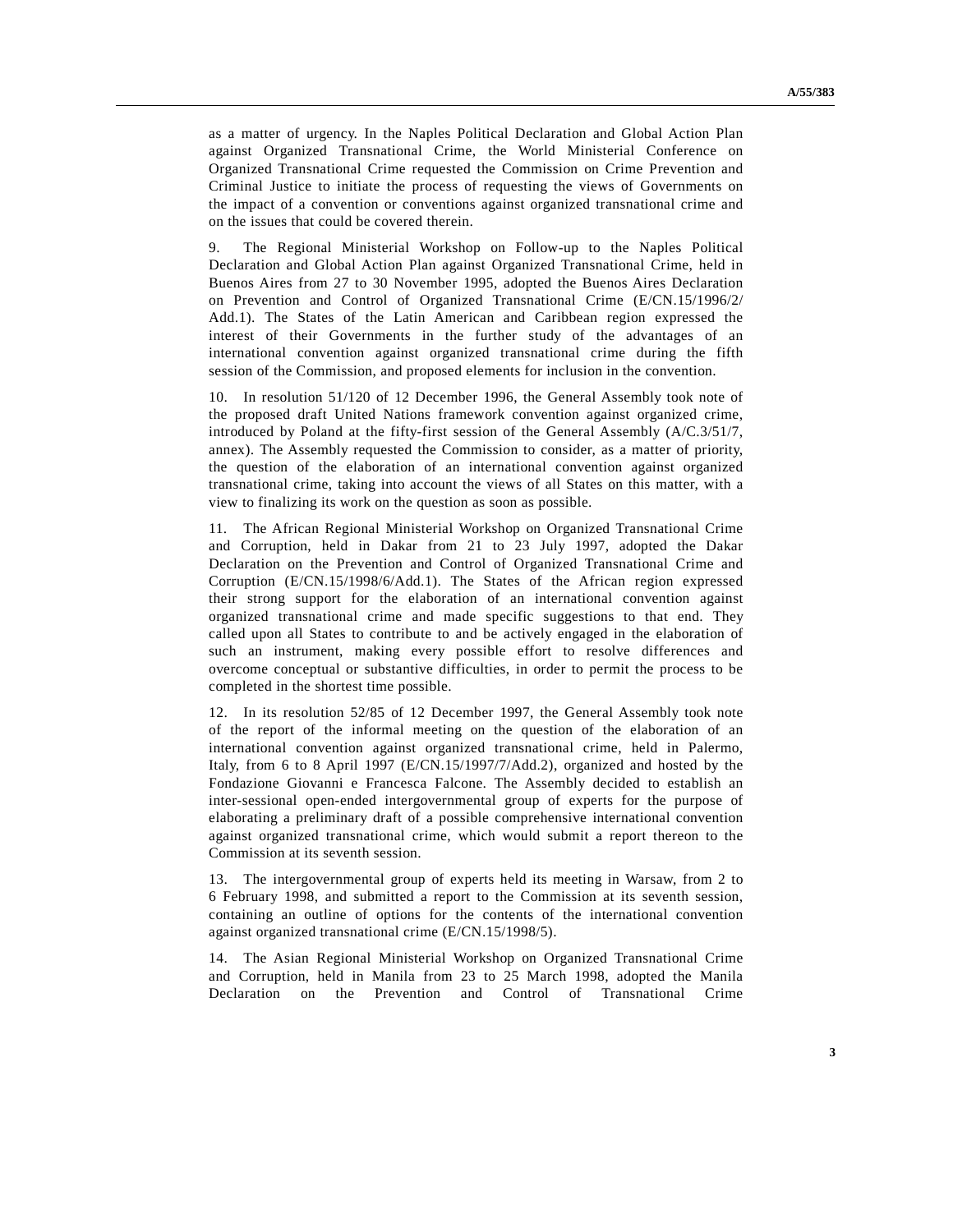(E/CN.15/1998/6/Add.2). The States of the region of Asia and the Pacific welcomed the results achieved by the inter-sessional open-ended intergovernmental group of experts. They believed that the outline of options for the contents of the convention served as a solid basis for its further development. They strongly supported such an endeavour and confirmed their commitment to play an active role in the efforts to resolve differences and overcome conceptual or substantive difficulties so that the process could speedily move towards its conclusion. They urged the Commission to take advantage of the existing momentum and the consensus achieved on the desirability of such a convention, with a view to speeding up the process of its drafting and finalizing such a project as soon as possible.

15. At its seventh session, the Commission established an in-sessional working group on the implementation of the Naples Political Declaration and Global Action Plan against Organized Transnational Crime, which discussed the draft convention against organized transnational crime. The working group agreed that the development of the convention must proceed at a vigorous pace, with a view to completing the negotiation process, if possible, by the year 2000. The working group carried out a thorough discussion of the options compiled in the report of the meeting of the inter-sessional intergovernmental group of experts. In particular, it discussed the chapters on the scope of application of the convention; participation in an organized crime group; money-laundering; corporate criminal liability; sanctions; confiscation; transparency of transactions; jurisdiction; extradition; the obligation to extradite or prosecute (*aut dedere aut judicare*); extradition of nationals; and consideration of requests for extradition.

16. The informal group of the "Friends of the Chair", which was established pursuant to the recommendation of the Commission at its seventh session to assist the Chairman of the Ad Hoc Committee, held its first meeting in Rome from 17 to 18 July 1998. At that meeting, the informal group reviewed and endorsed the provisional agenda of the informal preparatory meeting of the Ad Hoc Committee, which the Government of Argentina had generously offered to host in Buenos Aires in order to enable the continuation without interruption of the work on the development of the convention. The informal group also reviewed a provisional timetable for its work and the work of the Ad Hoc Committee, submitted by the Secretariat.

17. The informal preparatory meeting of the Ad Hoc Committee was held in Buenos Aires from 31 August to 4 September 1998. By completing the first reading of the outline of options for the contents of the convention and discussing several outstanding issues regarding articles 1 to 13, the meeting produced a new consolidated draft text of the convention, which would provide the basis for the work of the Ad Hoc Committee at its first meeting. The informal preparatory meeting was assisted by contributions submitted by Governments prior to and during the meeting.

18. The second meeting of the informal group of the Friends of the Chair was held in Buenos Aires during the above-mentioned informal preparatory meeting of the Ad Hoc Committee. The informal group approved the timetable of its meetings and those of the Ad Hoc Committee until the envisaged completion of the mandated functions of the Ad Hoc Committee in the year 2000.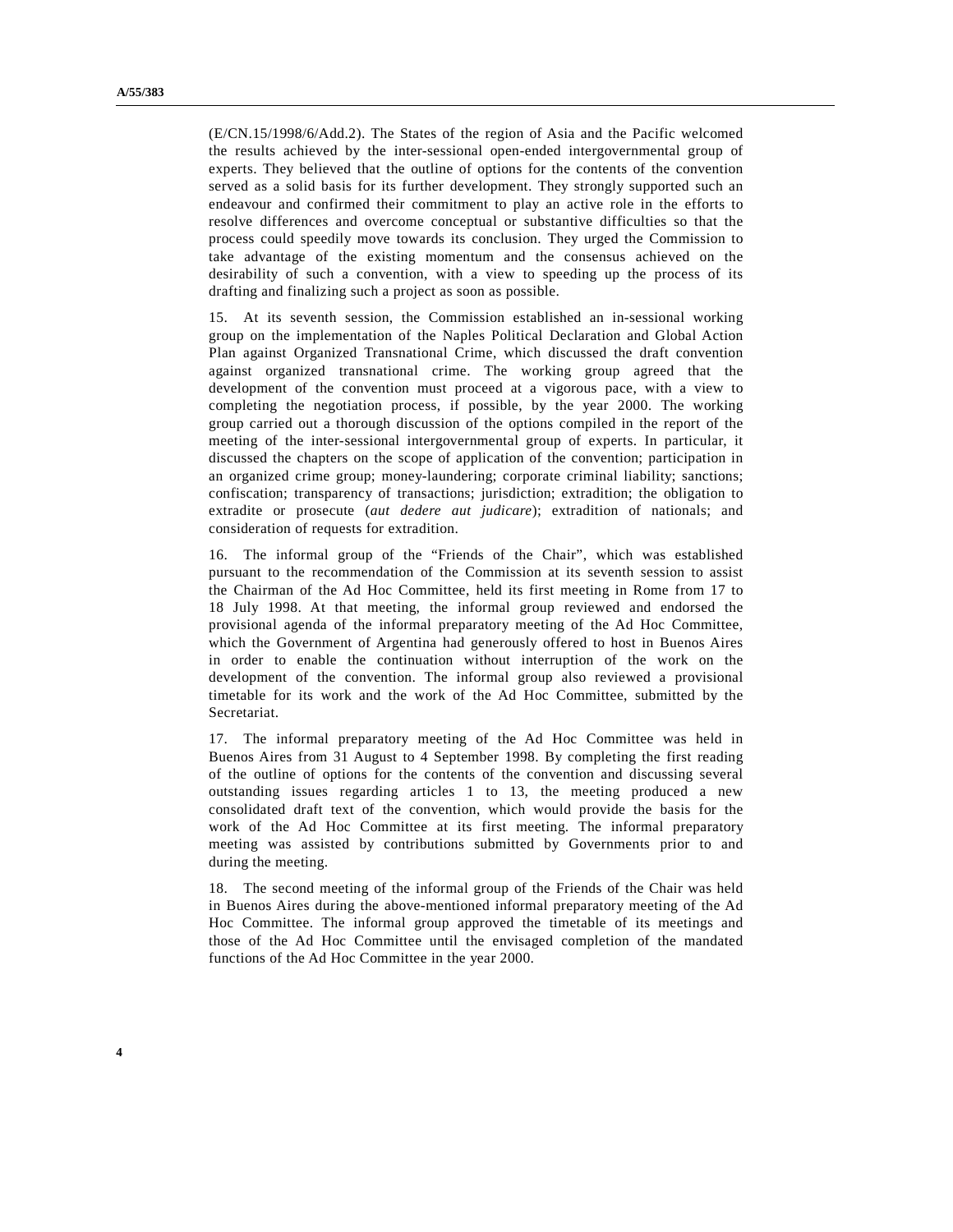19. The third meeting of the Friends of the Chair was held in Vienna on 5 and 6 November 1998. It reviewed and endorsed the provisional agenda and organization of work of the first session of the Ad Hoc Committee.

# **III. Proceedings of the Ad Hoc Committee**

## **A. First session**

20. The Ad Hoc Committee on the Elaboration of a Convention against Transnational Organized Crime held its first session in Vienna from 19 to 29 January 1999, during which it held 18 meetings.

21. In its resolution 53/111, the General Assembly had decided to accept the recommendation of the Commission on Crime Prevention and Criminal Justice to elect Luigi Lauriola (Italy) as the Chairman of the Ad Hoc Committee. Mr. Lauriola indicated that he was acting in his personal capacity and not as a representative of his country or of any regional group. Following informal consultations, the Ad Hoc Committee elected the following additional officers:

 *Vice-Chairmen*: Kiyotaka Akasaka (Japan)\* Nabil Ammar (Tunisia)\*\* Demetrio Boersner (Venezuela)\*\*\* Zuzana Chudá (Slovakia) Eric Danon (France)\*\*\*\* Roberta Lajous (Mexico)\*\*\*\*\* Patricio Palacios (Ecuador) Janusz Rydzkowski (Poland) Shaukat Umer (Pakistan) *Rapporteur*: Peter Gastrow (South Africa)

\* Replaced subsequently by Kiyoshi Koinuma (Japan).

- \*\* Replaced subsequently by Emna Lazougli (Tunisia).
- \*\*\* For the work of the Ad Hoc Committee in 1999.
- \*\*\*\* Replaced subsequently by Bérengère Quincy (France).
- For the work of the Ad Hoc Committee in 2000; replaced subsequently by Olga Pellicer Silva (Mexico).

22. The Executive Director of the Office for Drug Control and Crime Prevention of the Secretariat made a statement in which he expressed his conviction that the convention, as the first international instrument to be negotiated on action against transnational organized crime, would be a milestone in international efforts to curb the phenomenon.

23. The first session of the Ad Hoc Committee was attended by representatives of 91 States. Also attending the session were observers for entities maintaining permanent observer missions to the United Nations, organizations of the United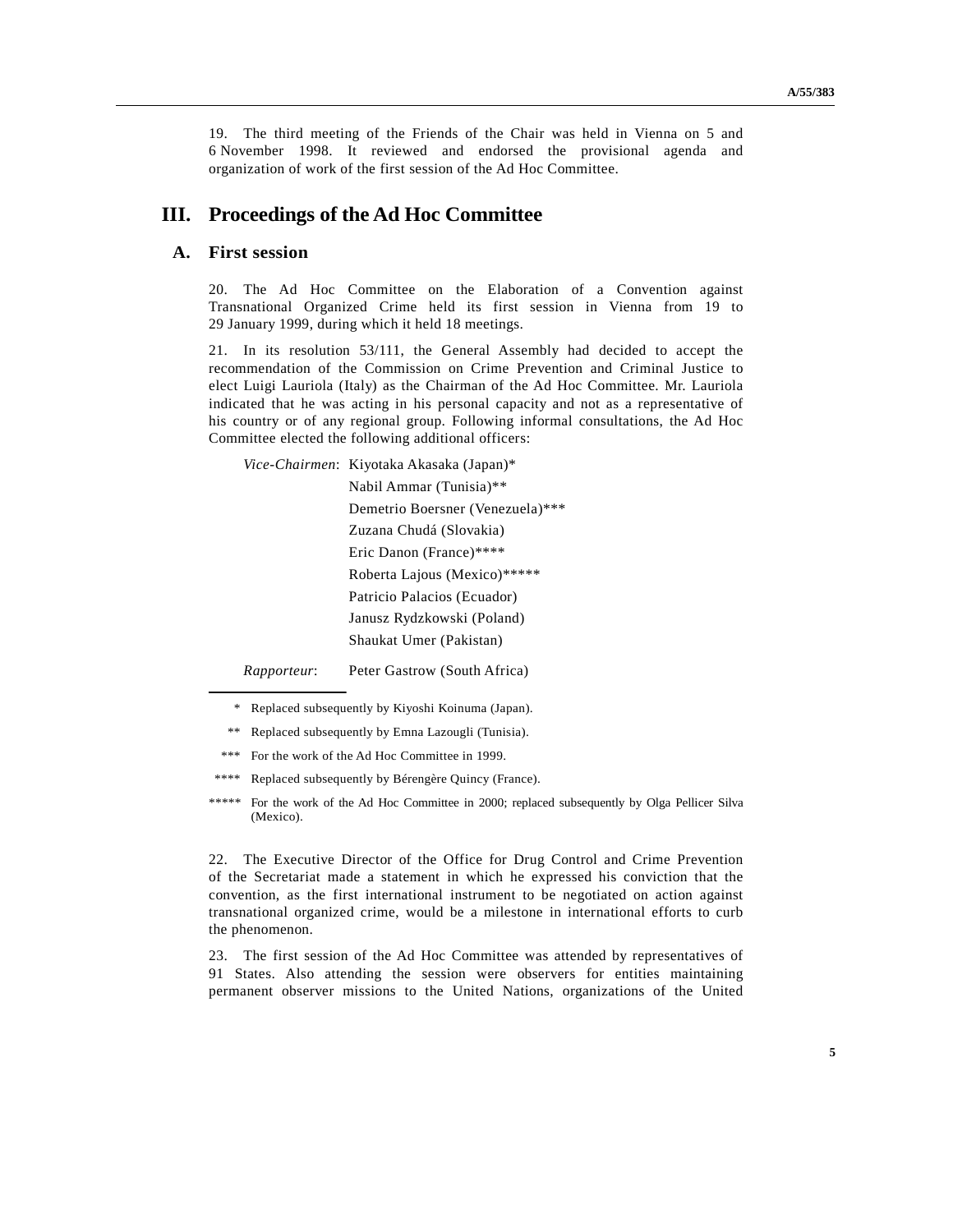Nations system, institutes of the United Nations Crime Prevention and Criminal Justice Programme network, intergovernmental organizations and non-governmental organizations.

24. The Ad Hoc Committee was of the view that the election of an expanded bureau would reduce the need for sessions of the informal working group established to assist the Chairman of the Ad Hoc Committee (the informal group of the Friends of the Chair), which had functioned during the preparatory phase. It recommended that, subject to the availability of resources, the sessions of the informal group of the Friends of the Chair that had been foreseen should be converted into sessions of the Ad Hoc Committee, with interpretation in the six official languages of the United Nations.

25. The Ad Hoc Committee based its work on a document containing the draft United Nations Convention against Transnational Organized Crime (A/AC.254/4) and on proposals and contributions submitted by Governments (A/AC.254/5 and Add.2). The Chairman noted that the text contained in document A/AC.254/4 had been the result of discussions and consultations held during the following: the meeting of the inter-sessional open-ended intergovernmental group of experts on the elaboration of a preliminary draft of a possible comprehensive international convention against organized transnational crime, held in Warsaw from 2 to 6 February 1998; the seventh session of the Commission on Crime Prevention and Criminal Justice, held in Vienna from 21 to 30 April 1998; and the informal preparatory meeting of the Ad Hoc Committee, held in Buenos Aires from 31 August to 4 September 1998. The draft contained a number of options. On the recommendation of its Chairman, the Ad Hoc Committee decided to focus at its first session on eliminating options, in order to produce a consolidated text that would be the basis for the drafting and negotiation work that it would undertake at its subsequent sessions.

26. The Ad Hoc Committee discussed the draft protocol against illicit manufacturing of and trafficking in firearms, their parts and components and ammunition and the draft protocol against illegal trafficking in and transporting of migrants.

27. The representative of the United States of America introduced the draft protocol to combat international trafficking in women and children, supplementary to the United Nations Convention against Transnational Organized Crime (A/AC.254/4/Add.3). The representative of Argentina introduced draft elements for an agreement on the prevention, suppression and punishment of international trafficking in women and children, supplementary to the Convention against Transnational Organized Crime (A/AC.254/8). The observers for two nongovernmental organizations made statements. The delegations of Argentina and the United States undertook to produce a combined text to serve as the basis for future consideration of the draft instrument by the Ad Hoc Committee.

28. Prior to its consideration of the additional international legal instruments, the Ad Hoc Committee discussed the relationship between those instruments and the convention against transnational organized crime. Pursuant to General Assembly resolutions 53/111 and 53/114, the convention was to be a self-sufficient and freestanding instrument. The highest priority would be given to the signature, ratification and entry into force of the convention and every effort should be made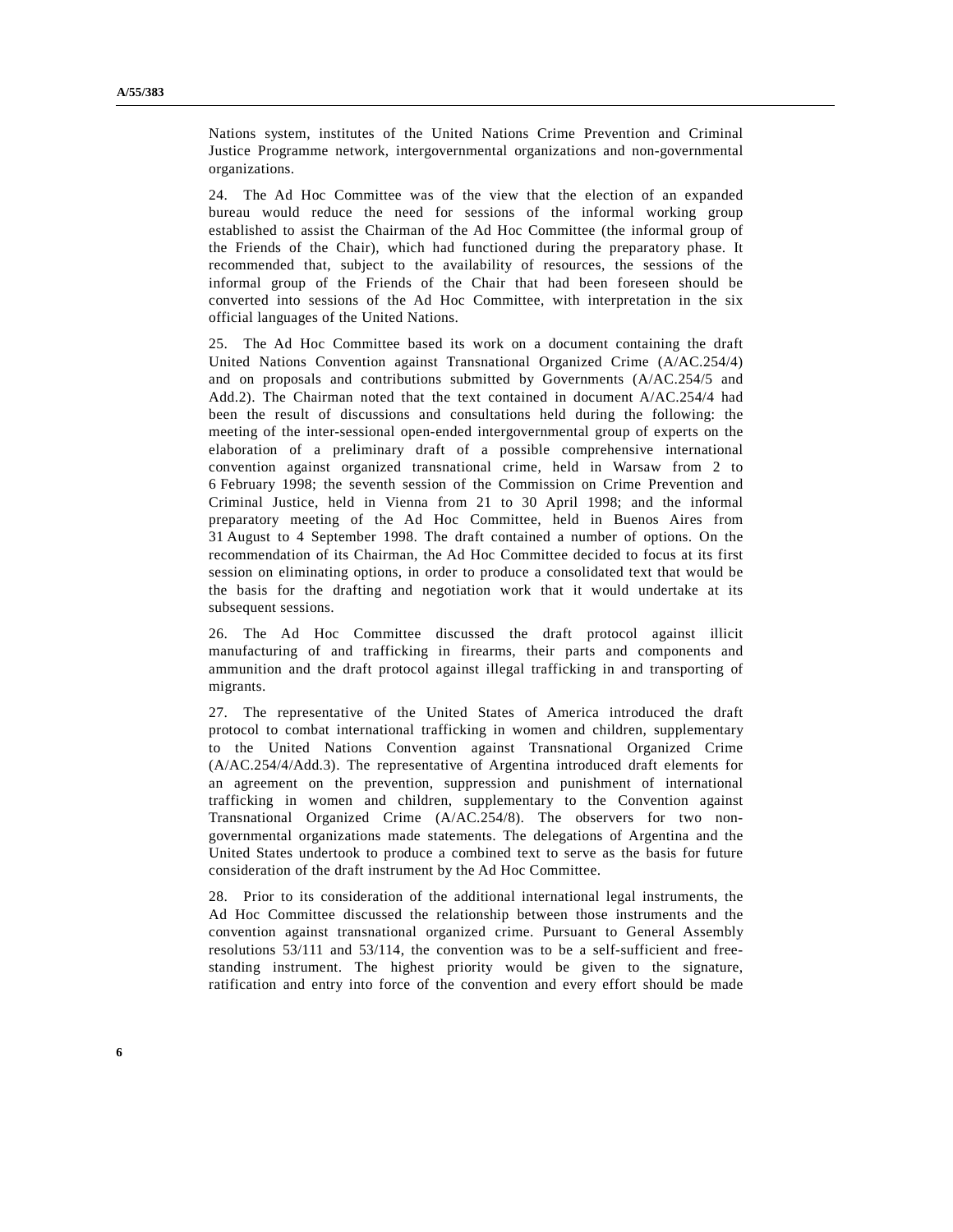to negotiate a text that would be conducive to meeting that priority. The additional international legal instruments were viewed in principle as optional protocols to the convention, covering areas that required specificity, which the convention could not meet. There was a need to ensure that the optional protocols would be consistent with the convention, not only to ensure compatibility, but also to maximize the relevance and applicability of general provisions, such as those pertaining to international cooperation, which would be covered under the convention. However, it was pointed out that each instrument was intended to meet specific concerns. Consequently, the instruments might require a broad scope. In that case, also in line with the relevant resolutions of the Economic and Social Council and the General Assembly, the possibility that the additional international legal instruments might be independent from the convention could not be excluded. There was a discussion on whether signature of or accession to the protocols would be possible without prior signature of or accession to the convention, the general preference being towards requiring prior signature of or accession to the convention. The Ad Hoc Committee deemed that it was more appropriate to discuss that issue, together with the question of reservations, when considering the relevant articles of the draft convention.

## **B. Second session**

29. The Ad Hoc Committee held its second session in Vienna from 8 to 12 March 1999, during which it held 10 meetings.

30. The second session of the Ad Hoc Committee was attended by representatives of 95 States. Also attending the session were observers for entities maintaining permanent observer missions to the United Nations, organizations of the United Nations system, institutes of the United Nations Crime Prevention and Criminal Justice Programme network, intergovernmental organizations and non-governmental organizations.

31. The Ad Hoc Committee discussed articles 1, 2, 2 *bis*, 3 and 24-30 of the draft Convention. The Ad Hoc Committee based its work on a document containing a revised draft text of the draft United Nations Convention against Transnational Organized Crime (A/AC.254/4/Rev.1) and on proposals and contributions submitted by Governments. The Chairman noted that the revised text contained in document A/AC.254/4/Rev.1 had been the result of discussions and consultations held during the first session.

32. The representative of Argentina introduced amendments to the revised draft Protocol to Prevent, Suppress and Punish Trafficking in Women and Children, supplementary to the United Nations Convention against Transnational Organized Crime.

33. The Ad Hoc Committee based its discussion on a document containing a revised text of the draft Protocol to Prevent, Suppress and Punish Trafficking in Women and Children, supplementing the United Nations Convention against Transnational Organized Crime (A/AC.254/4/Add.3/Rev.1). That text was a proposal submitted by Argentina and the United States pursuant to the commitment those States had made at the first session of the Ad Hoc Committee. The Ad Hoc Committee carried out a first reading of articles 1 and 2 of the draft Protocol.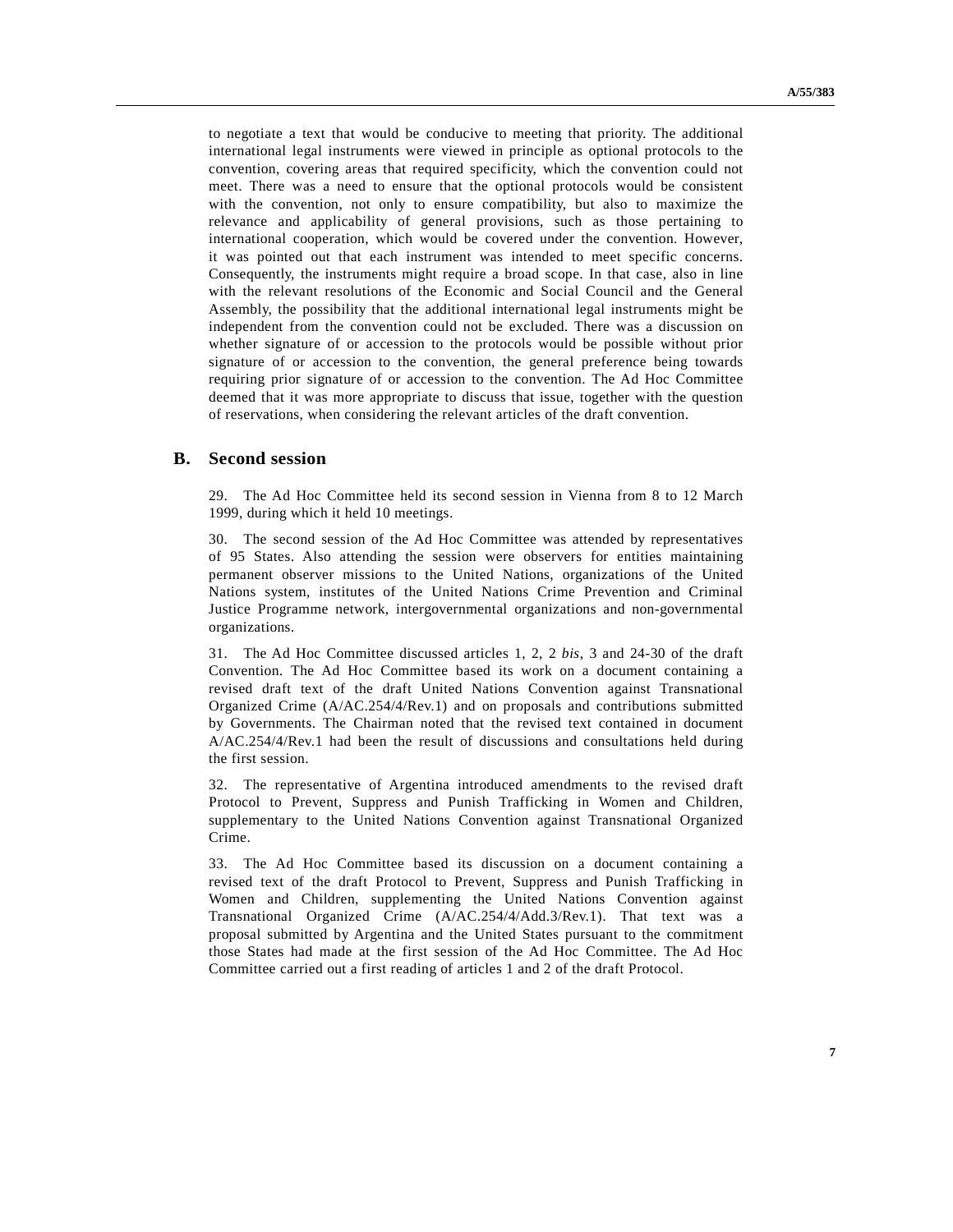34. During the first reading of the draft Protocol, there was discussion on whether the Protocol would address trafficking in women and children or trafficking in persons. The Secretariat was requested to clarify the question of whether, by considering trafficking in persons, the Ad Hoc Committee would be departing from the mandate given to it by the General Assembly and, if that were the case, whether it would be competent to do so. The Secretariat undertook to explore the matter and to inform the Ad Hoc Committee of its findings.

## **C. Third session**

35. The Ad Hoc Committee held its third session in Vienna from 28 April to 3 May 1999, during which it held eight meetings.

36. After the opening of the third session of the Ad Hoc Committee by its Chairman, the Secretary called the attention of the Ad Hoc Committee to outstanding matters. In connection with the additional instrument on trafficking in women and children, the Secretary recalled that at its second session the Ad Hoc Committee had made a request that the Secretariat clarify whether, by considering trafficking in persons, the Ad Hoc Committee would be departing from the mandate given to it by the General Assembly and, if that were the case, whether it would be competent to do so. The Secretariat had consulted the Senior Legal Liaison Officer of the United Nations Office at Vienna and brought to the attention of the Ad Hoc Committee his response. According to the Senior Legal Liaison Officer, in its resolutions 53/111 and 53/114, the General Assembly had clearly defined the subjects for which new instruments were required. If the Assembly had wanted any other subjects to be included, it would have said so. Moreover, the recommendations of the Economic and Social Council (e.g. Council resolutions 1998/14 and 1998/20), which formed the basis for the Assembly resolutions, referred to trafficking in women and children and not to trafficking in persons. Those resolutions had been adopted unanimously and the terms used therein reflected the desires of the Assembly. If, however, the Ad Hoc Committee, after considering the issues before it, had come to the conclusion that, instead of developing an instrument addressing trafficking in women and children, it would be in the general interest to develop an instrument dealing with trafficking in persons, it might wish to request the Assembly to modify its mandate in that connection.

37. The third session of the Ad Hoc Committee was attended by representatives of 111 States. Also attending the session were observers for entities maintaining permanent observer missions to the United Nations, organizations of the United Nations system, institutes of the United Nations Crime Prevention and Criminal Justice Programme network, intergovernmental organizations and non-governmental organizations.

38. The Ad Hoc Committee discussed articles 4, 4 *bis*, 7 and 8. In accordance with the request of its Chairman, the Ad Hoc Committee sought to reach agreement on a single text that would reflect, to the extent possible, the emerging consensus and would form the basis for further drafting. The Ad Hoc Committee based its work on a document containing a revised text of the draft United Nations Convention against Transnational Organized Crime (A/AC.254/4/Rev.2) and on proposals and contributions submitted by Governments.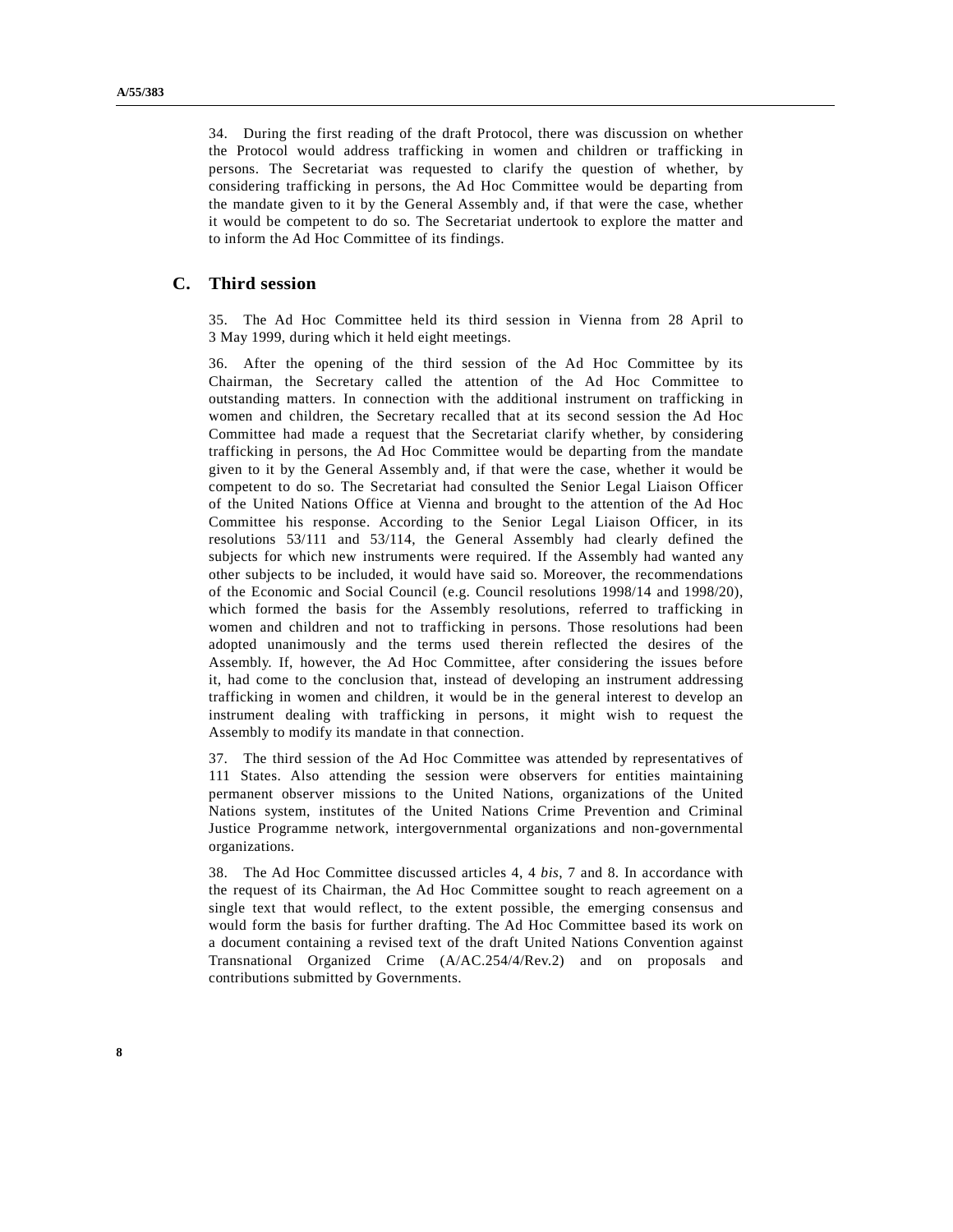39. The Ad Hoc Committee had carried out a first reading of articles 1-8 of the draft text at its first session. Pursuant to the suggestion of its Chairman, the Ad Hoc Committee completed its first reading of the draft text, beginning with article 9. The Ad Hoc Committee based its work on a document containing a revised text of the draft international legal instrument against illicit manufacturing of and trafficking in firearms, their parts and components and ammunition (A/AC.254/4/Add.2/Rev.1) and on proposals and contributions submitted by Governments.

## **D. Fourth session**

40. The Ad Hoc Committee held its fourth session in Vienna from 28 June to 9 July 1999, during which it held 20 meetings.

41. The fourth session of the Ad Hoc Committee was attended by representatives of 97 States. Also attending the session were observers for entities maintaining permanent observer missions to the United Nations, organizations of the United Nations system, institutes of the United Nations Crime Prevention and Criminal Justice Programme network, intergovernmental organizations and non-governmental organizations.

42. The Ad Hoc Committee discussed articles 4 *ter*, 5, 6, 9 and 14 (paras. 1-13). In continuing its second reading of the draft Convention and in accordance with the request of its Chairman, the Ad Hoc Committee sought to reach agreement on a single text that would reflect, to the extent possible, the points of convergence and would form the basis for further drafting. The Ad Hoc Committee based its work on a document containing a revised text of the draft United Nations Convention against Transnational Organized Crime (A/AC.254/4/Rev.3) and on proposals and contributions submitted by Governments.

43. The Ad Hoc Committee discussed the additional international legal instrument against illegal trafficking in and transporting of migrants, including by sea. It based its work on a document containing a revised text of the draft protocol against the smuggling of migrants by land, air and sea, supplementing the United Nations Convention against Transnational Organized Crime (A/AC.254/4/Add.1/Rev.1), and on proposals and contributions submitted by Governments.

44. The Ad Hoc Committee also discussed the additional international legal instrument against trafficking in women and children. It based its work on a document containing a revised text of the draft protocol to prevent, suppress and punish trafficking in persons, especially women and children, supplementing the United Nations Convention against Transnational Organized Crime (A/AC.254/4/Add.3/Rev.2), and on proposals and contributions submitted by Governments. The Chairman explained that the title of the draft protocol reflected the relevant recommendation of the Commission on Crime Prevention and Criminal Justice at its eighth session, on which the General Assembly was expected to take action at its fifty-fourth session.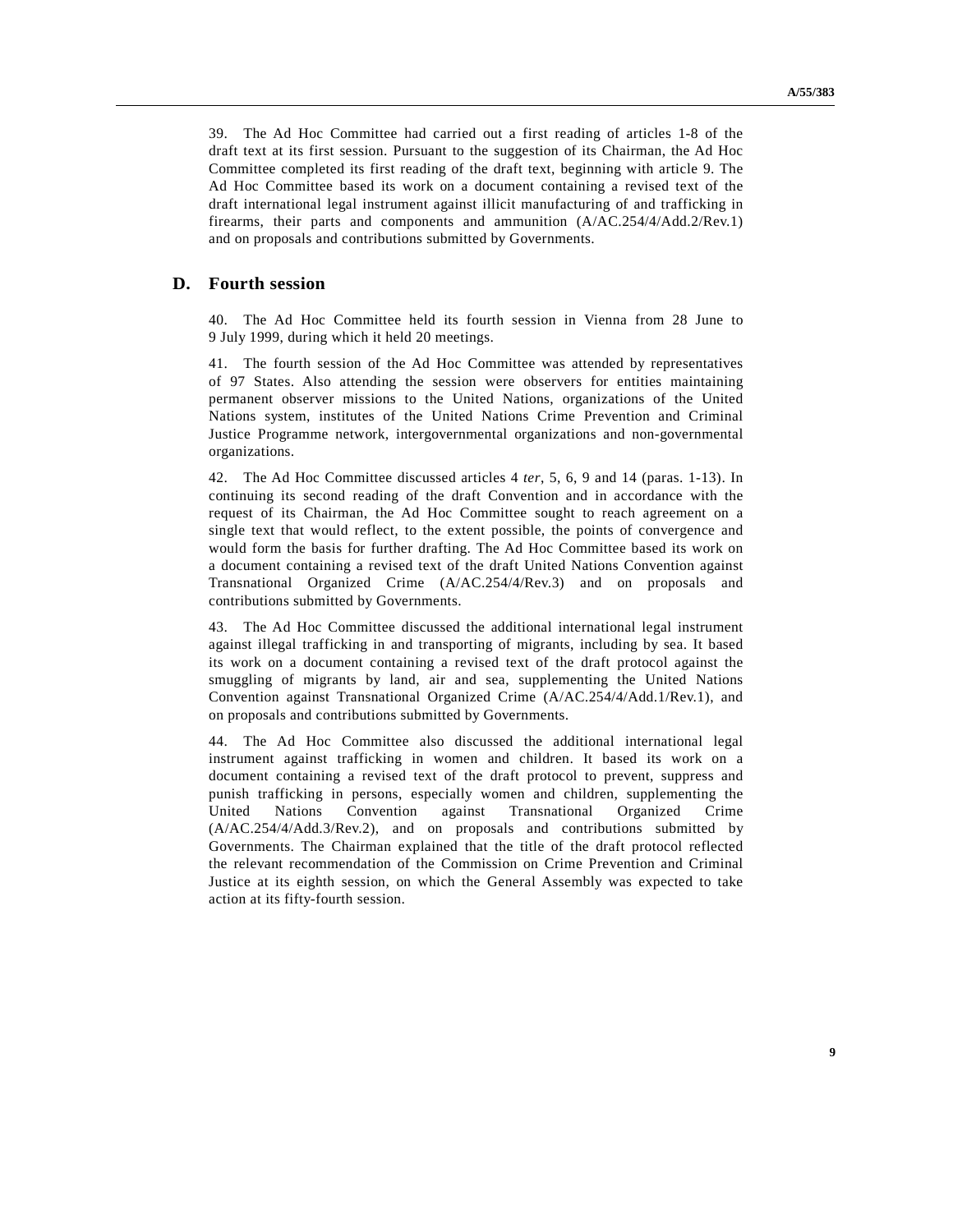## **E. Fifth session**

45. The Ad Hoc Committee held its fifth session in Vienna from 4 to 15 October 1999, during which it held 20 meetings.

46. The fifth session of the Ad Hoc Committee was attended by representatives of 114 States. Also attending the session were observers for entities maintaining permanent observer missions to the United Nations, organizations of the United Nations system, institutes of the United Nations Crime Prevention and Criminal Justice Programme network, intergovernmental organizations and non-governmental organizations.

47. The Ad Hoc Committee discussed articles 14 (paras. 14-22), 10, 4, 4 *bis*, 7, 7 *bis*, 7 *ter* and 15-19 of the draft Convention. In continuing its second reading of the draft Convention and in accordance with the request of its Chairman, the Ad Hoc Committee sought to reach agreement on a single text that would reflect, to the extent possible, the points of convergence and would form the basis for further drafting. The Ad Hoc Committee based its work on a document containing a revised text of the draft United Nations Convention against Transnational Organized Crime (A/AC.254/4/Rev.4) and on proposals and contributions submitted by Governments.

48. The Ad Hoc Committee discussed the additional international legal instrument on combating the illicit manufacturing of and trafficking in firearms, their parts and components and ammunition. It based its work on a document containing a revised text of the draft Protocol against the Illicit Manufacturing of and Trafficking in Firearms, Ammunition and Other Related Materials, supplementary to the United Nations Convention against Transnational Organized Crime (A/AC.254/4/Add.2/ Rev.2), and on proposals and contributions submitted by Governments.

49. At its fourth session, the Ad Hoc Committee had decided that, in future, informal consultation meetings should be organized in order to facilitate the implementation of its mandate. The holding of those meetings would depend on the availability of extrabudgetary resources and would meet the following conditions: (a) the informal consultations would be conducted strictly in accordance with the decisions of the General Assembly; (b) provision would be made for interpretation in all official languages of the United Nations; (c) the documentation and agenda for the informal consultations would be made available well in advance of the meetings and sufficient advance notice of the time and place of the meetings would be provided; (d) the informal consultations would be an open-ended and transparent mechanism to assist the Ad Hoc Committee, which would remain the only decisionmaking body, by making recommendations; (e) the informal consultations would be held only as parallel in-session meetings and their subjects would not overlap those being considered by the Ad Hoc Committee in plenary; (f) no more than two meetings, including the plenary, would be held at the same time during the sessions of the Ad Hoc Committee; and (g) the informal consultations could be assigned, inter alia, to translate into appropriate language the agreements reached in plenary or any other function determined by the Chairman of the Ad Hoc Committee. At its meeting on 7 September 1999, the Bureau of the Ad Hoc Committee, on the basis of proposals submitted to it by the Secretary, decided that the informal consultations at the fifth session of the Ad Hoc Committee would be devoted to issues related to the texts of the revised draft Protocol against the Smuggling of Migrants by Land, Air and Sea, supplementing the United Nations Convention against Transnational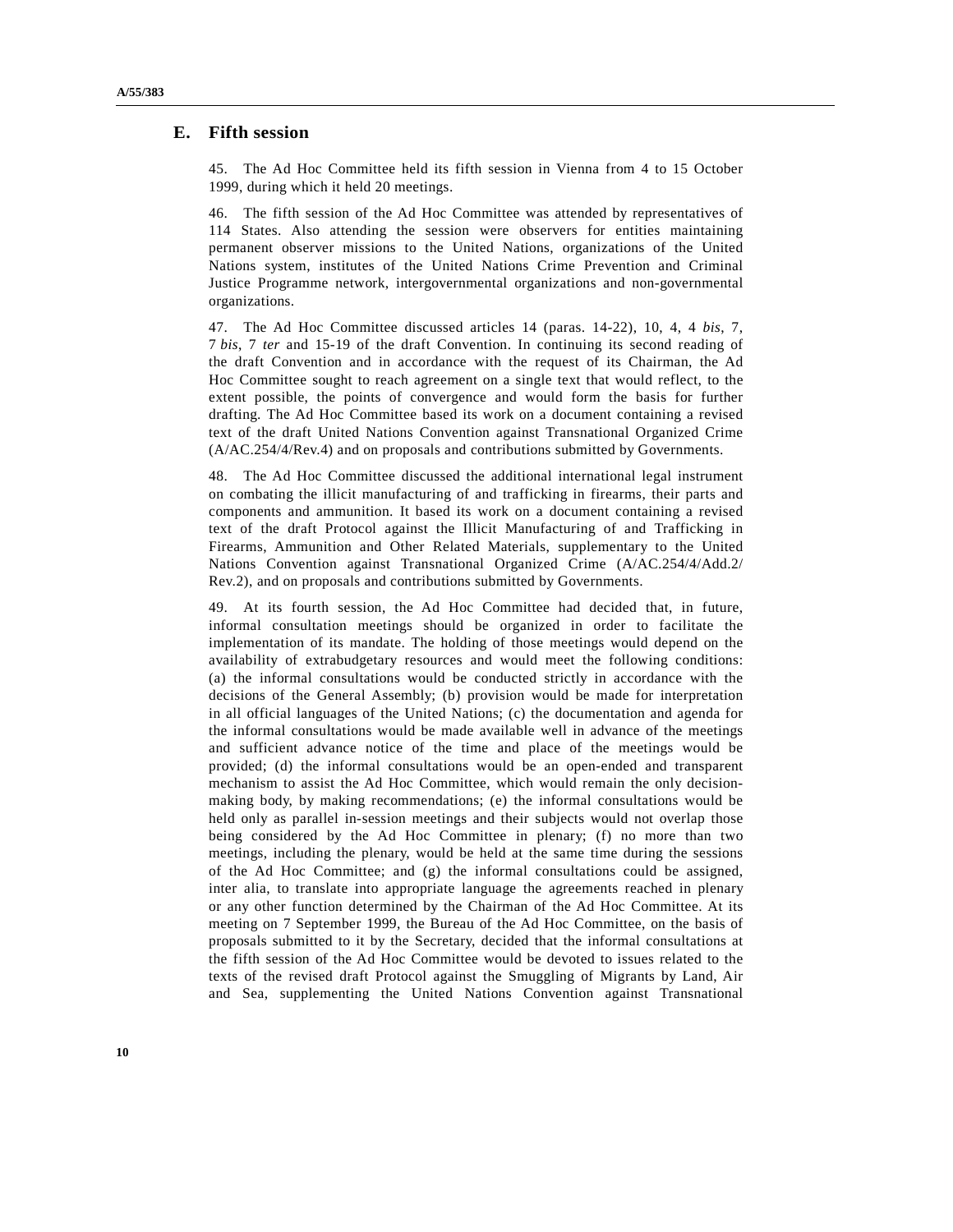Organized Crime, and the revised draft Protocol to Prevent Trafficking in Persons, especially Women and Children, supplementing the United Nations Convention against Transnational Organized Crime. At the fifth session of the Ad Hoc Committee, informal consultations were held in parallel with the meetings of the plenary of the Ad Hoc Committee from 4 to 8 October 1999.

## **F. Sixth session**

50. The Ad Hoc Committee held its sixth session in Vienna from 6 to 17 December 1999, during which it held 20 meetings.

51. The sixth session of the Ad Hoc Committee was attended by representatives of 106 States. Also attending the session were observers for entities maintaining permanent observer missions to the United Nations, organizations of the United Nations system, institutes of the United Nations Crime Prevention and Criminal Justice Programme network, intergovernmental organizations and non-governmental organizations.

52. The Ad Hoc Committee discussed articles 4 *ter*, 17 *bis* and 20-30 of the draft Convention. The Ad Hoc Committee based its work on a revised text of the draft United Nations Convention against Transnational Organized Crime (A/AC.254/4/ Rev.5) and on proposals and contributions submitted by Governments.

53. The Ad Hoc Committee also discussed the additional legal instrument against illegal trafficking in and transporting of migrants, with particular emphasis on articles 7-19. It based its work on a document containing a revised text of the draft Protocol against the Smuggling of Migrants by Land, Air and Sea, supplementing the United Nations Convention against Transnational Organized Crime (A/AC.254/4/Add.1/Rev.3), and on proposals and contributions submitted by Governments.

54. The Ad Hoc Committee further discussed the additional legal instrument against trafficking in persons, especially women and children, with particular emphasis on articles 8-18. The Ad Hoc Committee decided to base its work on a restructured version of the revised draft Protocol to Prevent, Suppress and Punish Trafficking in Persons, Especially Women and Children, supplementing the United Nations Convention against Transnational Organized Crime (A/AC.254/5/Add.13), as had been recommended by the informal consultations held during the fifth session of the Ad Hoc Committee, and on other proposals and contributions submitted by Governments.

## **G. Seventh session**

55. The Ad Hoc Committee held its seventh session in Vienna from 17 to 28 January 2000, during which it held 20 meetings.

56. The seventh session of the Ad Hoc Committee was attended by representatives of 109 States. Also attending the session were observers for organizations of the United Nations system, institutes of the United Nations Crime Prevention and Criminal Justice Programme network, intergovernmental organizations and nongovernmental organizations.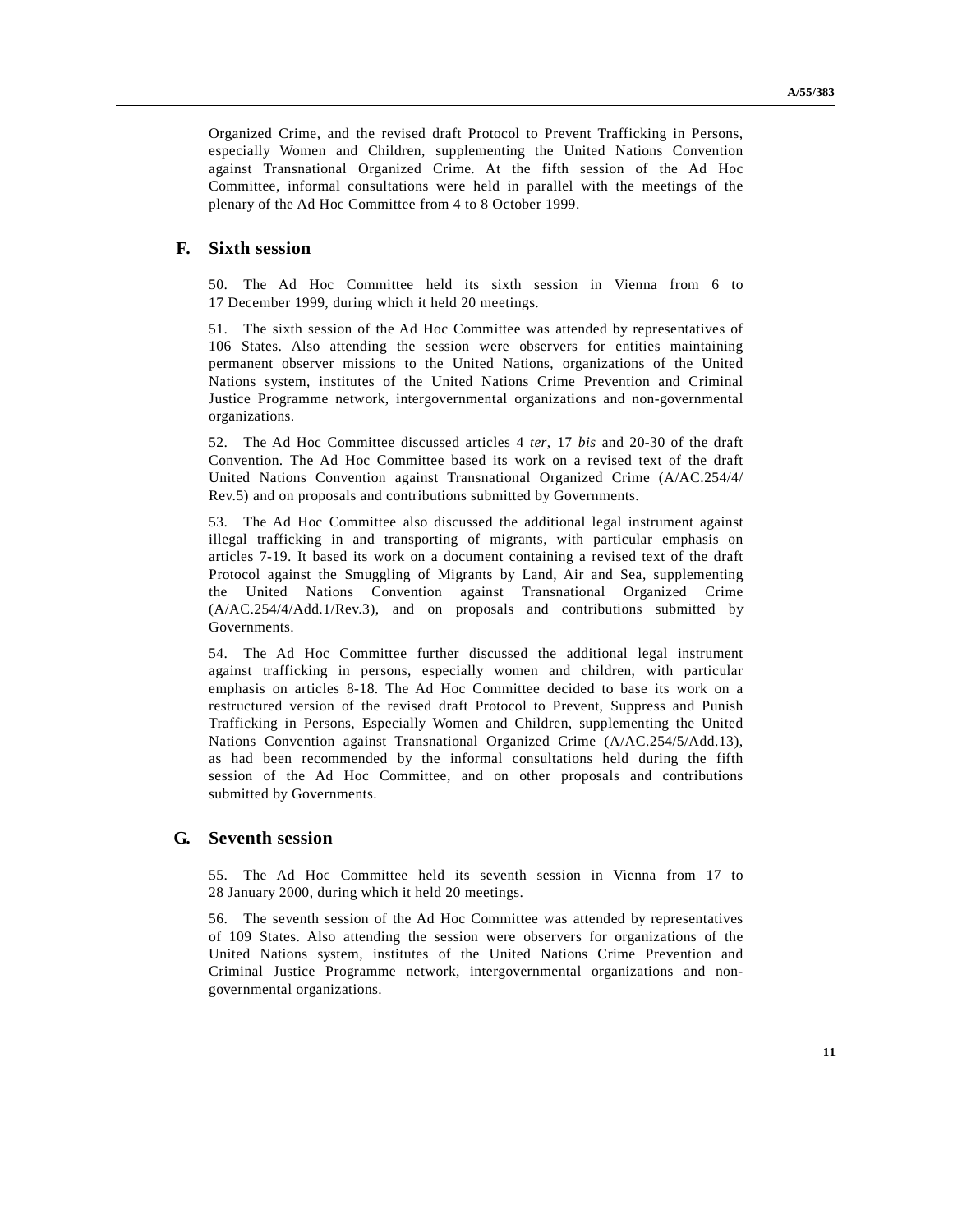57. The Ad Hoc Committee discussed articles 1-3, 5 and 6 of the draft Convention. The Ad Hoc Committee based its work on a revised text of the draft United Nations Convention against Transnational Organized Crime (A/AC.254/4/Rev.6) and on proposals and contributions submitted by Governments.

58. The Ad Hoc Committee discussed the additional legal instrument against illicit manufacturing of and trafficking in firearms, their parts and components and ammunition. It based its work on a document containing a revised text of the draft Protocol against the Illicit Manufacturing of and Trafficking in Firearms, Their Parts and Components and Ammunition, supplementing the United Nations Convention against Transnational Organized Crime (A/AC.254/4/Add.2/Rev.3), and on proposals and contributions submitted by Governments. The Ad Hoc Committee was informed of a legal opinion provided by the Office of Legal Affairs of the Secretariat regarding the interpretation of General Assembly resolution 54/127. Following a discussion on the matter, the Ad Hoc Committee at its seventh session decided to remove references to explosives from the draft Protocol.

59. At its fourth session, the Ad Hoc Committee had decided that, in future, informal consultations should be organized in order to facilitate the implementation of its mandate.

60. Pursuant to a decision taken at its sixth session, the Ad Hoc Committee devoted the informal consultations held from 18 to 21 January to the consideration of the additional international legal instrument against trafficking in persons, especially women and children, and common provisions of that instrument and the additional international legal instrument against illegal trafficking in and transporting of migrants. Pursuant to the same decision, the Ad Hoc Committee devoted the informal consultations held from 24 to 27 January to the consideration of articles 4, 4 *bis*, 4 *ter*, 4 *quater*, 7, 7 *bis*, 7 *ter*, 17, 17 *bis*, 18, 18 *bis* and 18 *ter* of the draft Convention, in preparation for the finalization of those articles by the Ad Hoc Committee at its eighth session.

## **H. Eighth session**

61. The Ad Hoc Committee held its eighth session in Vienna from 21 February to 3 March 2000, during which it held 20 meetings.

62. The eighth session of the Ad Hoc Committee was attended by representatives of 112 States. Also attending the session were observers for organizations of the United Nations system, institutes of the United Nations Crime Prevention and Criminal Justice Programme network, intergovernmental organizations and nongovernmental organizations.

63. The Ad Hoc Committee discussed articles 2, 2 *bis* (subpara. (a) only), 4, 4 *ter*, 4 *quater*, 7, 7 *bis*, 7 *ter*, 17, 17 *bis*, 18, 18 *bis* and 18 *ter* of the draft Convention. Because of lack of time, article 4 *bis* was not discussed and would, therefore, be deferred to the ninth session of the Ad Hoc Committee. The Ad Hoc Committee based its work on a revised text of the draft United Nations Convention against Transnational Organized Crime (A/AC.254/4/Rev.7) and on proposals and contributions submitted by Governments.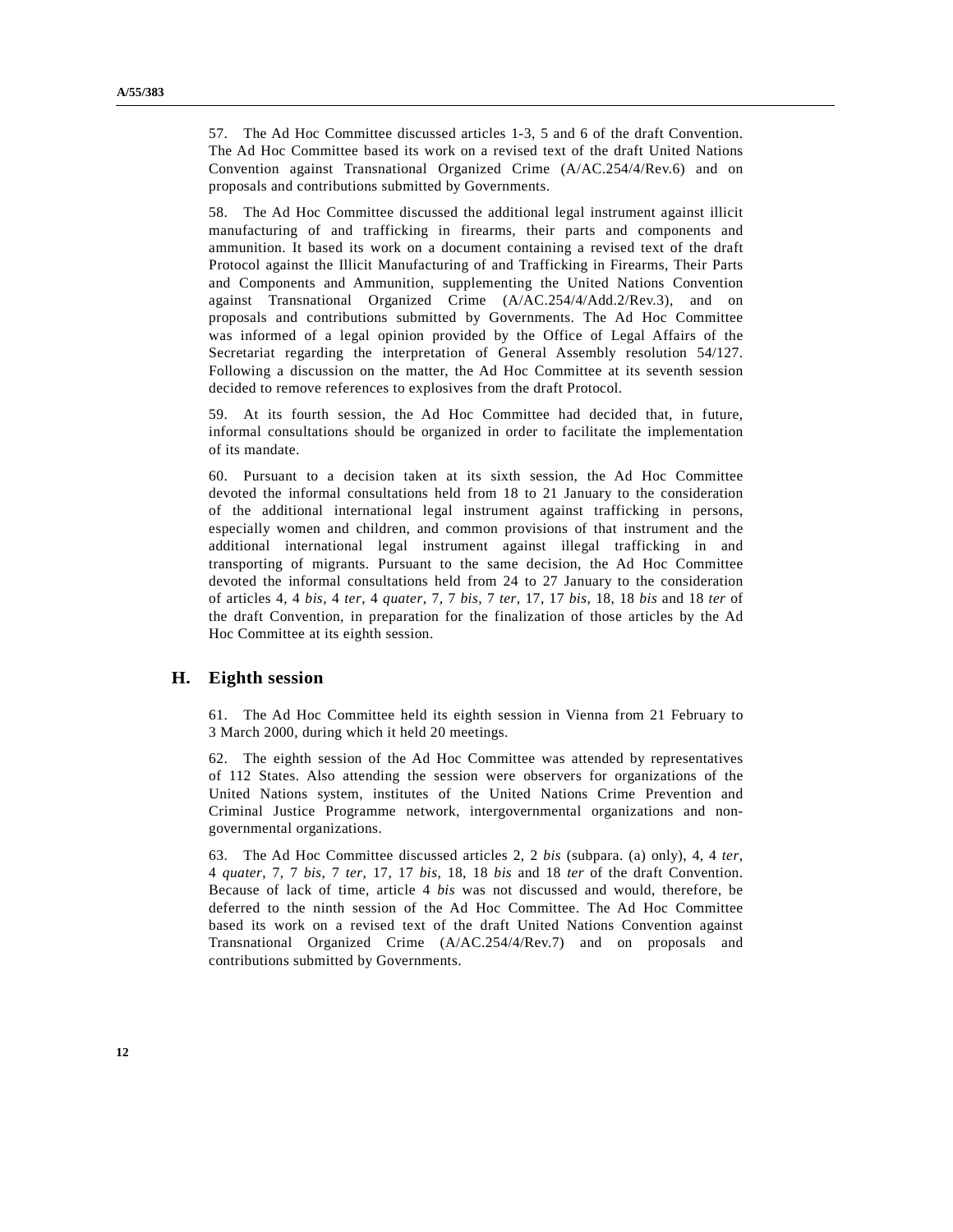64. The Ad Hoc Committee discussed the additional legal instrument against illegal trafficking in and transporting of migrants. It based its work on a document containing a revised text of the draft Protocol against the Smuggling of Migrants by Land, Air and Sea, supplementing the United Nations Convention against Transnational Organized Crime (A/AC.254/4/Add.1/Rev.4), and on proposals and contributions submitted by Governments.

65. The Ad Hoc Committee devoted the informal consultations held during its eighth session, from 22 to 25 February, to the consideration of the additional international legal instrument against the illicit manufacturing of and trafficking in firearms, their parts and components and ammunition. The Ad Hoc Committee devoted the informal consultations held from 28 February to 2 March to the consideration of articles 9, 10, 10 *bis*, 14, 14 *bis*, 15 and 16 of the draft Convention, in preparation for the finalization of those articles by the Ad Hoc Committee at its ninth session.

### **I. Ninth session**

66. The Ad Hoc Committee held its ninth session in Vienna from 5 to 16 June 2000, during which it held 18 meetings.

67. The ninth session of the Ad Hoc Committee was attended by representatives of 116 States. Also attending the session were observers for organizations of the United Nations system, institutes of the United Nations Crime Prevention and Criminal Justice Programme network, intergovernmental organizations and non-governmental organizations.

68. The Ad Hoc Committee discussed articles 2, 2 *bis* (subpara. (a) only), 4 *bis*, 9 and paragraphs 1-10 of article 10 of the draft Convention. Because of lack of time, paragraphs 11-15 of article 10 and articles 10 *bis*, 14, 14 *bis*, 15 and 16 of the draft Convention were not discussed and discussion of them was therefore deferred to the tenth session of the Ad Hoc Committee. The Ad Hoc Committee based its work on a revised text of the draft United Nations Convention against Transnational Organized Crime (A/AC.254/4/Rev.8) and on proposals and contributions submitted by Governments.

69. The Ad Hoc Committee discussed the additional legal instrument against trafficking in persons, especially women and children. It based its work on a revised text of the draft Protocol to Prevent, Suppress and Punish Trafficking in Persons, Especially Women and Children, supplementing the United Nations Convention against Transnational Organized Crime (A/AC.254/4/Add.3/Rev.6), and on proposals and contributions submitted by Governments.

70. The Ad Hoc Committee devoted the informal consultations held during its ninth session, from 6 to 9 June, to the consideration of articles 19-30 of the draft Convention, in preparation for the finalization of those articles by the Ad Hoc Committee at its tenth session. The Ad Hoc Committee devoted the informal consultations held from 13 to 15 June to the consideration of the additional international legal instrument against the illegal trafficking in and transporting of migrants.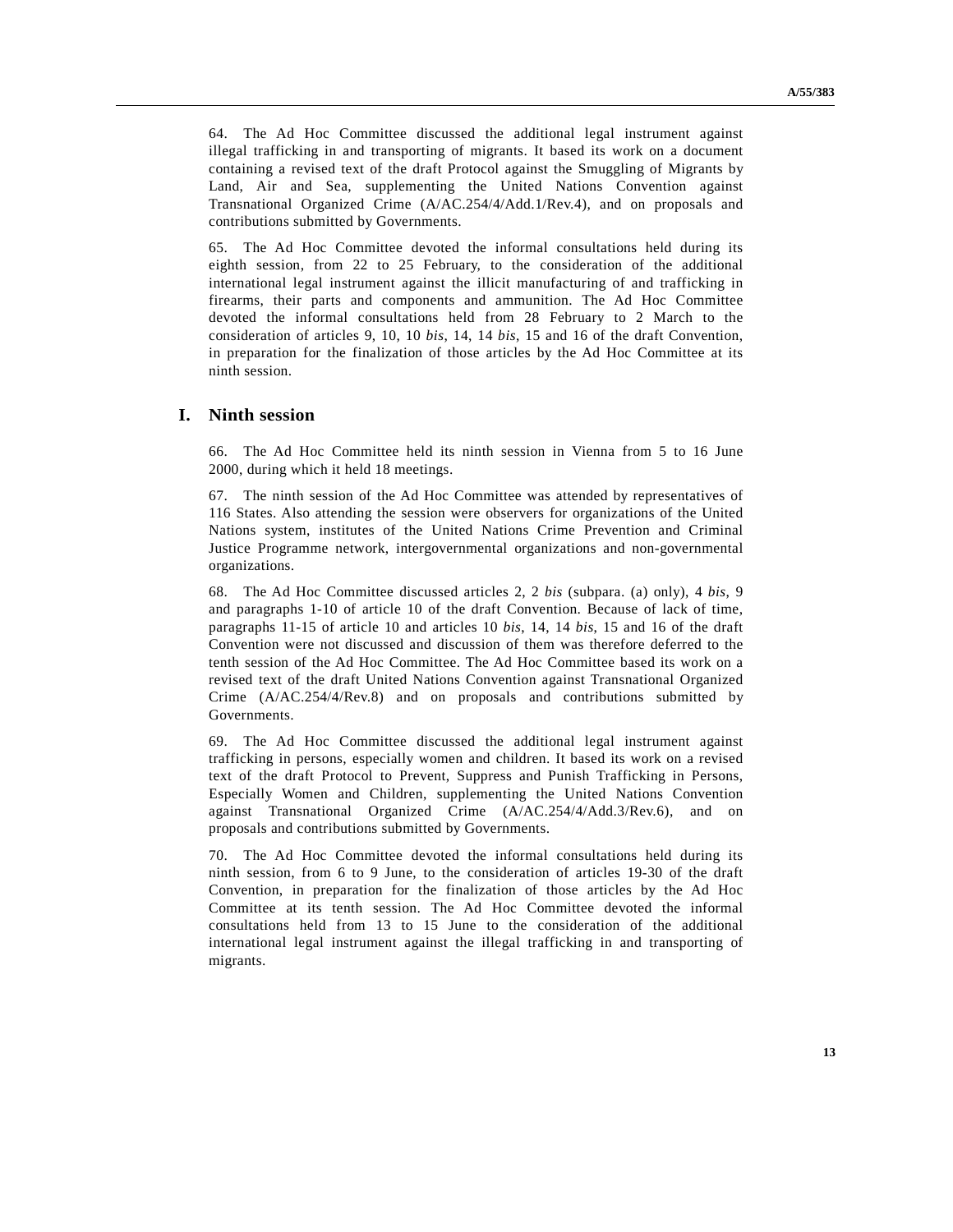## **J. Tenth session**

71. The Ad Hoc Committee held its tenth session in Vienna from 17 to 28 July 2000, during which it held 23 meetings.

72. At its ninth session, held in Vienna from 5 to 16 June 2000, the Ad Hoc Committee had decided that its tenth session would be devoted to the finalization and approval of the draft United Nations Convention against Transnational Organized Crime for submission to the General Assembly at its fifty-fifth session for adoption in accordance with Assembly resolution 54/126.

73. Also at its ninth session, the Chairman had requested all regional groups to appoint representatives to form a group that would be asked, at the tenth session of the Ad Hoc Committee, to ensure consistency of the text in all official languages of the United Nations.

74. The Secretary recalled that, at the ninth session of the Ad Hoc Committee, the Group of Eastern European States had decided to appoint the representatives of the Russian Federation and Slovakia to the consistency group. He announced the following other appointments to the consistency group: the representatives of Cameroon, Egypt, Morocco, Nigeria and South Africa, appointed by the Group of African States; the representatives of China, India, Japan and Jordan, appointed by the Group of Asian and Pacific States; the representatives of Colombia, Cuba, Guatemala and Mexico, appointed by the Group of Latin American and Caribbean States; and the representatives of France, Italy, Spain and the United States, appointed by the Group of Western European and Other States. The Secretary also informed the Ad Hoc Committee that the consistency group would be assisted in its work by an editor, by translators from the translation section for each official language and by a member of the secretariat of the Ad Hoc Committee.

75. The Chairman informed the Ad Hoc Committee that he had asked the representative of Mexico to act as coordinator of the consistency group.

76. The tenth session of the Ad Hoc Committee was attended by representatives of 121 States. Also attending the session were observers for organizations of the United Nations system, institutes of the United Nations Crime Prevention and Criminal Justice Programme network, intergovernmental organizations and nongovernmental organizations.

77. The Ad Hoc Committee considered and finalized all the articles of the draft Convention. It based its work on a revised text of the draft United Nations Convention against Transnational Organized Crime (A/AC.254/4/Rev.9) and on proposals and contributions submitted by Governments.

78. The consistency group held 14 meetings, on 18 to 27 July, and reviewed all the articles of the draft Convention. Its recommendations were incorporated into the final text of the draft Convention and submitted to the Ad Hoc Committee for consideration.

79. At its 177th meeting, on 28 July, the Ad Hoc Committee approved the draft United Nations Convention against Transnational Organized Crime and decided to submit it to the General Assembly for consideration and action at its fifty-fifth session, in accordance with Assembly resolution 54/126 (see chap. IV below).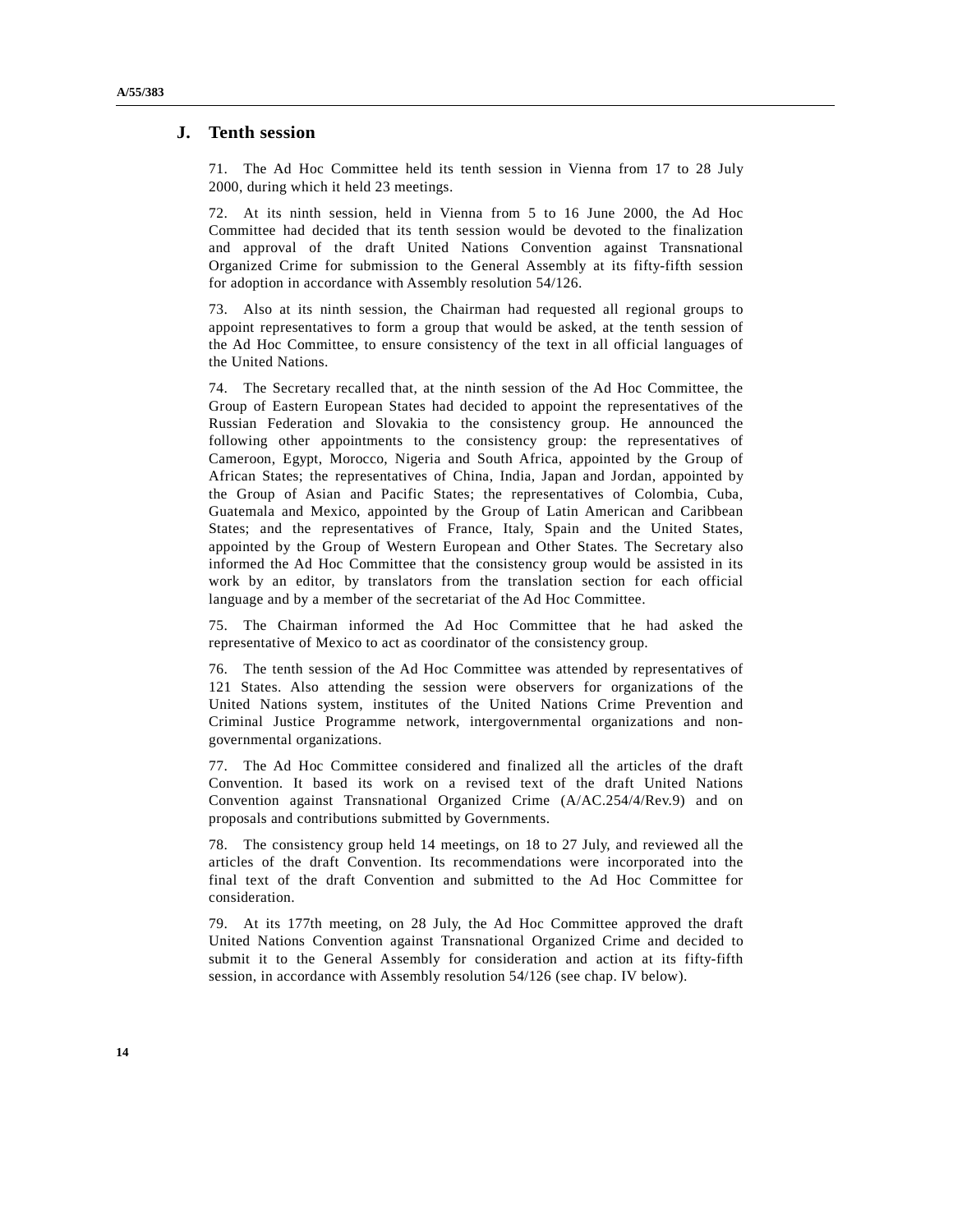80. The Ad Hoc Committee considered a draft resolution submitted by the Chairman, entitled "United Nations Convention against Transnational Organized Crime" (A/AC.254/L.224/Rev.1). The Ad Hoc Committee also had before it proposals for amendments to the draft resolution submitted by Governments, the European Union and the Chairman.

81. At its 177th meeting, on 28 July, the Ad Hoc Committee approved the draft resolution, as orally amended, on the understanding that the text of the draft resolution would be finalized by the Ad Hoc Committee at its eleventh session, in order to take into account the results of that session with respect to the draft protocols, and submitted to the General Assembly for consideration and action at its fifty-fifth session.

82. Also at the 177th meeting, on 28 July, the representative of Turkey stated that his country considered the draft Convention a valuable tool in fighting organized crime, in line with Turkey's consistent determination and support for bilateral and multilateral cooperation in combating that phenomenon. For that reason, Turkey had attributed great importance to the development of the draft Convention and had participated actively in the process from its initial stages. Turkey had been confident until the final phase of the negotiation that the Convention would cover all aspects of transnational organized crime. Turkey's experience had demonstrated that there were evident links between terrorist crimes and organized crime. Those links had been established at the World Ministerial Conference on Organized Transnational Crime, held in Naples, Italy, in 1994. Turkey therefore believed that the reflection of those dangerous links in the text of the Convention would better serve that instrument's purposes. Unfortunately, and despite the efforts of several delegations to draw attention to those links through constructive and concrete proposals, the links had been consciously omitted from the final text of the draft Convention. The result was not satisfactory to Turkey, because the Convention would leave loopholes that criminals might exploit. Nevertheless, Turkey did not intend to block consensus on the approval of the draft Convention. Following careful evaluation, its competent authorities would decide whether Turkey would sign the Convention. Prior to concluding his statement, the representative of Turkey thanked the Chairman and the secretariat for all their tireless efforts to conclude the work of the Ad Hoc Committee.

83. Following the adoption of the report, the representative of Lebanon requested that it reflect the reservations expressed by his country regarding article 7, paragraph 6, on confiscation and seizure, and article 14, paragraph 8, on mutual legal assistance, of the draft Convention.

84. The Chairman of the Ad Hoc Committee expressed his gratitude to all delegations for displaying throughout the negotiation process a spirit of cooperation and mutual understanding and for working together in the constructive manner that had made the achievement of the ambitious task of the Ad Hoc Committee possible. The Chairman thanked the Rapporteur, the Secretary of the Ad Hoc Committee and the staff of the Centre for International Crime Prevention. He also thanked the interpreters and conference officers for their support to the Ad Hoc Committee. The Chairman further expressed the gratitude of the Ad Hoc Committee to all States that had made voluntary contributions throughout the negotiation process to the United Nations Crime Prevention and Criminal Justice Fund, thus facilitating the work of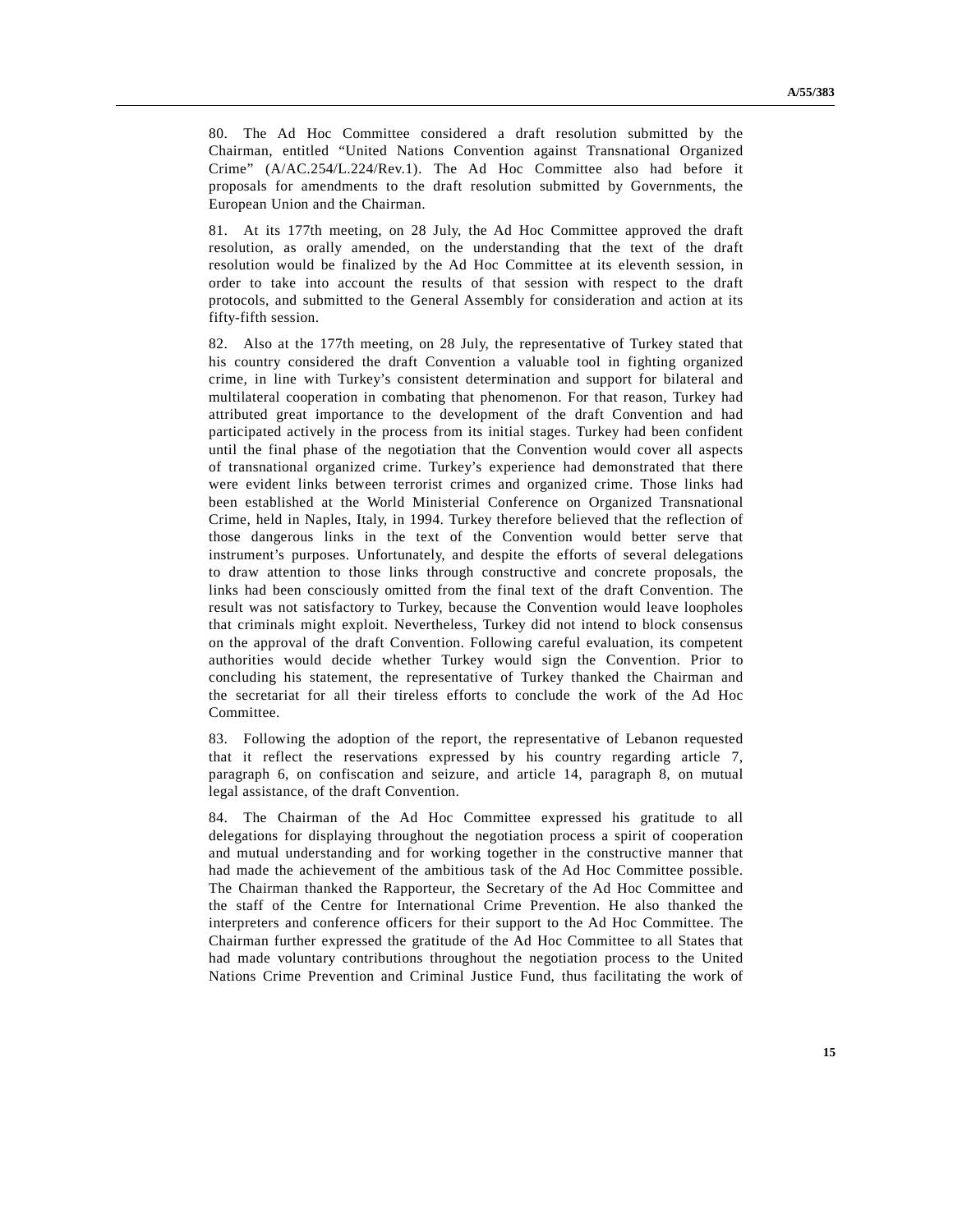the Ad Hoc Committee and making possible the attendance of a number of representatives of least developed countries.

85. The representative of Italy informed delegations of the preparations for the High-level Political Signing Conference, to be held in Palermo, Italy, from 12 to 15 December 2000, in accordance with General Assembly resolution 54/129. Pursuant to that resolution, consultations on the draft agenda of the Conference would be organized by the Secretariat in Vienna in September.

86. The representative of Uruguay, speaking on behalf of the Group of 77 and China, expressed satisfaction at the completion of the work of the Ad Hoc Committee on the draft Convention. The good will of all delegations had enabled the achievement of general consensus. He was confident that the Convention would enter into force quickly. The Group of 77 and China wished to reiterate the importance of reinforcing technical and economic cooperation internationally, as a means of giving States the possibility to fulfil all the obligations arising from the Convention. The representative of Uruguay called upon the Committee to focus on the completion of the three additional protocols. The Group of 77 and China, as had been stressed on previous occasions, would strive to that end in order to fulfil the mandate given to the Ad Hoc Committee by the General Assembly. Nevertheless, time constraints should not be allowed to compromise the quality of the texts, which should be transparent and universally accepted. Finally, the representative expressed the Group's appreciation to the Chairman, the other members of the Bureau, the consistency group and the secretariat for the support provided to the work of the Ad Hoc Committee.

87. The representative of Mexico, speaking on behalf of the Group of Latin American and Caribbean States, offered the Group's congratulations to the Ad Hoc Committee on the completion of its work on the draft Convention. The Group had once again demonstrated its political will to arrive at compromise solutions, convinced of the importance of reinforcing international cooperation against transnational organized crime. The approval of the draft Convention by consensus demonstrated that the draft text had taken into account the concerns of all States. The Convention represented the most important development of international criminal law since the adoption of the United Nations Convention against Illicit Traffic in Narcotic Drugs and Psychotropic Substances of 1988.1 The members of the Group hoped that after its adoption by the General Assembly and its signature in Palermo, the Convention would enter into force quickly. The challenge facing the Ad Hoc Committee now was the conclusion of the drafting of the three protocols. The members of the Group were confident that the same spirit of compromise would prevail in achieving that task. The representative of Mexico expressed the gratitude of the members of the Group to the Chairman, the members of the Bureau, the representatives who had chaired more informal meetings, the Centre for International Crime Prevention and conference service staff, as well as to the Secretary of the Ad Hoc Committee.

88. The representative of Pakistan associated himself with the statement of the representative of Uruguay on behalf of the Group of 77 and China and expressed his

**\_\_\_\_\_\_\_\_\_\_\_\_\_\_\_\_\_\_** 

<sup>1</sup> *Official Records of the United Nations Conference for the Adoption of a Convention against Illicit Traffic in Narcotic Drugs and Psychotropic Substances, Vienna, 25 November-20 December 1988*, vol. I (United Nations publication, Sales No. E.94.XI.5).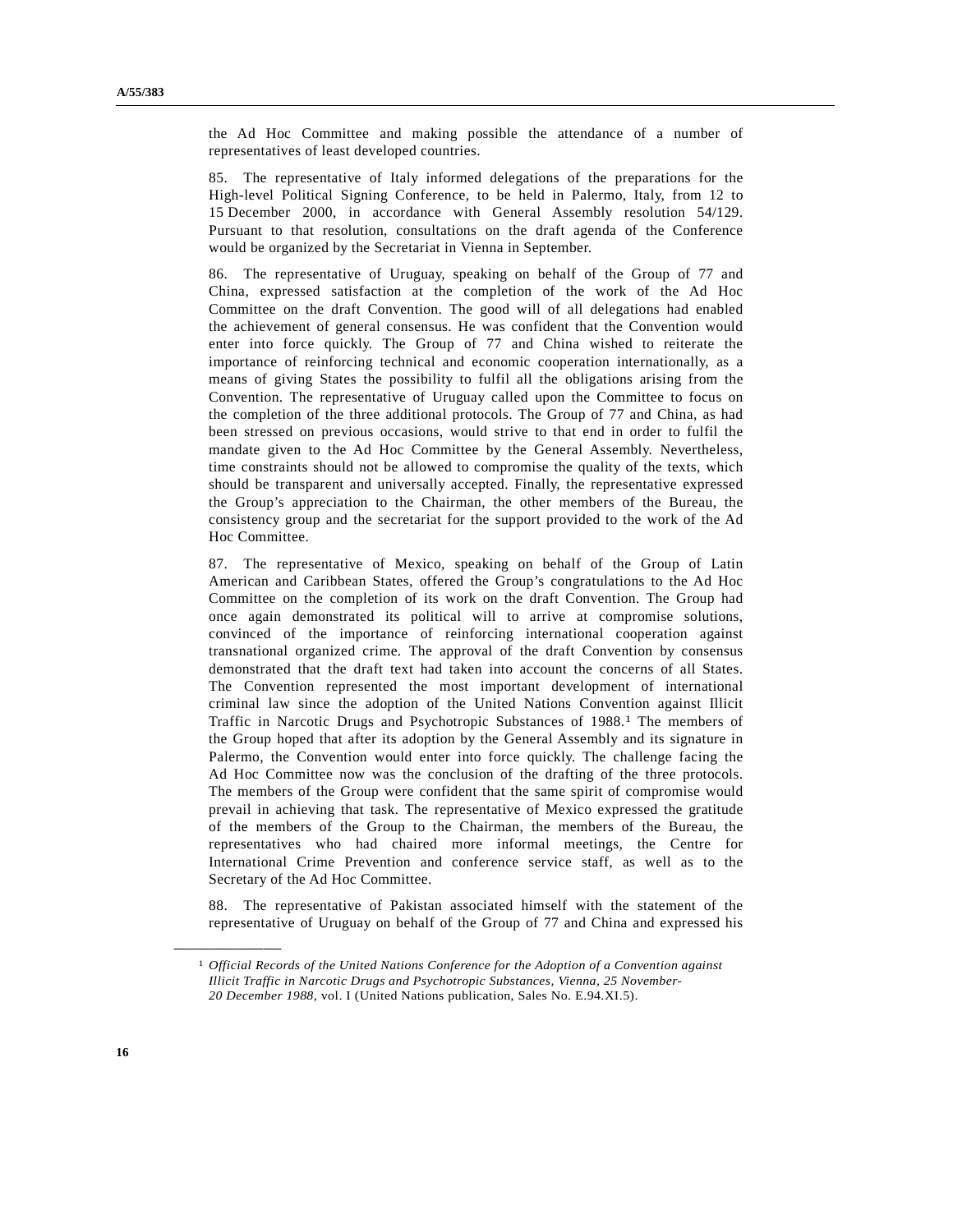deepest appreciation to those delegations who had specific concerns but had displayed a remarkable spirit of accommodation, thus making it possible for the Ad Hoc Committee to approve the draft Convention by consensus.

89. The representative of Egypt wished to place on record his country's position on the work of the Ad Hoc Committee at its tenth session and on the draft Convention. Egypt had participated, with all commitment and responsibility, in all stages of the negotiation process, pursuing the common objective of fighting against a very serious criminal phenomenon affecting, to varying degrees, all countries of the world. Acting on the principle that, in preparing an international convention, the concerns of some were the concerns of all, Egypt had repeatedly called for including in the Convention a clear and express reference to the growing relationship between transnational organized crime and terrorist crimes. That plea was in conformity with various United Nations instruments that had affirmed that fact, including resolution 4 of the Ninth United Nations Congress on the Prevention of Crime and the Treatment of Offenders. Egypt had demonstrated great flexibility regarding the way in which such a reference would be embodied in the Convention and had expected that such flexibility would have been met with a greater degree of understanding, so that the Convention, being of worldwide scope, would reflect the concerns of all States. The representative of Egypt expressed his deep regret at the deliberate omission from the text of the Convention of a serious dimension of transnational organized crime, represented in the link between such crime and terrorism. He was certain that such a lacuna constituted a basic shortcoming in the Convention, which would weaken international cooperation in containing and eliminating the phenomenon of terrorism and might prevent the Convention from becoming an influential element of the international legal system that served the interests of all. Finally, the representative of Egypt thanked all the delegations, who had spared no effort in reaching compromise formulas that had had a great effect in supporting the work of the Committee.

90. The representative of France, speaking on behalf of the States members of the European Union that are Members of the United Nations, expressed her satisfaction at the approval of the draft Convention by consensus. That was a success belonging to all delegations, who had managed to find formulas to reconcile different aspects of legal systems and to ensure that all concerns were adequately and appropriately reflected in the final text. The representative of France expressed her appreciation to the Chairman, members of the Bureau and the secretariat for the support they had provided to the Ad Hoc Committee. She was confident that the Ad Hoc Committee would be able to comply fully with its mandate by finalizing the three additional protocols at its eleventh session, through the continued collective good will of all States.

91. The representative of the Syrian Arab Republic, speaking on behalf of the Group of Arab States, emphasized the participation of all Arab States in the negotiation process. Such participation and interest were underpinned by the conviction of being engaged and actively contributing to achieving a common goal that was in the interest of the international community. The representative also expressed his appreciation to the Chairman, members of the Bureau and the secretariat for their support.

92. The representative of Thailand, speaking on behalf of the States members of the Association of South-East Asian Nations that are Members of the United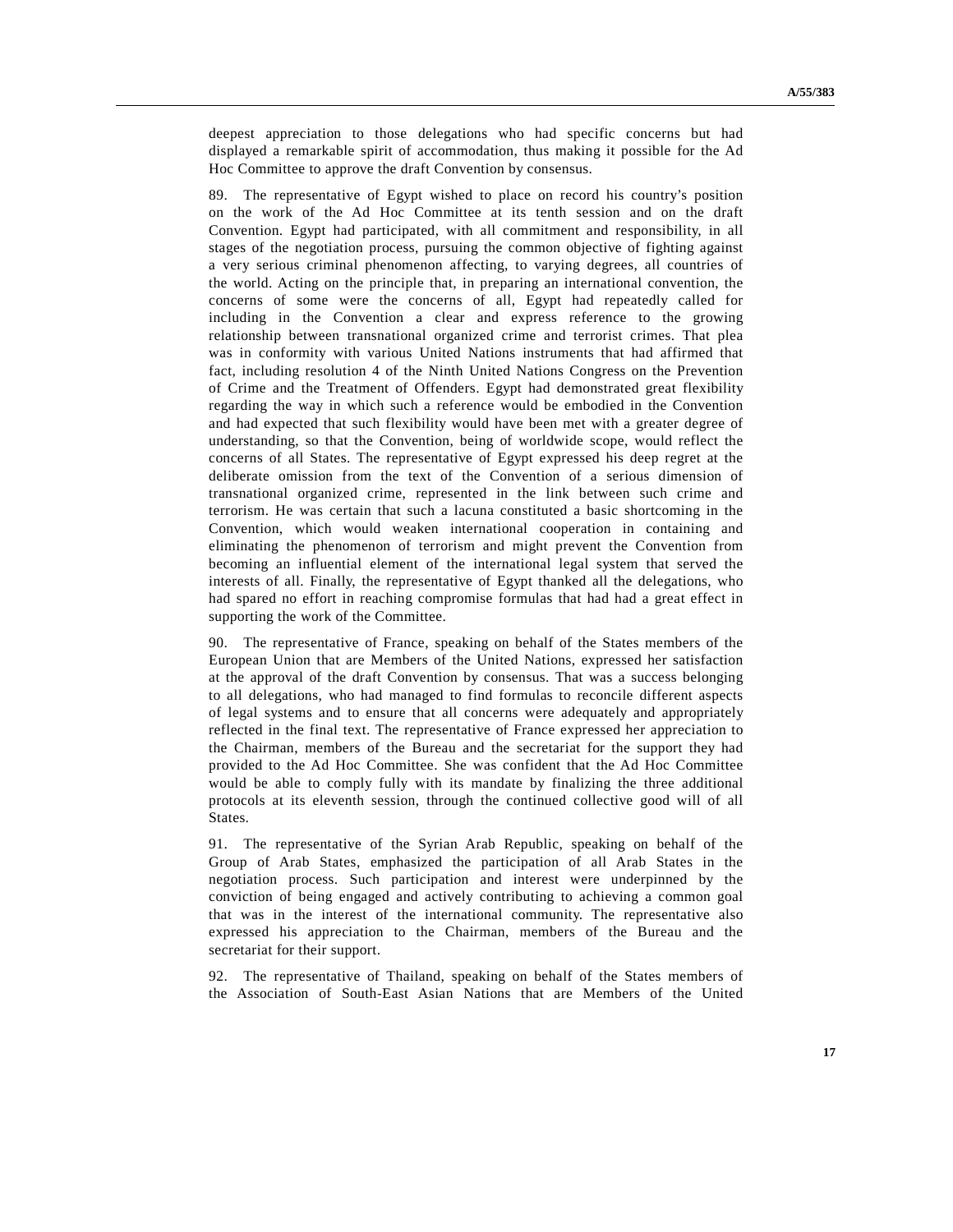Nations, expressed his appreciation to the Chairman for his able leadership, which had made possible the conclusion of the work of the Ad Hoc Committee on the Convention. He also extended his gratitude to the representative of Pakistan for his efforts as Vice-Chairman of the Ad Hoc Committee and to the secretariat of the Committee for the support provided to all delegations. Once implemented, the Convention would enhance existing bilateral or multilateral cooperation and thus bridge the gaps that had to date been exploited by organized criminal groups. The success of the Ad Hoc Committee should motivate all delegations to pursue vigorously the conclusion of the three additional protocols at the eleventh session of the Ad Hoc Committee.

93. The representative of Nigeria, speaking on behalf of the Group of African States, stated that dealing with the global problem of transnational organized crime required structural cooperation, in whose framework those with capacity would render technical assistance and training to those with insufficient expertise and resources. It was the hope of the members of the Group that the provisions of the Convention designed to enhance capacity-building would soon be implemented. This should be without prejudice to existing foreign assistance commitments to the countries concerned.

94. The representative of Indonesia, speaking on behalf of the Group of Asian and Pacific States, thanked the Chairman, the members of the Bureau and the secretariat and called for flexibility, which was necessary in achieving the goal of finalizing the three additional protocols at the eleventh session of the Ad Hoc Committee.

95. The representative of the Islamic Republic of Iran joined previous speakers in expressing the profound appreciation of his delegation to the Chairman, the members of the Bureau and the Chairman of the consistency group. The approved text of the Convention might not fully satisfy all delegations. However, in multilateral negotiations on a Convention of such a high magnitude and sensitivity, all delegations were bound to exercise a degree of sacrifice and indulgence to achieve a lofty goal. That goal had been achieved thanks to the collective good will and efforts of all delegations. The representative of the Islamic Republic of Iran concluded by thanking the secretariat for the support extended to all delegations in the past two years and expressing his hope that the same level of support would enable the Ad Hoc Committee to fulfil its task of completing the three additional protocols.

96. The representative of Algeria expressed his satisfaction with the results of the work of the Ad Hoc Committee at its tenth session and the approval of the draft Convention. While sharing the views expressed by Egypt, he called upon all delegations to spare no effort in ensuring the success of the work on the development of a comprehensive convention against terrorism, which was due to begin in New York in September.

97. The representative of South Africa thanked the Chairman and other members of the Bureau for their perseverance and the secretariat for its professionalism. He was convinced that the new Convention would significantly strengthen cooperation against organized criminal groups and looked forward to the successful completion of the three additional protocols at the eleventh session of the Ad Hoc Committee.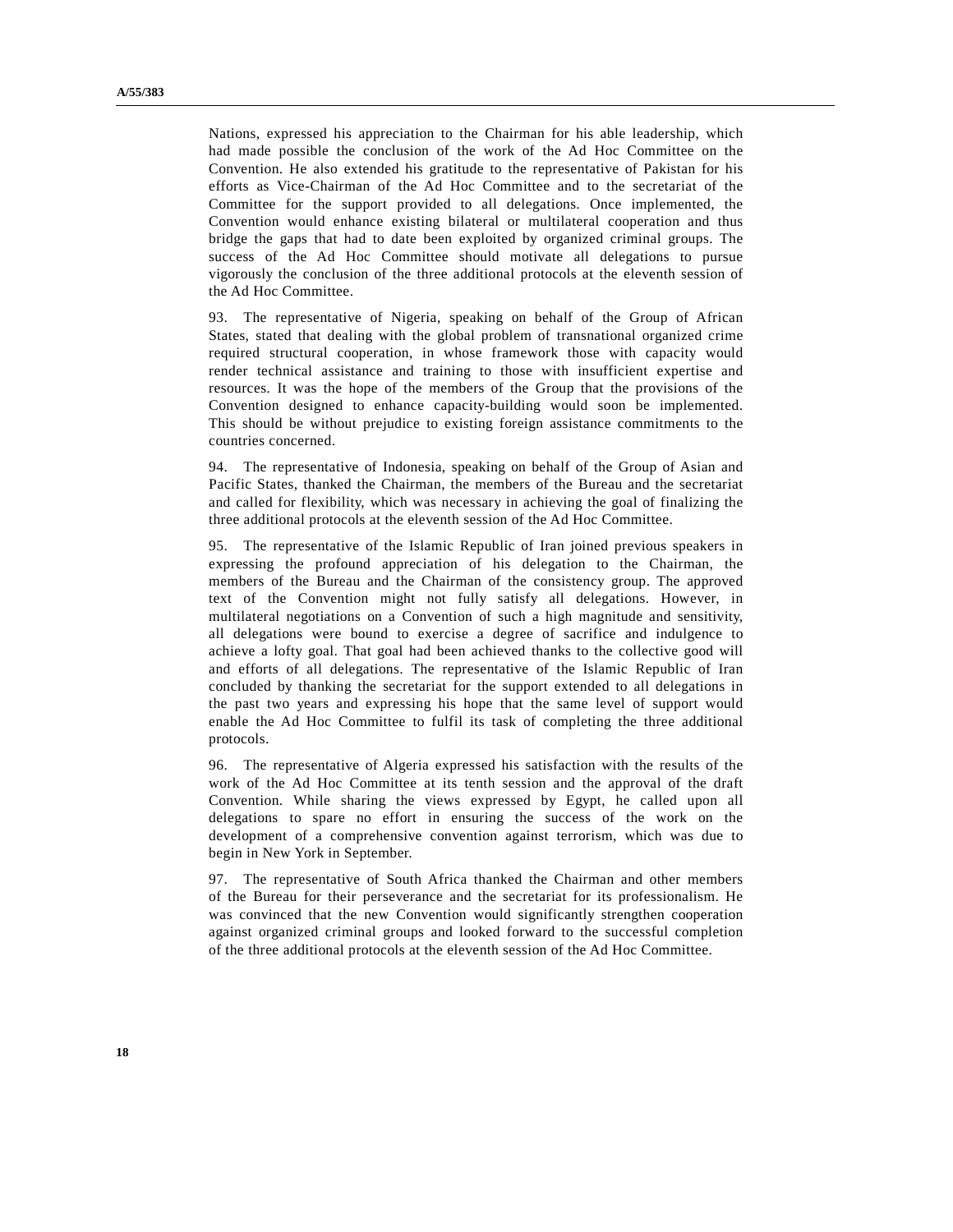## **K. Eleventh session**

98. The Ad Hoc Committee held its eleventh session in Vienna from 2 to 28 October 2000, during which it held 52 meetings.

99. The Secretary recalled that the composition of the consistency group was the following: the representatives of Cameroon, Egypt, Morocco, Nigeria and South Africa, appointed by the Group of African States; the representatives of China, India, Japan and Jordan, appointed by the Group of Asian and Pacific States; the representatives of the Russian Federation and Slovakia, appointed by the Group of Eastern European States; the representatives of Colombia, Cuba, Guatemala and Mexico, appointed by the Group of Latin American and Caribbean States; and the representatives of France, Italy, Spain and the United States, appointed by the Group of Western European and Other States. The Secretary also informed the Ad Hoc Committee that the consistency group would continue to be assisted in its work by an editor, by translators from the translation section for each official language and by a member of the secretariat of the Ad Hoc Committee.

100. The Chairman asked the consistency group to review the concordance among the three draft protocols and the draft United Nations Convention against Transnational Organized Crime, as approved by the Ad Hoc Committee at its tenth session, in addition to ensuring the consistency of the texts of the draft protocols in all the official languages of the United Nations. The Chairman requested the representative of Mexico to continue to act as coordinator of the consistency group.

101. The eleventh session of the Ad Hoc Committee was attended by representatives of 121 States. Also attending the session were observers for organizations of the United Nations system, institutes of the United Nations Crime Prevention and Criminal Justice Programme network, intergovernmental organizations and non-governmental organizations.

102. The Ad Hoc Committee considered and finalized all the articles of the draft Protocol to Prevent, Suppress and Punish Trafficking in Persons, Especially Women and Children, supplementing the United Nations Convention against Transnational Organized Crime. It based its work on a revised text of the draft Protocol (A/AC.254/4/Add.3/Rev.7) and on proposals and contributions submitted by Governments.

103. The representative of the Islamic Republic of Iran requested that the report of the Ad Hoc Committee on its eleventh session indicate that his country had joined the consensus on article 3, subparagraph (a), of the draft Protocol, but had registered a reservation regarding the inclusion of the expression "exploitation of the prostitution of others". That reservation was due to inconsistency with domestic law.

104. The representative of the United Arab Emirates requested that the report of the Ad Hoc Committee on its eleventh session reflect its position on article 7, paragraph 1, of the draft Protocol, namely, that it considered itself not bound to provide the right of residence referred to at the end of that article.

105. The representative of the United Kingdom of Great Britain and Northern Ireland stated that his country had joined the consensus on article 3, subparagraph (b), but that it reserved its right to make an interpretative statement at the time of signing the Protocol.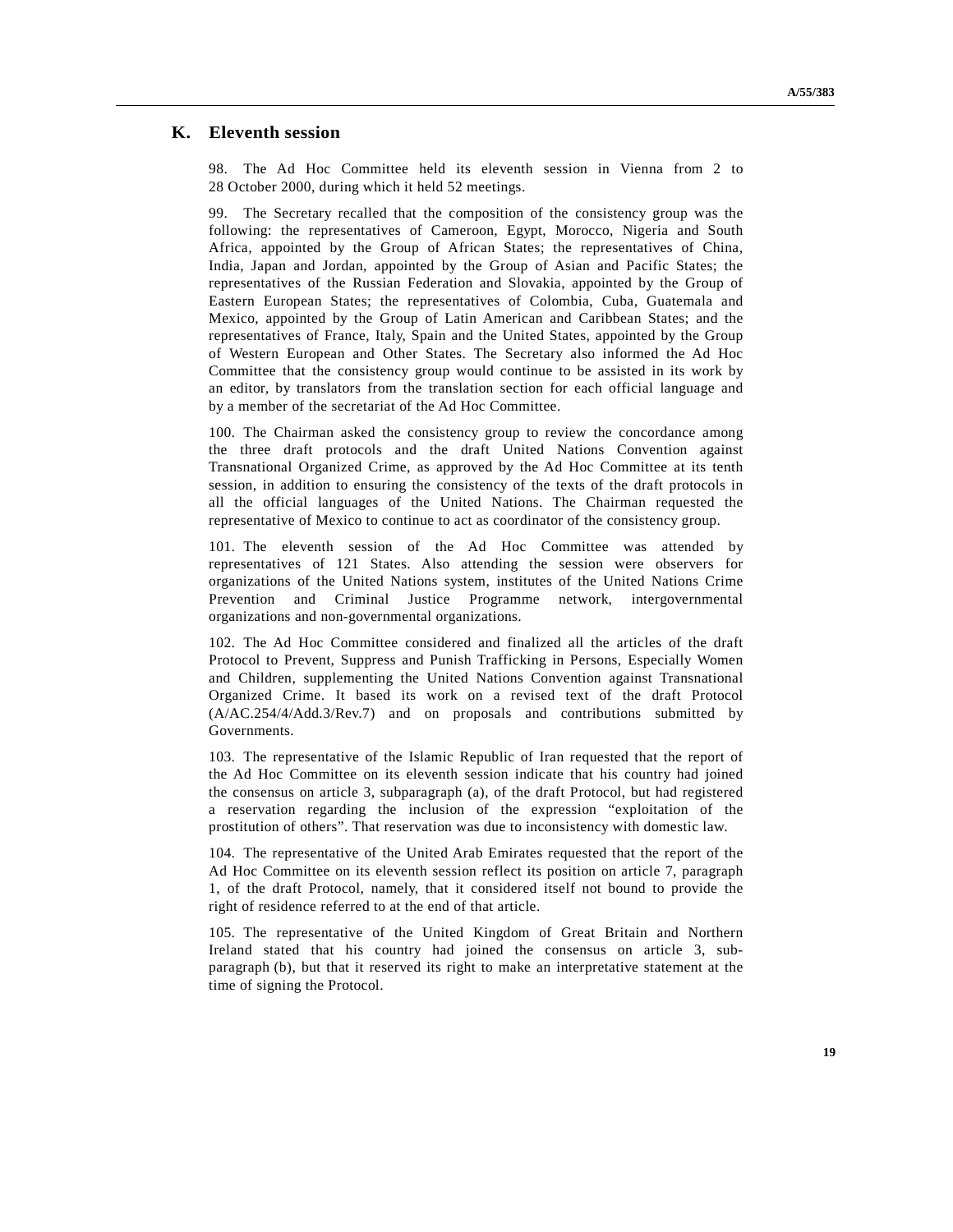106. The representative of Japan requested that the report of the Ad Hoc Committee on its eleventh session reflect his view that the *travaux préparatoires* on article 1 of the draft Protocol should indicate that there were some provisions of the Convention that would not be applicable to the Protocol. Examples of such provisions, at a minimum, were article 3 of the Convention, since article 4 of the Protocol provided otherwise; article 5 of the Convention, since article 5, paragraph 2, of the Protocol provided otherwise; articles 8 and 9 of the Convention, since it was absolutely unnecessary to have these articles apply to the Protocol; and articles 35-41 of the Convention, since articles 15-20 of the Protocol provided otherwise.

107. At its 218th meeting, on 23 October, the Ad Hoc Committee approved the draft Protocol to Prevent, Suppress and Punish Trafficking in Persons, Especially Women and Children, supplementing the United Nations Convention against Transnational Organized Crime, and decided to submit it to the General Assembly for consideration and action at its fifty-fifth session, in accordance with resolution 54/126.

108. The Ad Hoc Committee considered and finalized all the articles of the draft Protocol against the Smuggling of Migrants by Land, Sea and Air, supplementing the United Nations Convention against Transnational Organized Crime. It based its work on a revised text of the draft Protocol (A/AC.254/4/Add.1/Rev.6) and on proposals and contributions submitted by Governments.

109. The representative of Azerbaijan requested that the report of the Ad Hoc Committee on its eleventh session indicate that his country reserved its right to make an interpretative statement or reservation regarding article 5 of the Protocol.

110. The representative of Pakistan requested that the report of the Ad Hoc Committee on its eleventh session reflect that her country had joined the consensus on article 6, paragraph 1, of the Protocol, but understood that the offences established in accordance with that paragraph implied the involvement of an organized criminal group.

111. The representatives of Denmark and Norway indicated that their countries would make an interpretative statement at the time of signing the Protocol regarding article 6, paragraph 4, of the Protocol, in connection with a technical matter related to their penal systems.

112. The representative of Turkey requested that the report of the Ad Hoc Committee on its eleventh session reflect his country's understanding that the references to the United Nations Convention on the Law of the Sea2 in the interpretative notes to article 7 of the Protocol for the *travaux préparatoires* neither prejudiced nor affected the position of Turkey concerning that Convention.

113. The representative of Denmark requested that the report of the Ad Hoc Committee on its eleventh session reflect the position of his country in relation to article 8, paragraph 2, of the Protocol. According to Danish constitutional law, a State Party wishing to take appropriate measures in accordance with that paragraph with regard to vessels of Danish nationality or registry would have to request

**\_\_\_\_\_\_\_\_\_\_\_\_\_\_\_\_\_\_** 

<sup>2</sup> *Official Records of the Third United Nations Conference on the Law of the Sea*, vol. XVII (United Nations publication, Sales No. E.84.V.3), document A/CONF.62/122.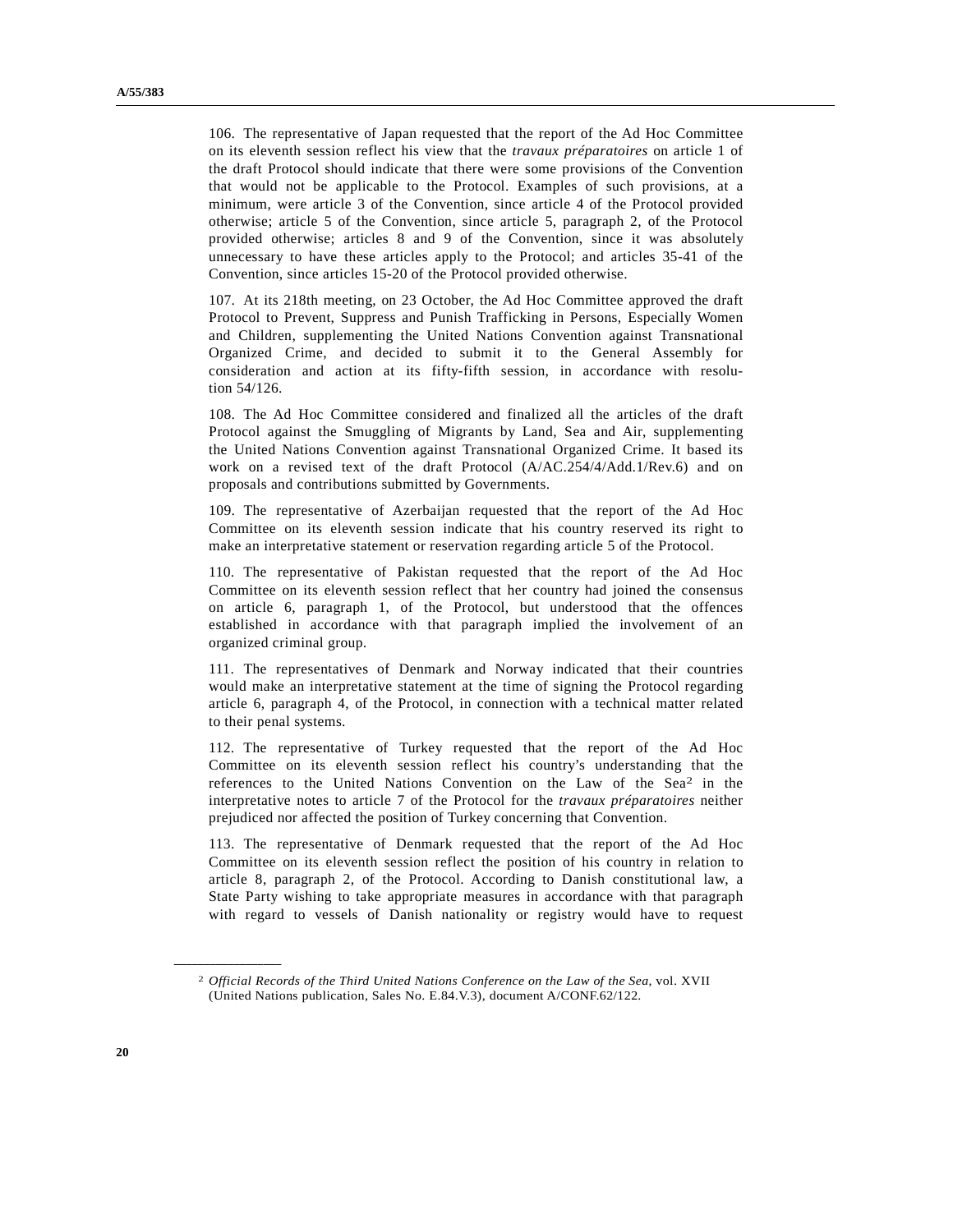authorization from Denmark and could not act of its own accord. Denmark indicated that it would examine such requests on a case-by-case basis.

114. The representative of Canada indicated that his country, according to current practice, did not authorize other States to board vessels of Canadian nationality or registry. However, upon request under the Protocol, Canada undertook not to object to such action, provided that the action taken was consistent with the Protocol.

115. The representative of Spain requested that the report of the Ad Hoc Committee on its eleventh session reflect his country's understanding concerning article 8, paragraph 6, namely, that the authorities mentioned therein were central authorities.

116. The representative of Bangladesh requested that the report of the Ad Hoc Committee on its eleventh session reflect his country's position on article 16, paragraph 5. In the view of the representative, that paragraph was overly restrictive. The obligation to inform smuggled migrants about rights of consular access should have been expanded to create a further right to be informed of other rights set forth in this article. The representative also expressed concern that, by referring to the Vienna Convention on Consular Relations, $3$  the paragraph would not apply to States Parties to the Protocol that had not ratified or acceded to that Convention.

117. The representative of Japan requested that the report of the Ad Hoc Committee on its eleventh session reflect his view that the *travaux préparatoires* on article 1 of the Protocol should indicate that there were some provisions of the Convention that would not be applicable to the Protocol. Examples of such provisions, at a minimum, were article 3 of the Convention, since article 4 of the Protocol provided otherwise; article 5 of the Convention, since article 6, paragraph 2 of the Protocol provided otherwise; articles 8 and 9 of the Convention, since it was absolutely unnecessary to have these articles apply to the Protocol; and articles 35-41 of the Convention, since articles 20-25 of the Protocol provided otherwise. The representative of Japan also requested that the report of the Ad Hoc Committee on its eleventh session reflect his view that the *travaux préparatoires* should indicate that, in the application of paragraph 3 of article 15 of the Convention, States Parties should not be obliged to establish their jurisdiction under that provision over the offences established in accordance with article 6 of the Protocol.

118. At its 222nd meeting, on 24 October, the Ad Hoc Committee approved the draft Protocol against the Smuggling of Migrants by Land, Sea and Air, supplementing the United Nations Convention against Transnational Organized Crime, and decided to submit it to the General Assembly for consideration and action at its fifty-fifth session, in accordance with resolution 54/126.

119. The Ad Hoc Committee considered all the articles of the draft Protocol against the Illicit Manufacturing of and Trafficking in Firearms, Their Parts and Components and Ammunition, supplementing the United Nations Convention against Transnational Organized Crime. It based its work on a revised text of the draft Protocol (A/AC.254/4/Add.2/Rev.5) and on proposals and contributions submitted by Governments and by the European Commission.

120. In an effort to achieve consensus that would permit the finalization and approval of the draft Protocol, the Ad Hoc Committee extended its eleventh session

**\_\_\_\_\_\_\_\_\_\_\_\_\_\_\_\_\_\_** 

<sup>3</sup> United Nations, *Treaty Series*, vol. 596, Nos. 8638-8640.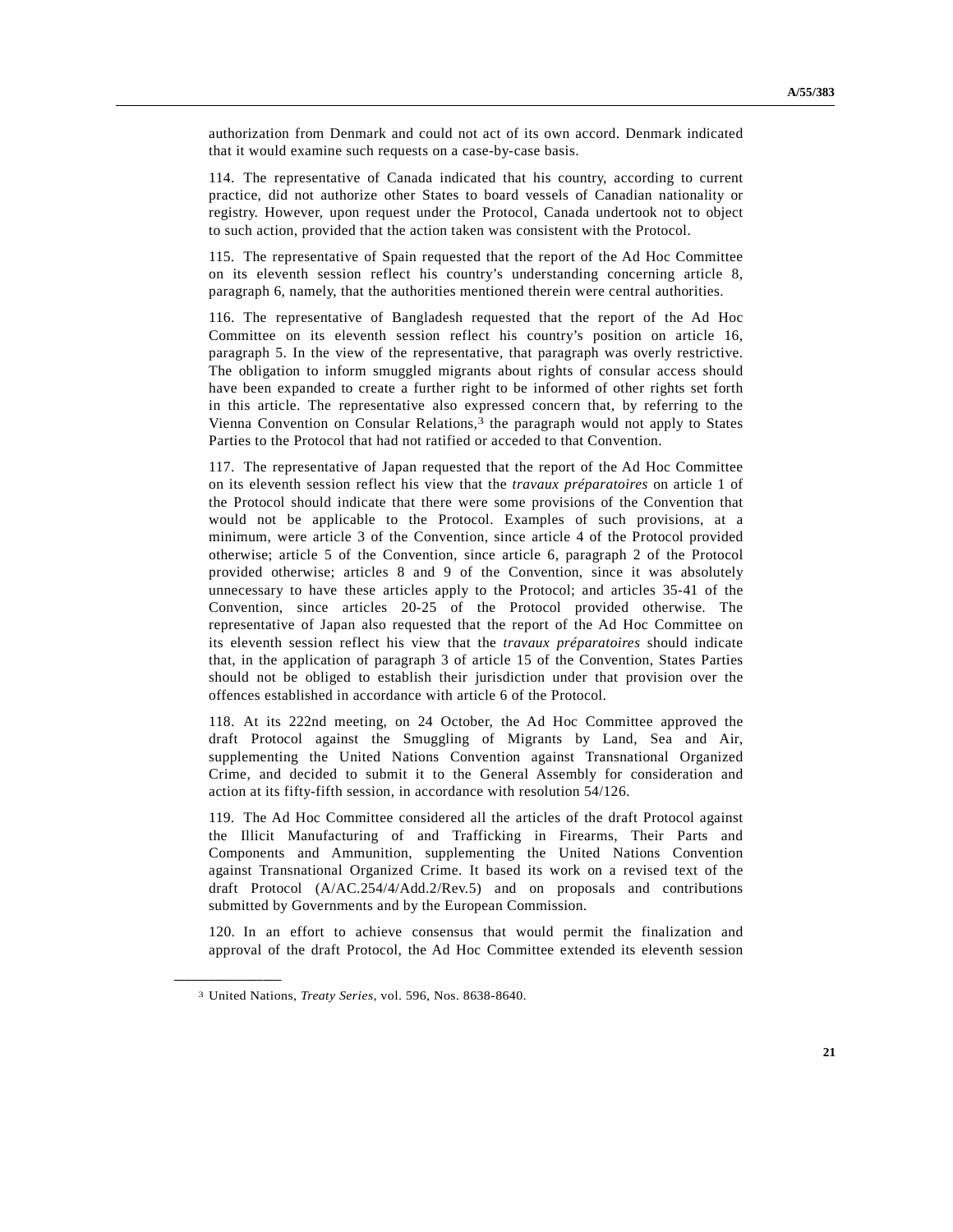by holding an additional meeting on 28 October. In spite of the fact that the Ad Hoc Committee came very close to achieving the necessary consensus, it was unable to complete its work in relation to the draft Protocol. Consequently, the Ad Hoc Committee decided to include in the draft resolution it was submitting to the General Assembly at its fifty-fifth session for consideration and action two paragraphs, in which the Assembly would note that the Ad Hoc Committee had not completed its work on the draft Protocol and would request it to finalize such work as soon as possible. In that connection, many delegations emphasized the importance of the finalization of the draft Protocol prior to the Conference on Small Arms and Light Weapons, scheduled for 2001. The Ad Hoc Committee proposed the inclusion of the phrase "as soon as possible" on the understanding that every effort should be made to finalize the draft Protocol by early 2001, but deemed it appropriate to leave to the Assembly the decision of whether to include a more specific deadline.

# **IV. Matters calling for action by the General Assembly at its fifty-fifth session**

121. The Ad Hoc Committee recommends to the General Assembly the adoption of the following draft resolution and the United Nations Convention against Transnational Organized Crime and the protocols thereto:

#### **Draft resolution**

# **United Nations Convention against Transnational Organized Crime**

#### *The General Assembly*,

*Recalling* its resolution 53/111 of 9 December 1998, in which it decided to establish an open-ended intergovernmental ad hoc committee for the purpose of elaborating a comprehensive international convention against transnational organized crime and of discussing the elaboration, as appropriate, of international instruments addressing trafficking in women and children, combating the illicit manufacturing of and trafficking in firearms, their parts and components and ammunition, and illegal trafficking in and transporting of migrants, including by sea,

*Recalling also* its resolution 54/126 of 17 December 1999, in which it requested the Ad Hoc Committee on the Elaboration of a Convention against Transnational Organized Crime to continue its work, in accordance with resolutions 53/111 and 53/114 of 9 December 1998, and to intensify that work in order to complete it in 2000,

*Recalling further* its resolution 54/129 of 17 December 1999, in which it accepted with appreciation the offer of the Government of Italy to host a high-level political signing conference in Palermo for the purpose of signing the United Nations Convention against Transnational Organized Crime (Palermo Convention) and the protocols thereto, and requested the Secretary-General to schedule the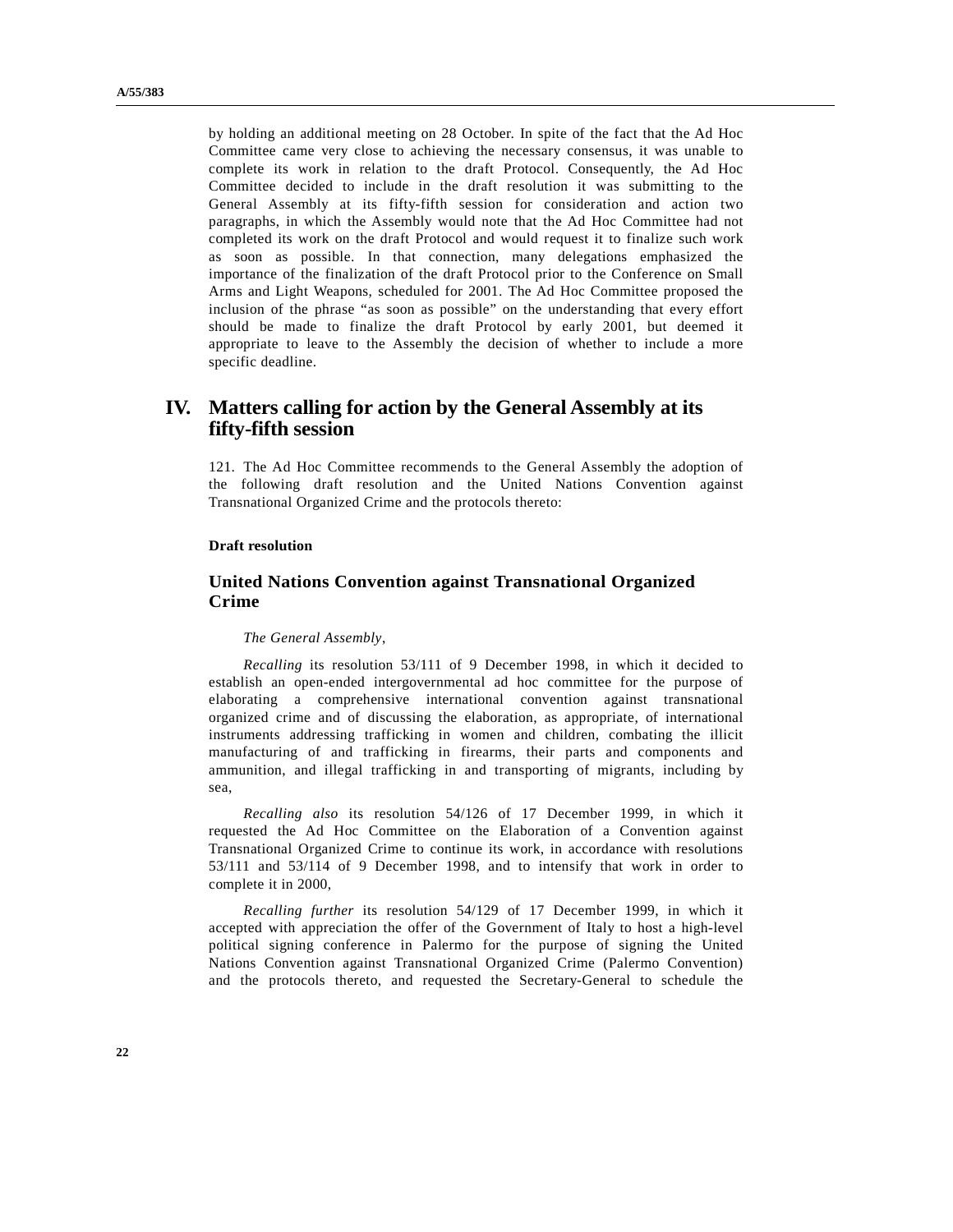conference for a period of up to one week before the end of the Millennium Assembly in 2000,

*Expressing its appreciation* to the Government of Poland for submitting to it at its fifty-first session a first draft of the United Nations Convention against Transnational Organized Crime and for hosting the meeting of the open-ended intergovernmental group of experts established pursuant to resolution 52/85 of 12 December 1997, held in Warsaw from 2 to 6 February 1998,

*Expressing its appreciation* to the Government of Argentina for hosting the informal preparatory meeting of the Ad Hoc Committee on the Elaboration of a Convention against Transnational Organized Crime, held in Buenos Aires from 31 August to 4 September 1998,

*Expressing its appreciation* to the Government of Thailand for hosting the Asia-Pacific Ministerial Seminar on Building Capacities for Fighting Transnational Organized Crime, held in Bangkok on 20 and 21 March 2000,

*Deeply concerned* by the negative economic and social implications related to organized criminal activities, and convinced of the urgent need to strengthen cooperation to prevent and combat such activities more effectively at the national, regional and international levels,

*Noting with deep concern* the growing links between transnational organized crime and terrorist crimes, taking into account the Charter of the United Nations and the relevant resolutions of the General Assembly,

*Determined* to deny safe havens to those who engage in transnational organized crime by prosecuting their crimes wherever they occur and by cooperating at the international level,

*Strongly convinced* that the United Nations Convention against Transnational Organized Crime will constitute an effective tool and the necessary legal framework for international cooperation in combating, inter alia, such criminal activities as money-laundering, corruption, illicit trafficking in endangered species of wild flora and fauna, offences against cultural heritage and the growing links between transnational organized crime and terrorist crimes,

 1. *Takes note* of the report of the Ad Hoc Committee on the Elaboration of a Convention against Transnational Organized Crime, which carried out its work at the headquarters of the Office for Drug Control and Crime Prevention of the Secretariat in Vienna, and commends the Ad Hoc Committee for its work;

 2. *Adopts* the United Nations Convention against Transnational Organized Crime and the Protocol to Prevent, Suppress and Punish Trafficking in Persons, Especially Women and Children, supplementing the United Nations Convention against Transnational Organized Crime, and the Protocol against the Smuggling of Migrants by Land, Sea and Air, supplementing the United Nations Convention against Transnational Organized Crime annexed to the present resolution, and opens them for signature at the high-level political signing conference to be held in Palermo, Italy, from 12 to 15 December 2000 in accordance with resolution 54/129;

 3. *Requests* the Secretary-General to prepare summary records of the highlevel political signing conference to be held in Palermo in accordance with resolution 54/129;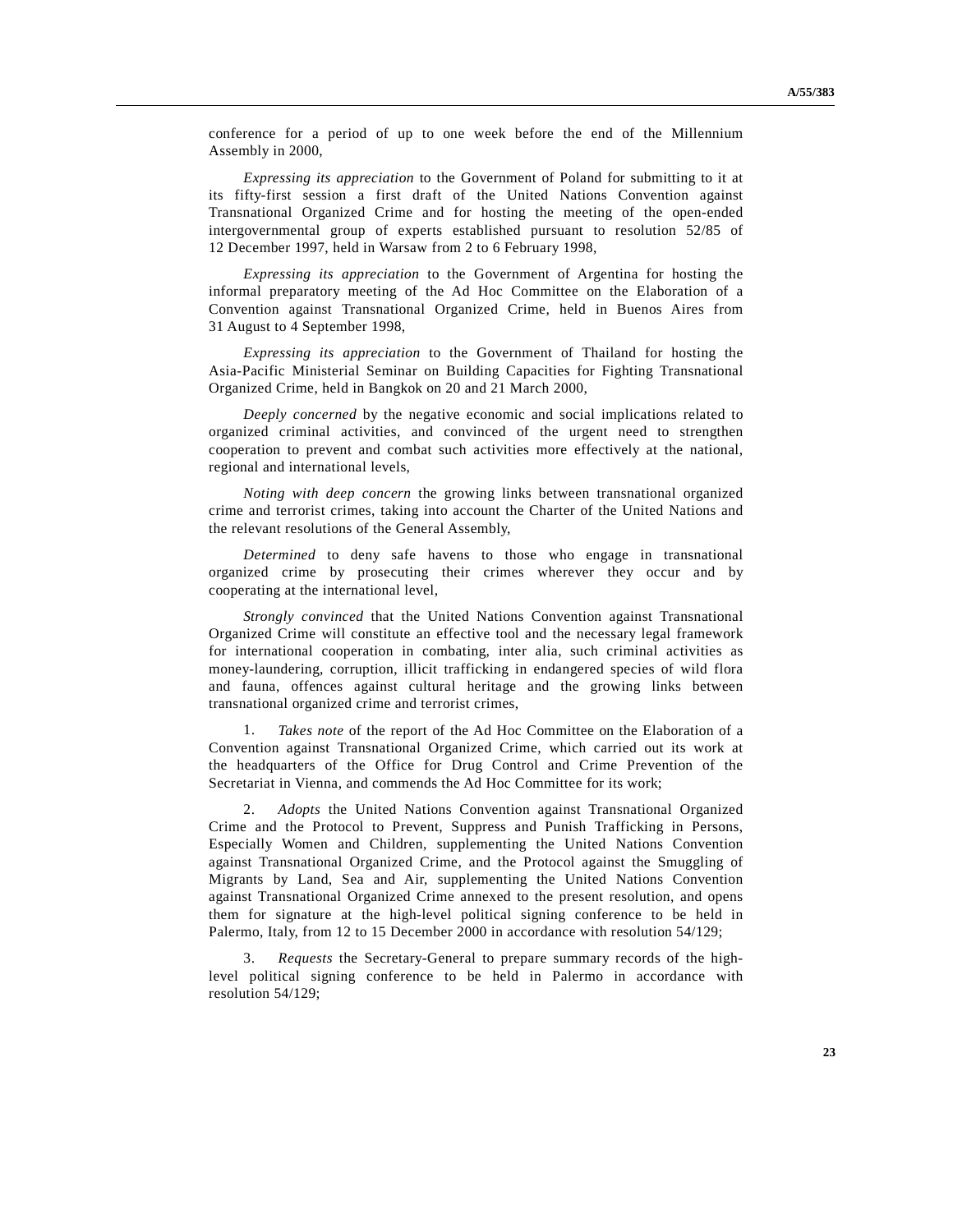4. *Notes* that the Ad Hoc Committee has not yet completed its work on the draft Protocol against the Illicit Manufacturing of and Trafficking in Firearms, Their Parts and Components and Ammunition, supplementing the United Nations Convention against Transnational Organized Crime;

 5. *Requests* the Ad Hoc Committee to continue its work in relation to this Protocol, in accordance with resolutions 53/111, 53/114 and 54/126, and to finalize such work as soon as possible;

 6. *Calls upon* all States to recognize the links between transnational organized criminal activities and acts of terrorism, taking into account the relevant General Assembly resolutions, and to apply the United Nations Convention against Transnational Organized Crime in combating all forms of criminal activity, as provided therein;

 7. *Recommends* that the Ad Hoc Committee established by the General Assembly in its resolution 51/210 of 17 December 1996, which is beginning its deliberations with a view to developing a comprehensive convention on international terrorism, pursuant to Assembly resolution 54/110 of 9 December 1999, should take into consideration the provisions of the United Nations Convention against Transnational Organized Crime;

 8. Urges all States and regional economic organizations to sign and ratify the United Nations Convention against Transnational Organized Crime and the protocols thereto as soon as possible in order to ensure the speedy entry into force of the Convention and the protocols thereto;

 9. *Decides* that, until the Conference of the Parties to the Convention established pursuant to the United Nations Convention against Transnational Organized Crime decides otherwise, the account referred to in article 30 of the Convention will be operated within the United Nations Crime Prevention and Criminal Justice Fund, and encourages Member States to begin making adequate voluntary contributions to the above-mentioned account for the provision to developing countries and countries with economies in transition of the technical assistance that they might require for implementation of the Convention and the protocols thereto, including for the preparatory measures needed for that implementation;

 10. *Decides also* that the Ad Hoc Committee on the Elaboration of a Convention against Transnational Organized Crime will complete its tasks arising from the elaboration of the United Nations Convention against Transnational Organized Crime by holding a meeting well before the convening of the first session of the Conference of the Parties to the Convention, in order to prepare the draft text of the rules of procedure for the Conference of the Parties and other rules and mechanisms described in article 32 of the Convention, which will be communicated to the Conference of the Parties at its first session for consideration and action;

 11. *Requests* the Secretary-General to designate the Centre for International Crime Prevention of the Office for Drug Control and Crime Prevention to serve as the secretariat for and under the direction of the Conference of the Parties to the Convention;

 12. *Also requests* the Secretary-General to provide the Centre for International Crime Prevention with the resources necessary to enable it to promote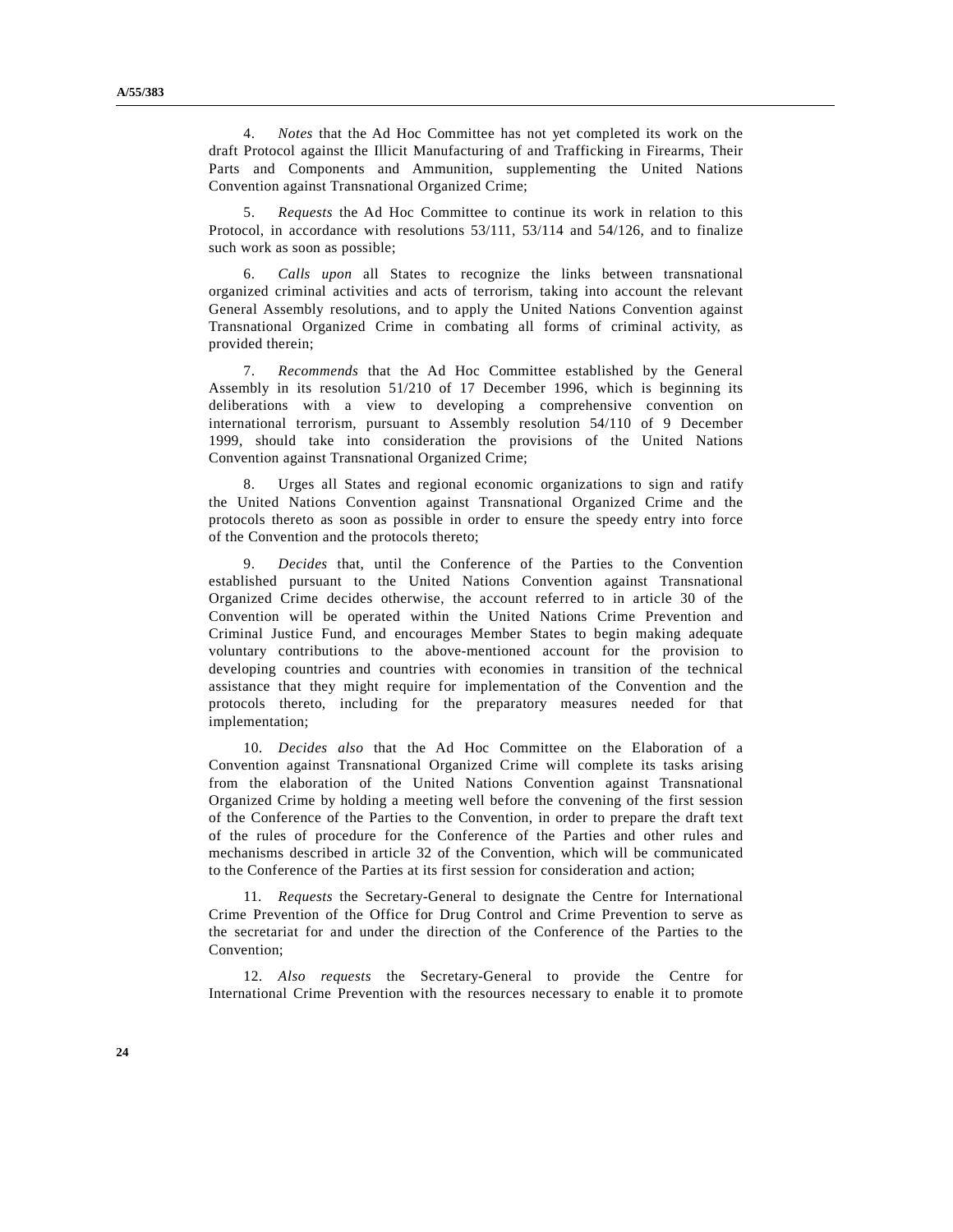in an effective manner the expeditious entry into force of the United Nations Convention against Transnational Organized Crime and to discharge the functions of secretariat of the Conference of the Parties to the Convention and to support the Ad Hoc Committee in its work pursuant to paragraph 10 above.

# **Annex I**

# **United Nations Convention against Transnational Organized Crime**

## *Article 1*

### *Statement of purpose*

 The purpose of this Convention is to promote cooperation to prevent and combat transnational organized crime more effectively.

### *Article 2*

### *Use of terms*

For the purposes of this Convention:

 (a) "Organized criminal group" shall mean a structured group of three or more persons, existing for a period of time and acting in concert with the aim of committing one or more serious crimes or offences established in accordance with this Convention, in order to obtain, directly or indirectly, a financial or other material benefit;

 (b) "Serious crime" shall mean conduct constituting an offence punishable by a maximum deprivation of liberty of at least four years or a more serious penalty;

 (c) "Structured group" shall mean a group that is not randomly formed for the immediate commission of an offence and that does not need to have formally defined roles for its members, continuity of its membership or a developed structure;

 (d) "Property" shall mean assets of every kind, whether corporeal or incorporeal, movable or immovable, tangible or intangible, and legal documents or instruments evidencing title to, or interest in, such assets;

 (e) "Proceeds of crime" shall mean any property derived from or obtained, directly or indirectly, through the commission of an offence;

 (f) "Freezing" or "seizure" shall mean temporarily prohibiting the transfer, conversion, disposition or movement of property or temporarily assuming custody or control of property on the basis of an order issued by a court or other competent authority;

 (g) "Confiscation", which includes forfeiture where applicable, shall mean the permanent deprivation of property by order of a court or other competent authority;

 (h) "Predicate offence" shall mean any offence as a result of which proceeds have been generated that may become the subject of an offence as defined in article 6 of this Convention;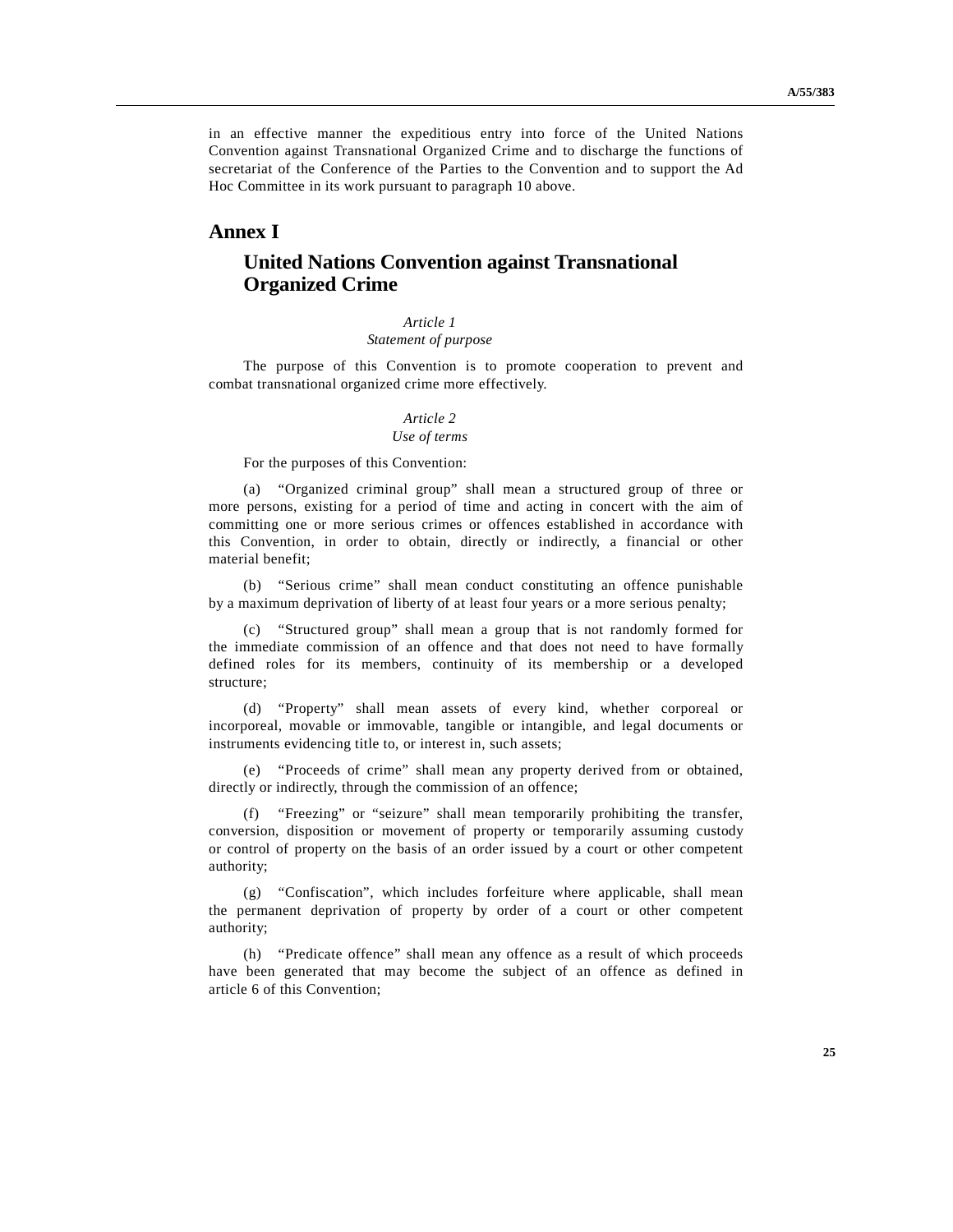(i) "Controlled delivery" shall mean the technique of allowing illicit or suspect consignments to pass out of, through or into the territory of one or more States, with the knowledge and under the supervision of their competent authorities, with a view to the investigation of an offence and the identification of persons involved in the commission of the offence;

 (j) "Regional economic integration organization" shall mean an organization constituted by sovereign States of a given region, to which its member States have transferred competence in respect of matters governed by this Convention and which has been duly authorized, in accordance with its internal procedures, to sign, ratify, accept, approve or accede to it; references to "States Parties" under this Convention shall apply to such organizations within the limits of their competence.

#### *Article 3*

### *Scope of application*

 1. This Convention shall apply, except as otherwise stated herein, to the prevention, investigation and prosecution of:

 (a) The offences established in accordance with articles 5, 6, 8 and 23 of this Convention; and

(b) Serious crime as defined in article 2 of this Convention;

where the offence is transnational in nature and involves an organized criminal group.

 2. For the purpose of paragraph 1 of this article, an offence is transnational in nature if:

(a) It is committed in more than one State;

 (b) It is committed in one State but a substantial part of its preparation, planning, direction or control takes place in another State;

 (c) It is committed in one State but involves an organized criminal group that engages in criminal activities in more than one State; or

(d) It is committed in one State but has substantial effects in another State.

#### *Article 4*

### *Protection of sovereignty*

 1. States Parties shall carry out their obligations under this Convention in a manner consistent with the principles of sovereign equality and territorial integrity of States and that of non-intervention in the domestic affairs of other States.

 2. Nothing in this Convention entitles a State Party to undertake in the territory of another State the exercise of jurisdiction and performance of functions that are reserved exclusively for the authorities of that other State by its domestic law.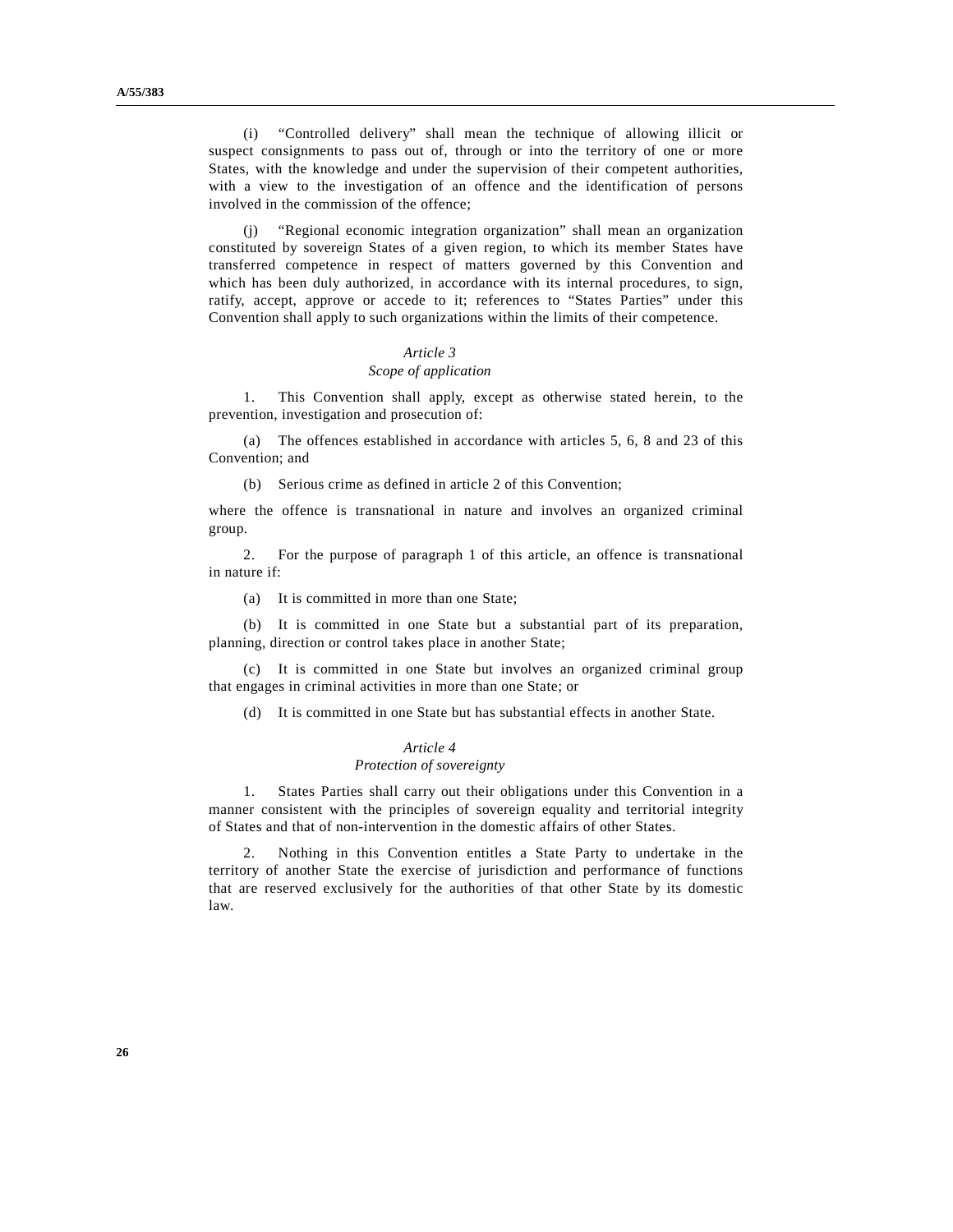*Article 5* 

*Criminalization of participation in an organized criminal group* 

 1. Each State Party shall adopt such legislative and other measures as may be necessary to establish as criminal offences, when committed intentionally:

Either or both of the following as criminal offences distinct from those involving the attempt or completion of the criminal activity:

Agreeing with one or more other persons to commit a serious crime for a purpose relating directly or indirectly to the obtaining of a financial or other material benefit and, where required by domestic law, involving an act undertaken by one of the participants in furtherance of the agreement or involving an organized criminal group;

 (ii) Conduct by a person who, with knowledge of either the aim and general criminal activity of an organized criminal group or its intention to commit the crimes in question, takes an active part in:

a. Criminal activities of the organized criminal group;

 b. Other activities of the organized criminal group in the knowledge that his or her participation will contribute to the achievement of the abovedescribed criminal aim;

 (b) Organizing, directing, aiding, abetting, facilitating or counselling the commission of serious crime involving an organized criminal group.

 2. The knowledge, intent, aim, purpose or agreement referred to in paragraph 1 of this article may be inferred from objective factual circumstances.

 3. States Parties whose domestic law requires involvement of an organized criminal group for purposes of the offences established in accordance with paragraph 1 (a) (i) of this article shall ensure that their domestic law covers all serious crimes involving organized criminal groups. Such States Parties, as well as States Parties whose domestic law requires an act in furtherance of the agreement for purposes of the offences established in accordance with paragraph 1 (a) (i) of this article, shall so inform the Secretary-General of the United Nations at the time of their signature or of deposit of their instrument of ratification, acceptance or approval of or accession to this Convention.

#### *Article 6*

#### *Criminalization of the laundering of proceeds of crime*

 1. Each State Party shall adopt, in accordance with fundamental principles of its domestic law, such legislative and other measures as may be necessary to establish as criminal offences, when committed intentionally:

 (a) (i) The conversion or transfer of property, knowing that such property is the proceeds of crime, for the purpose of concealing or disguising the illicit origin of the property or of helping any person who is involved in the commission of the predicate offence to evade the legal consequences of his or her action;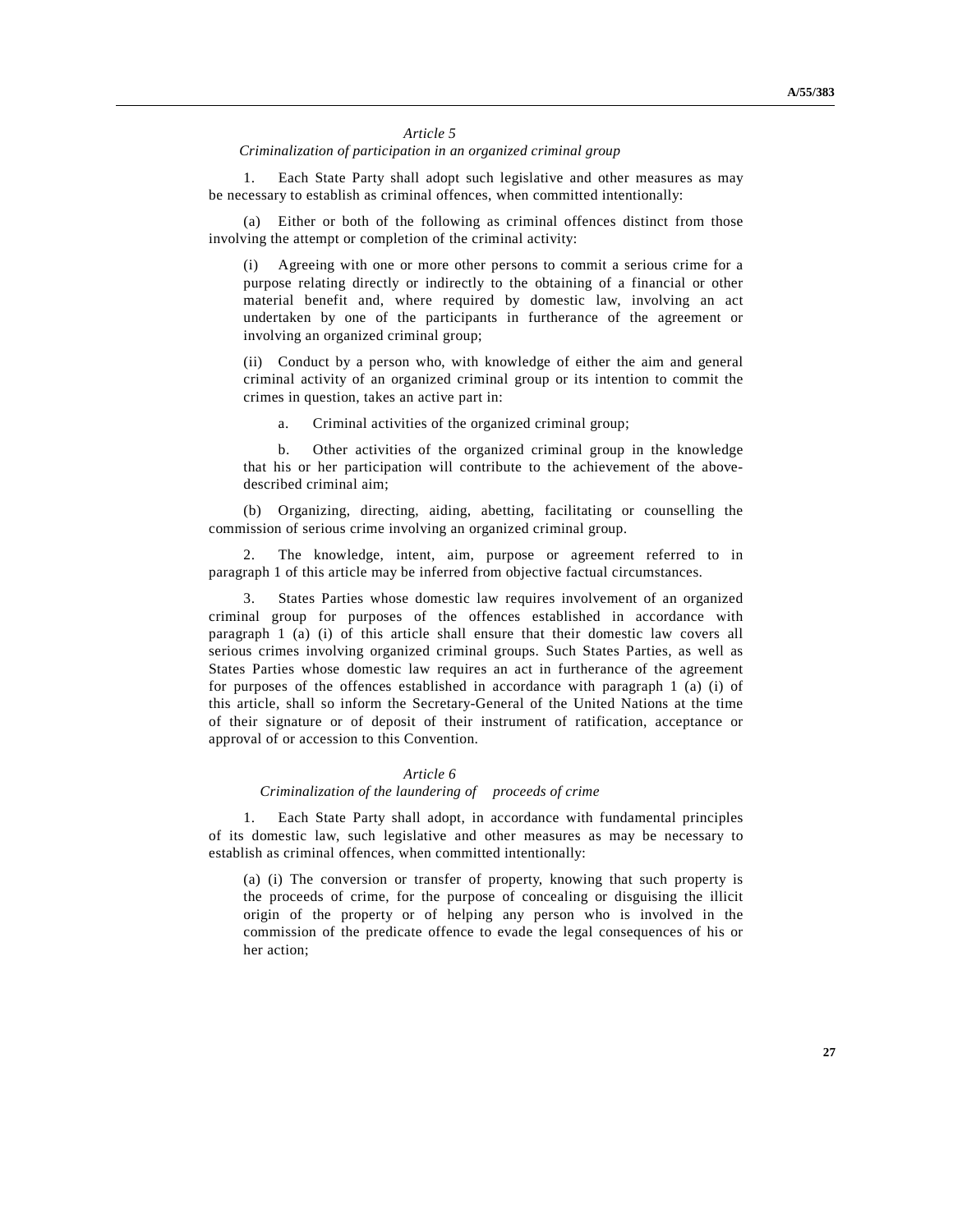(ii) The concealment or disguise of the true nature, source, location, disposition, movement or ownership of or rights with respect to property, knowing that such property is the proceeds of crime;

(b) Subject to the basic concepts of its legal system:

 (i) The acquisition, possession or use of property, knowing, at the time of receipt, that such property is the proceeds of crime;

 (ii) Participation in, association with or conspiracy to commit, attempts to commit and aiding, abetting, facilitating and counselling the commission of any of the offences established in accordance with this article.

2. For purposes of implementing or applying paragraph 1 of this article:

 (a) Each State Party shall seek to apply paragraph 1 of this article to the widest range of predicate offences;

 (b) Each State Party shall include as predicate offences all serious crime as defined in article 2 of this Convention and the offences established in accordance with articles 5, 8 and 23 of this Convention. In the case of States Parties whose legislation sets out a list of specific predicate offences, they shall, at a minimum, include in such list a comprehensive range of offences associated with organized criminal groups;

 (c) For the purposes of subparagraph (b), predicate offences shall include offences committed both within and outside the jurisdiction of the State Party in question. However, offences committed outside the jurisdiction of a State Party shall constitute predicate offences only when the relevant conduct is a criminal offence under the domestic law of the State where it is committed and would be a criminal offence under the domestic law of the State Party implementing or applying this article had it been committed there;

 (d) Each State Party shall furnish copies of its laws that give effect to this article and of any subsequent changes to such laws or a description thereof to the Secretary-General of the United Nations;

 (e) If required by fundamental principles of the domestic law of a State Party, it may be provided that the offences set forth in paragraph 1 of this article do not apply to the persons who committed the predicate offence;

 (f) Knowledge, intent or purpose required as an element of an offence set forth in paragraph 1 of this article may be inferred from objective factual circumstances.

### *Article 7*

#### *Measures to combat money-laundering*

#### 1. Each State Party:

 (a) Shall institute a comprehensive domestic regulatory and supervisory regime for banks and non-bank financial institutions and, where appropriate, other bodies particularly susceptible to money-laundering, within its competence, in order to deter and detect all forms of money-laundering, which regime shall emphasize requirements for customer identification, record-keeping and the reporting of suspicious transactions;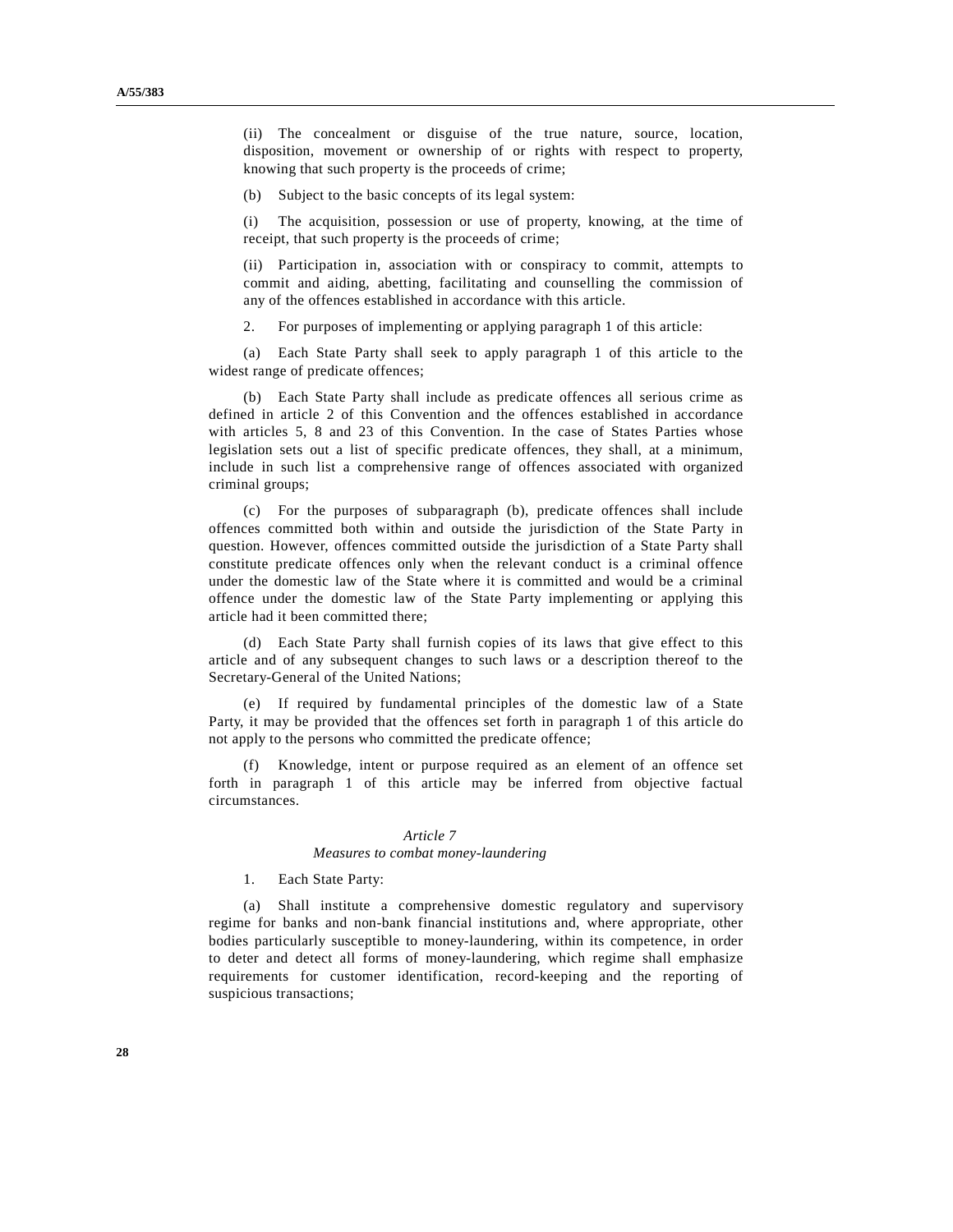(b) Shall, without prejudice to articles 18 and 27 of this Convention, ensure that administrative, regulatory, law enforcement and other authorities dedicated to combating money-laundering (including, where appropriate under domestic law, judicial authorities) have the ability to cooperate and exchange information at the national and international levels within the conditions prescribed by its domestic law and, to that end, shall consider the establishment of a financial intelligence unit to serve as a national centre for the collection, analysis and dissemination of information regarding potential money-laundering.

 2. States Parties shall consider implementing feasible measures to detect and monitor the movement of cash and appropriate negotiable instruments across their borders, subject to safeguards to ensure proper use of information and without impeding in any way the movement of legitimate capital. Such measures may include a requirement that individuals and businesses report the cross-border transfer of substantial quantities of cash and appropriate negotiable instruments.

 3. In establishing a domestic regulatory and supervisory regime under the terms of this article, and without prejudice to any other article of this Convention, States Parties are called upon to use as a guideline the relevant initiatives of regional, interregional and multilateral organizations against money-laundering.

States Parties shall endeavour to develop and promote global, regional, subregional and bilateral cooperation among judicial, law enforcement and financial regulatory authorities in order to combat money-laundering.

### *Article 8*

#### *Criminalization of corruption*

 1. Each State Party shall adopt such legislative and other measures as may be necessary to establish as criminal offences, when committed intentionally:

 (a) The promise, offering or giving to a public official, directly or indirectly, of an undue advantage, for the official himself or herself or another person or entity, in order that the official act or refrain from acting in the exercise of his or her official duties;

 (b) The solicitation or acceptance by a public official, directly or indirectly, of an undue advantage, for the official himself or herself or another person or entity, in order that the official act or refrain from acting in the exercise of his or her official duties.

 2. Each State Party shall consider adopting such legislative and other measures as may be necessary to establish as criminal offences conduct referred to in paragraph 1 of this article involving a foreign public official or international civil servant. Likewise, each State Party shall consider establishing as criminal offences other forms of corruption.

 3. Each State Party shall also adopt such measures as may be necessary to establish as a criminal offence participation as an accomplice in an offence established in accordance with this article.

 4. For the purposes of paragraph 1 of this article and article 9 of this Convention, "public official" shall mean a public official or a person who provides a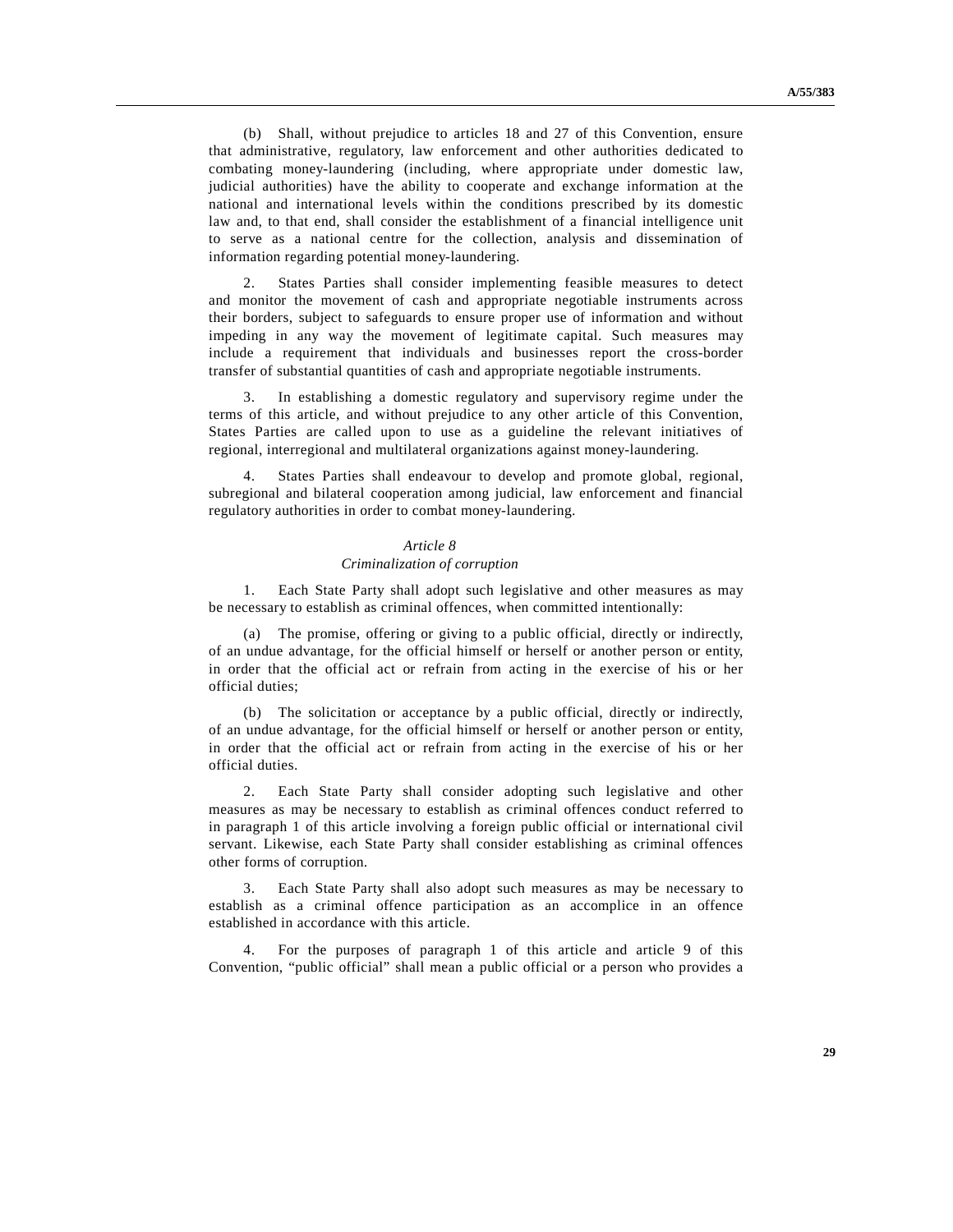public service as defined in the domestic law and as applied in the criminal law of the State Party in which the person in question performs that function.

### *Article 9*

#### *Measures against corruption*

 1. In addition to the measures set forth in article 8 of this Convention, each State Party shall, to the extent appropriate and consistent with its legal system, adopt legislative, administrative or other effective measures to promote integrity and to prevent, detect and punish the corruption of public officials.

 2. Each State Party shall take measures to ensure effective action by its authorities in the prevention, detection and punishment of the corruption of public officials, including providing such authorities with adequate independence to deter the exertion of inappropriate influence on their actions.

#### *Article 10*

#### *Liability of legal persons*

 1. Each State Party shall adopt such measures as may be necessary, consistent with its legal principles, to establish the liability of legal persons for participation in serious crimes involving an organized criminal group and for the offences established in accordance with articles 5, 6, 8 and 23 of this Convention.

 2. Subject to the legal principles of the State Party, the liability of legal persons may be criminal, civil or administrative.

 3. Such liability shall be without prejudice to the criminal liability of the natural persons who have committed the offences.

 4. Each State Party shall, in particular, ensure that legal persons held liable in accordance with this article are subject to effective, proportionate and dissuasive criminal or non-criminal sanctions, including monetary sanctions.

#### *Article 11*

#### *Prosecution, adjudication and sanctions*

 1. Each State Party shall make the commission of an offence established in accordance with articles 5, 6, 8 and 23 of this Convention liable to sanctions that take into account the gravity of that offence.

 2. Each State Party shall endeavour to ensure that any discretionary legal powers under its domestic law relating to the prosecution of persons for offences covered by this Convention are exercised to maximize the effectiveness of law enforcement measures in respect of those offences and with due regard to the need to deter the commission of such offences.

 3. In the case of offences established in accordance with articles 5, 6, 8 and 23 of this Convention, each State Party shall take appropriate measures, in accordance with its domestic law and with due regard to the rights of the defence, to seek to ensure that conditions imposed in connection with decisions on release pending trial or appeal take into consideration the need to ensure the presence of the defendant at subsequent criminal proceedings.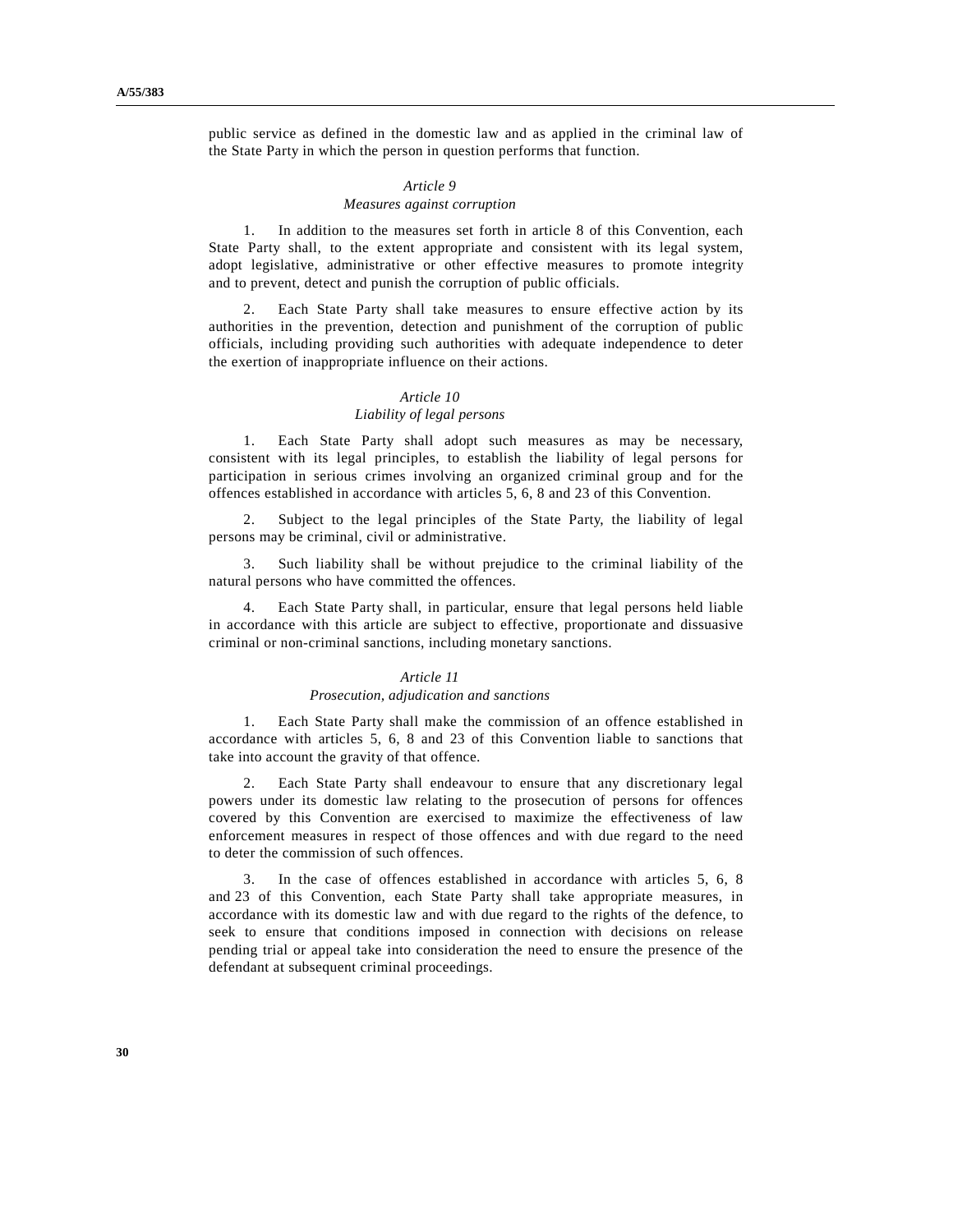4. Each State Party shall ensure that its courts or other competent authorities bear in mind the grave nature of the offences covered by this Convention when considering the eventuality of early release or parole of persons convicted of such offences.

 5. Each State Party shall, where appropriate, establish under its domestic law a long statute of limitations period in which to commence proceedings for any offence covered by this Convention and a longer period where the alleged offender has evaded the administration of justice.

 6. Nothing contained in this Convention shall affect the principle that the description of the offences established in accordance with this Convention and of the applicable legal defences or other legal principles controlling the lawfulness of conduct is reserved to the domestic law of a State Party and that such offences shall be prosecuted and punished in accordance with that law.

### *Article 12*

#### *Confiscation and seizure*

 1. States Parties shall adopt, to the greatest extent possible within their domestic legal systems, such measures as may be necessary to enable confiscation of:

 (a) Proceeds of crime derived from offences covered by this Convention or property the value of which corresponds to that of such proceeds;

 (b) Property, equipment or other instrumentalities used in or destined for use in offences covered by this Convention.

 2. States Parties shall adopt such measures as may be necessary to enable the identification, tracing, freezing or seizure of any item referred to in paragraph 1 of this article for the purpose of eventual confiscation.

 3. If proceeds of crime have been transformed or converted, in part or in full, into other property, such property shall be liable to the measures referred to in this article instead of the proceeds.

 4. If proceeds of crime have been intermingled with property acquired from legitimate sources, such property shall, without prejudice to any powers relating to freezing or seizure, be liable to confiscation up to the assessed value of the intermingled proceeds.

 5. Income or other benefits derived from proceeds of crime, from property into which proceeds of crime have been transformed or converted or from property with which proceeds of crime have been intermingled shall also be liable to the measures referred to in this article, in the same manner and to the same extent as proceeds of crime.

 6. For the purposes of this article and article 13 of this Convention, each State Party shall empower its courts or other competent authorities to order that bank, financial or commercial records be made available or be seized. States Parties shall not decline to act under the provisions of this paragraph on the ground of bank secrecy.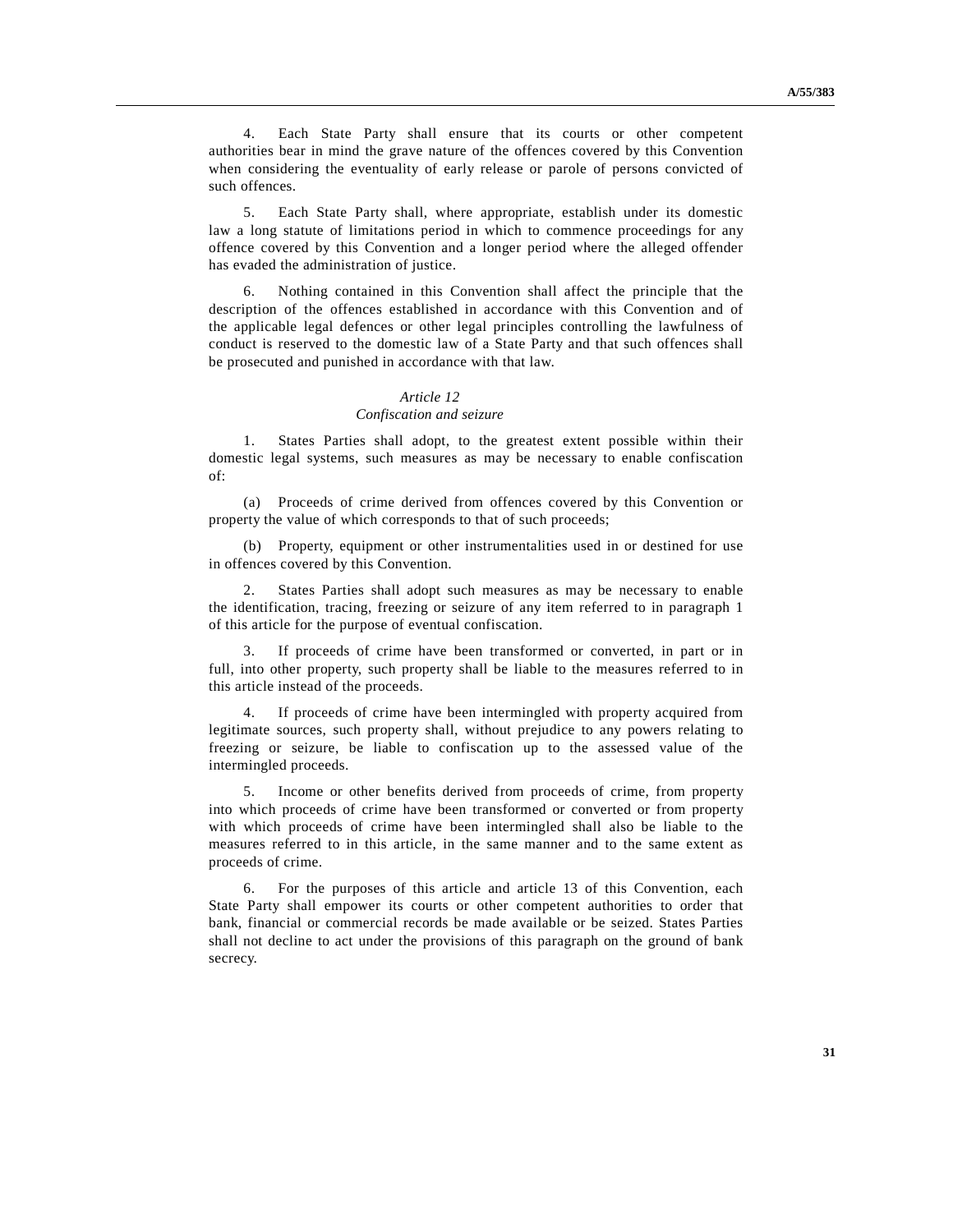7. States Parties may consider the possibility of requiring that an offender demonstrate the lawful origin of alleged proceeds of crime or other property liable to confiscation, to the extent that such a requirement is consistent with the principles of their domestic law and with the nature of the judicial and other proceedings.

The provisions of this article shall not be construed to prejudice the rights of bona fide third parties.

 9. Nothing contained in this article shall affect the principle that the measures to which it refers shall be defined and implemented in accordance with and subject to the provisions of the domestic law of a State Party.

## *Article 13*

### *International cooperation for purposes of confiscation*

 1. A State Party that has received a request from another State Party having jurisdiction over an offence covered by this Convention for confiscation of proceeds of crime, property, equipment or other instrumentalities referred to in article 12, paragraph 1, of this Convention situated in its territory shall, to the greatest extent possible within its domestic legal system:

 (a) Submit the request to its competent authorities for the purpose of obtaining an order of confiscation and, if such an order is granted, give effect to it; or

 (b) Submit to its competent authorities, with a view to giving effect to it to the extent requested, an order of confiscation issued by a court in the territory of the requesting State Party in accordance with article 12, paragraph 1, of this Convention insofar as it relates to proceeds of crime, property, equipment or other instrumentalities referred to in article 12, paragraph 1, situated in the territory of the requested State Party.

 2. Following a request made by another State Party having jurisdiction over an offence covered by this Convention, the requested State Party shall take measures to identify, trace and freeze or seize proceeds of crime, property, equipment or other instrumentalities referred to in article 12, paragraph 1, of this Convention for the purpose of eventual confiscation to be ordered either by the requesting State Party or, pursuant to a request under paragraph 1 of this article, by the requested State Party.

 3. The provisions of article 18 of this Convention are applicable, mutatis mutandis, to this article. In addition to the information specified in article 18, paragraph 15, requests made pursuant to this article shall contain:

 (a) In the case of a request pertaining to paragraph 1 (a) of this article, a description of the property to be confiscated and a statement of the facts relied upon by the requesting State Party sufficient to enable the requested State Party to seek the order under its domestic law;

 (b) In the case of a request pertaining to paragraph 1 (b) of this article, a legally admissible copy of an order of confiscation upon which the request is based issued by the requesting State Party, a statement of the facts and information as to the extent to which execution of the order is requested;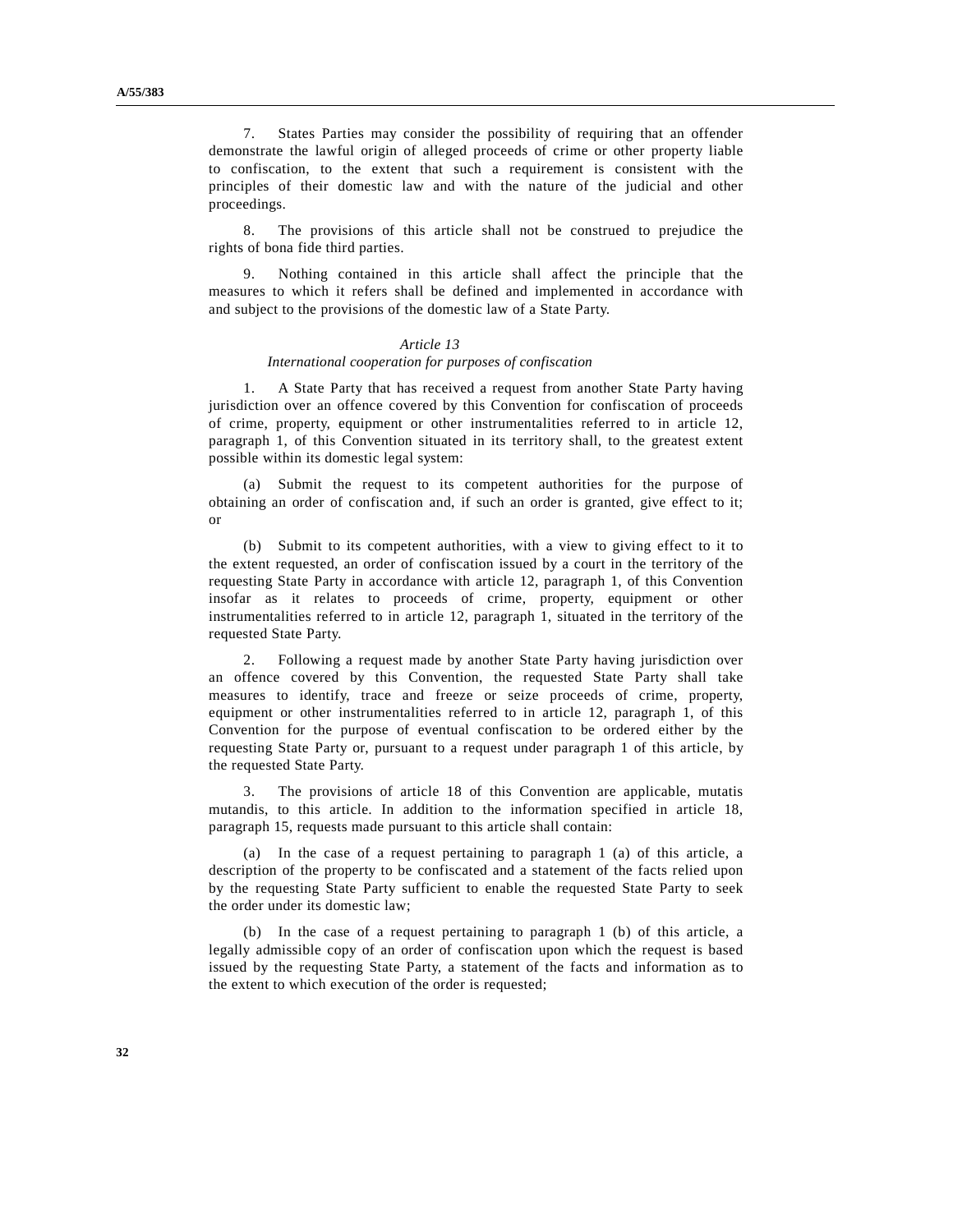(c) In the case of a request pertaining to paragraph 2 of this article, a statement of the facts relied upon by the requesting State Party and a description of the actions requested.

 4. The decisions or actions provided for in paragraphs 1 and 2 of this article shall be taken by the requested State Party in accordance with and subject to the provisions of its domestic law and its procedural rules or any bilateral or multilateral treaty, agreement or arrangement to which it may be bound in relation to the requesting State Party.

 5. Each State Party shall furnish copies of its laws and regulations that give effect to this article and of any subsequent changes to such laws and regulations or a description thereof to the Secretary-General of the United Nations.

 6. If a State Party elects to make the taking of the measures referred to in paragraphs 1 and 2 of this article conditional on the existence of a relevant treaty, that State Party shall consider this Convention the necessary and sufficient treaty basis.

 7. Cooperation under this article may be refused by a State Party if the offence to which the request relates is not an offence covered by this Convention.

The provisions of this article shall not be construed to prejudice the rights of bona fide third parties.

 9. States Parties shall consider concluding bilateral or multilateral treaties, agreements or arrangements to enhance the effectiveness of international cooperation undertaken pursuant to this article.

#### *Article 14*

#### *Disposal of confiscated proceeds of crime or property*

 1. Proceeds of crime or property confiscated by a State Party pursuant to articles 12 or 13, paragraph 1, of this Convention shall be disposed of by that State Party in accordance with its domestic law and administrative procedures.

 2. When acting on the request made by another State Party in accordance with article 13 of this Convention, States Parties shall, to the extent permitted by domestic law and if so requested, give priority consideration to returning the confiscated proceeds of crime or property to the requesting State Party so that it can give compensation to the victims of the crime or return such proceeds of crime or property to their legitimate owners.

 3. When acting on the request made by another State Party in accordance with articles 12 and 13 of this Convention, a State Party may give special consideration to concluding agreements or arrangements on:

 (a) Contributing the value of such proceeds of crime or property or funds derived from the sale of such proceeds of crime or property or a part thereof to the account designated in accordance with article 30, paragraph 2 (c), of this Convention and to intergovernmental bodies specializing in the fight against organized crime;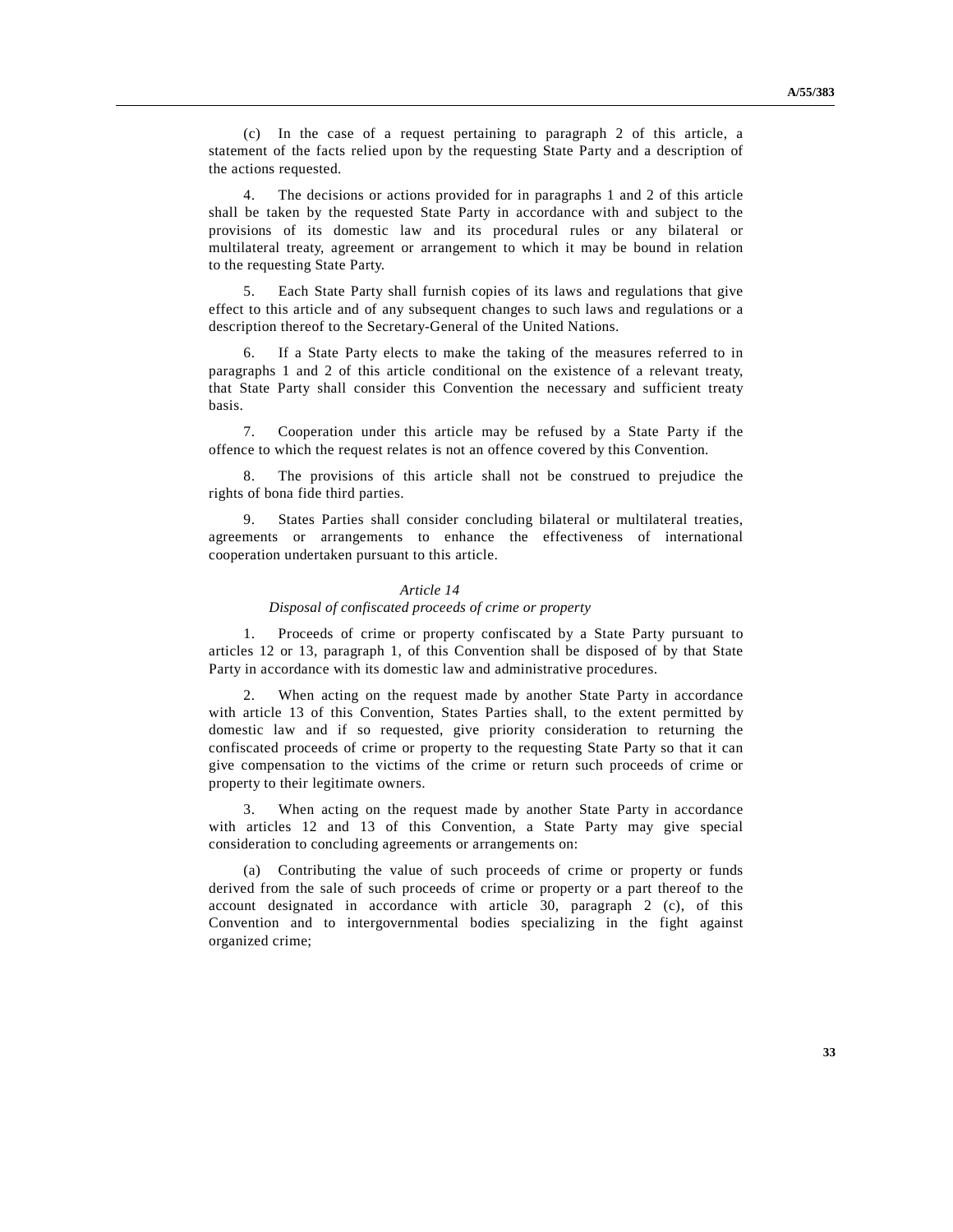(b) Sharing with other States Parties, on a regular or case-by-case basis, such proceeds of crime or property, or funds derived from the sale of such proceeds of crime or property, in accordance with its domestic law or administrative procedures.

### *Article 15 Jurisdiction*

 1. Each State Party shall adopt such measures as may be necessary to establish its jurisdiction over the offences established in accordance with articles 5, 6, 8 and 23 of this Convention when:

(a) The offence is committed in the territory of that State Party; or

 (b) The offence is committed on board a vessel that is flying the flag of that State Party or an aircraft that is registered under the laws of that State Party at the time that the offence is committed.

 2. Subject to article 4 of this Convention, a State Party may also establish its jurisdiction over any such offence when:

(a) The offence is committed against a national of that State Party;

 (b) The offence is committed by a national of that State Party or a stateless person who has his or her habitual residence in its territory; or

(c) The offence is:

 (i) One of those established in accordance with article 5, paragraph 1, of this Convention and is committed outside its territory with a view to the commission of a serious crime within its territory;

 (ii) One of those established in accordance with article 6, paragraph 1 (b) (ii), of this Convention and is committed outside its territory with a view to the commission of an offence established in accordance with article 6, paragraph  $1$  (a) (i) or (ii) or (b) (i), of this Convention within its territory.

 3. For the purposes of article 16, paragraph 10, of this Convention, each State Party shall adopt such measures as may be necessary to establish its jurisdiction over the offences covered by this Convention when the alleged offender is present in its territory and it does not extradite such person solely on the ground that he or she is one of its nationals.

 4. Each State Party may also adopt such measures as may be necessary to establish its jurisdiction over the offences covered by this Convention when the alleged offender is present in its territory and it does not extradite him or her.

 5. If a State Party exercising its jurisdiction under paragraph 1 or 2 of this article has been notified, or has otherwise learned, that one or more other States Parties are conducting an investigation, prosecution or judicial proceeding in respect of the same conduct, the competent authorities of those States Parties shall, as appropriate, consult one another with a view to coordinating their actions.

Without prejudice to norms of general international law, this Convention does not exclude the exercise of any criminal jurisdiction established by a State Party in accordance with its domestic law.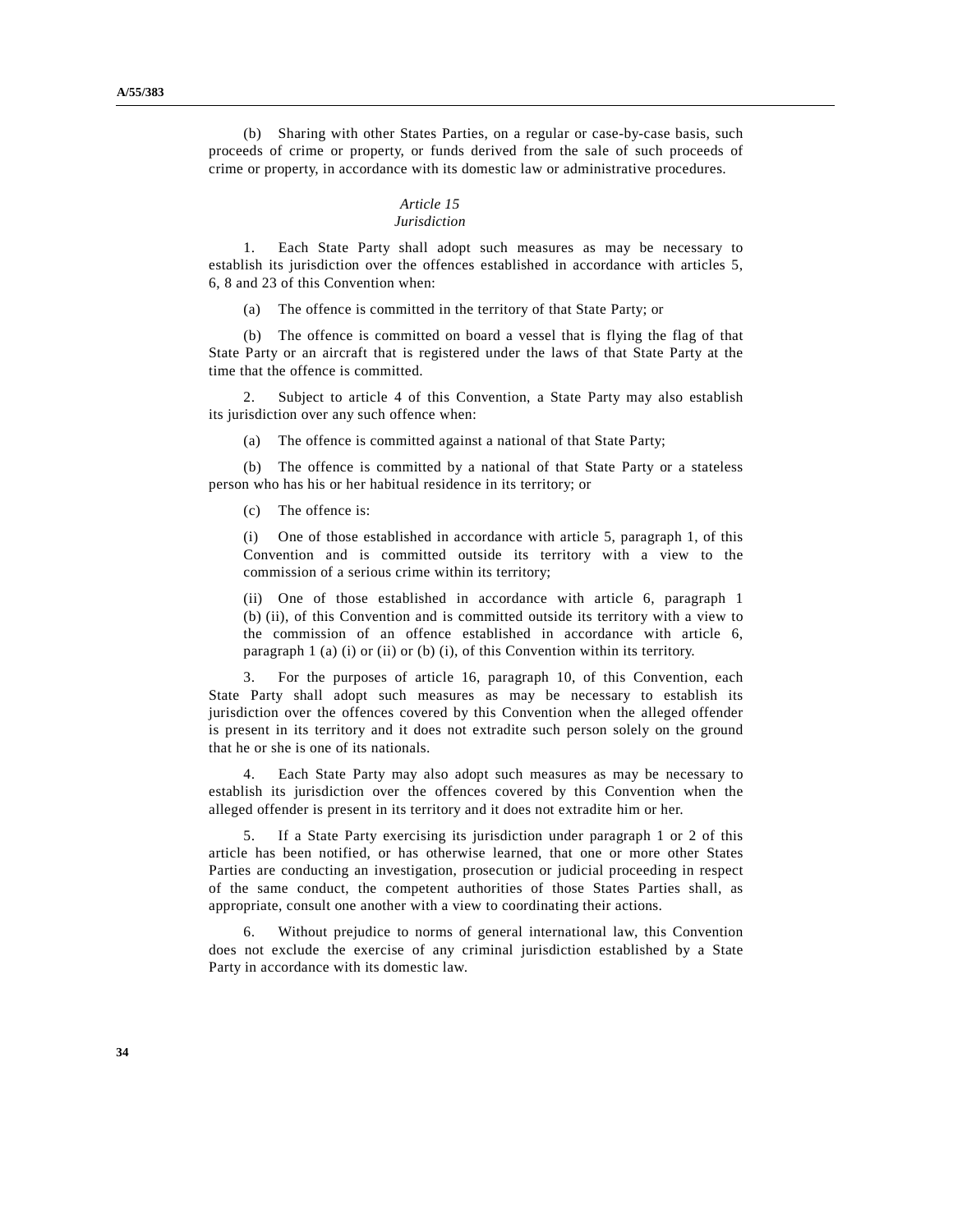# *Article 16*

## *Extradition*

 1. This article shall apply to the offences covered by this Convention or in cases where an offence referred to in article 3, paragraph 1 (a) or (b), involves an organized criminal group and the person who is the subject of the request for extradition is located in the territory of the requested State Party, provided that the offence for which extradition is sought is punishable under the domestic law of both the requesting State Party and the requested State Party.

If the request for extradition includes several separate serious crimes, some of which are not covered by this article, the requested State Party may apply this article also in respect of the latter offences.

 3. Each of the offences to which this article applies shall be deemed to be included as an extraditable offence in any extradition treaty existing between States Parties. States Parties undertake to include such offences as extraditable offences in every extradition treaty to be concluded between them.

If a State Party that makes extradition conditional on the existence of a treaty receives a request for extradition from another State Party with which it has no extradition treaty, it may consider this Convention the legal basis for extradition in respect of any offence to which this article applies.

 5. States Parties that make extradition conditional on the existence of a treaty shall:

 (a) At the time of deposit of their instrument of ratification, acceptance, approval of or accession to this Convention, inform the Secretary-General of the United Nations whether they will take this Convention as the legal basis for cooperation on extradition with other States Parties to this Convention; and

 (b) If they do not take this Convention as the legal basis for cooperation on extradition, seek, where appropriate, to conclude treaties on extradition with other States Parties to this Convention in order to implement this article.

 6. States Parties that do not make extradition conditional on the existence of a treaty shall recognize offences to which this article applies as extraditable offences between themselves.

 7. Extradition shall be subject to the conditions provided for by the domestic law of the requested State Party or by applicable extradition treaties, including, inter alia, conditions in relation to the minimum penalty requirement for extradition and the grounds upon which the requested State Party may refuse extradition.

 8. States Parties shall, subject to their domestic law, endeavour to expedite extradition procedures and to simplify evidentiary requirements relating thereto in respect of any offence to which this article applies.

 9. Subject to the provisions of its domestic law and its extradition treaties, the requested State Party may, upon being satisfied that the circumstances so warrant and are urgent and at the request of the requesting State Party, take a person whose extradition is sought and who is present in its territory into custody or take other appropriate measures to ensure his or her presence at extradition proceedings.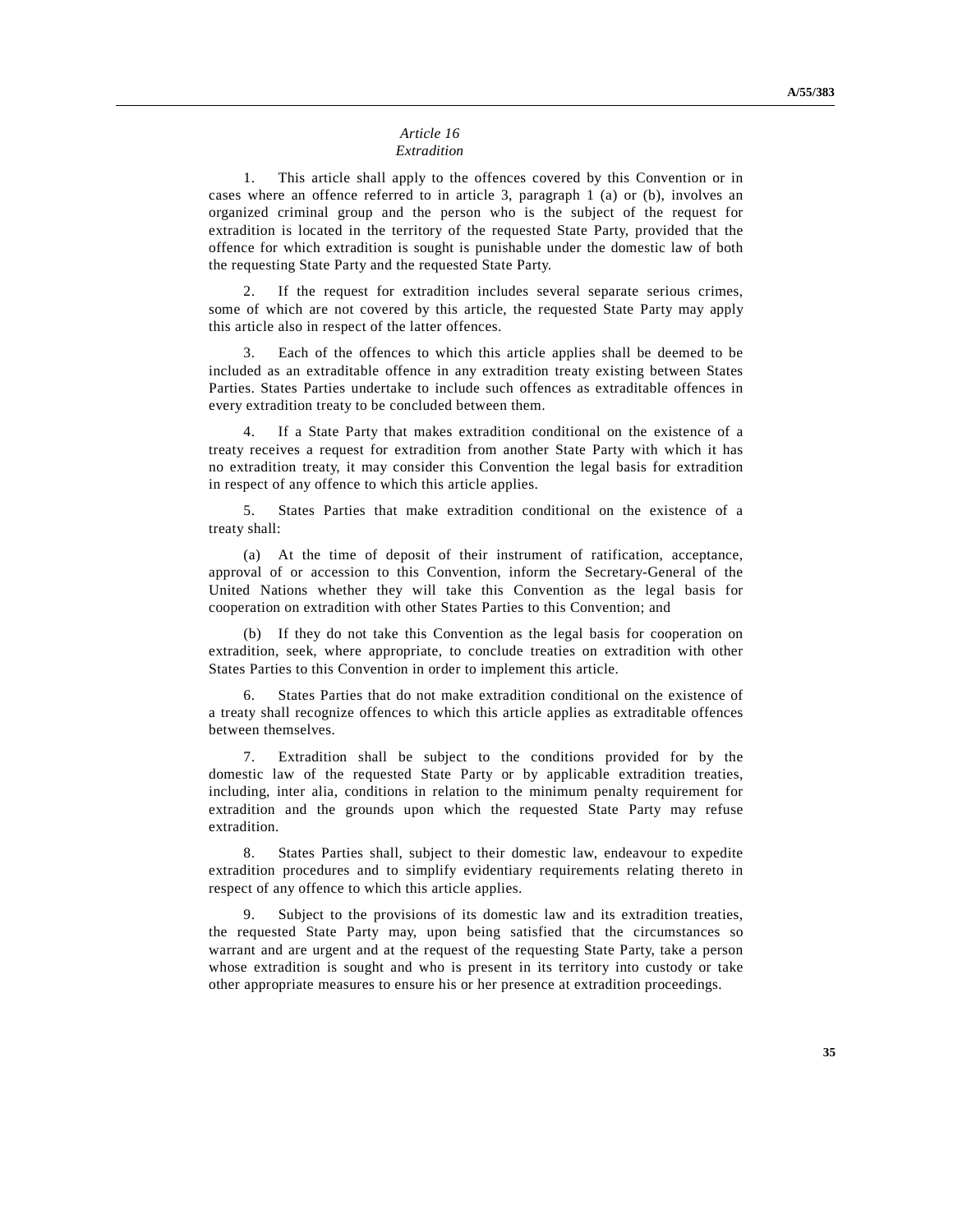10. A State Party in whose territory an alleged offender is found, if it does not extradite such person in respect of an offence to which this article applies solely on the ground that he or she is one of its nationals, shall, at the request of the State Party seeking extradition, be obliged to submit the case without undue delay to its competent authorities for the purpose of prosecution. Those authorities shall take their decision and conduct their proceedings in the same manner as in the case of any other offence of a grave nature under the domestic law of that State Party. The States Parties concerned shall cooperate with each other, in particular on procedural and evidentiary aspects, to ensure the efficiency of such prosecution.

 11. Whenever a State Party is permitted under its domestic law to extradite or otherwise surrender one of its nationals only upon the condition that the person will be returned to that State Party to serve the sentence imposed as a result of the trial or proceedings for which the extradition or surrender of the person was sought and that State Party and the State Party seeking the extradition of the person agree with this option and other terms that they may deem appropriate, such conditional extradition or surrender shall be sufficient to discharge the obligation set forth in paragraph 10 of this article.

 12. If extradition, sought for purposes of enforcing a sentence, is refused because the person sought is a national of the requested State Party, the requested Party shall, if its domestic law so permits and in conformity with the requirements of such law, upon application of the requesting Party, consider the enforcement of the sentence that has been imposed under the domestic law of the requesting Party or the remainder thereof.

 13. Any person regarding whom proceedings are being carried out in connection with any of the offences to which this article applies shall be guaranteed fair treatment at all stages of the proceedings, including enjoyment of all the rights and guarantees provided by the domestic law of the State Party in the territory of which that person is present.

 14. Nothing in this Convention shall be interpreted as imposing an obligation to extradite if the requested State Party has substantial grounds for believing that the request has been made for the purpose of prosecuting or punishing a person on account of that person's sex, race, religion, nationality, ethnic origin or political opinions or that compliance with the request would cause prejudice to that person's position for any one of these reasons.

 15. States Parties may not refuse a request for extradition on the sole ground that the offence is also considered to involve fiscal matters.

 16. Before refusing extradition, the requested State Party shall, where appropriate, consult with the requesting State Party to provide it with ample opportunity to present its opinions and to provide information relevant to its allegation.

 17. States Parties shall seek to conclude bilateral and multilateral agreements or arrangements to carry out or to enhance the effectiveness of extradition.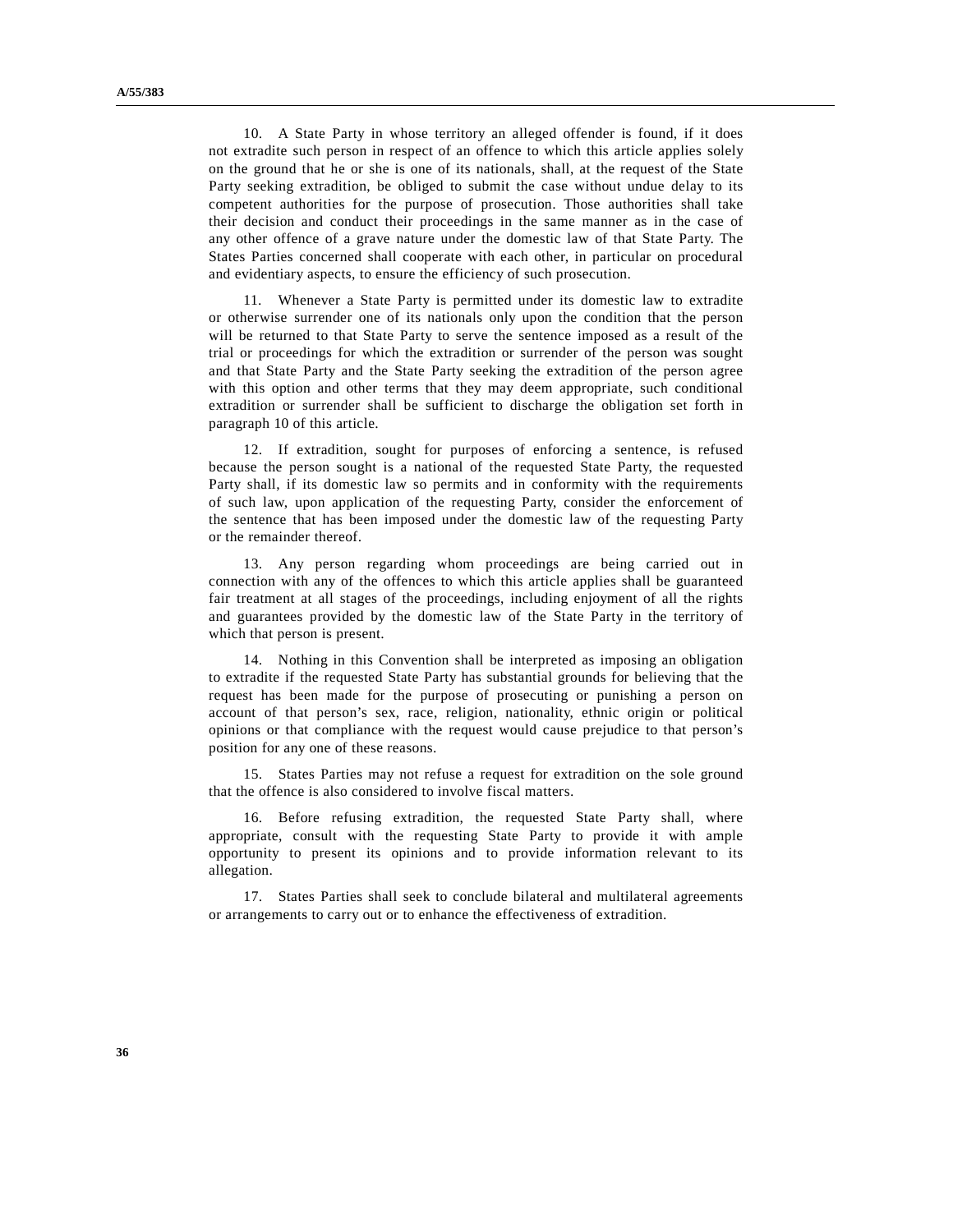### *Article 17 Transfer of sentenced persons*

 States Parties may consider entering into bilateral or multilateral agreements or arrangements on the transfer to their territory of persons sentenced to imprisonment or other forms of deprivation of liberty for offences covered by this Convention, in order that they may complete their sentences there.

## *Article 18*

## *Mutual legal assistance*

 1. States Parties shall afford one another the widest measure of mutual legal assistance in investigations, prosecutions and judicial proceedings in relation to the offences covered by this Convention as provided for in article 3 and shall reciprocally extend to one another similar assistance where the requesting State Party has reasonable grounds to suspect that the offence referred to in article 3, paragraph 1 (a) or (b), is transnational in nature, including that victims, witnesses, proceeds, instrumentalities or evidence of such offences are located in the requested State Party and that the offence involves an organized criminal group.

 2. Mutual legal assistance shall be afforded to the fullest extent possible under relevant laws, treaties, agreements and arrangements of the requested State Party with respect to investigations, prosecutions and judicial proceedings in relation to the offences for which a legal person may be held liable in accordance with article 10 of this Convention in the requesting State Party.

 3. Mutual legal assistance to be afforded in accordance with this article may be requested for any of the following purposes:

- (a) Taking evidence or statements from persons;
- (b) Effecting service of judicial documents;
- (c) Executing searches and seizures, and freezing;
- (d) Examining objects and sites;
- (e) Providing information, evidentiary items and expert evaluations;

 (f) Providing originals or certified copies of relevant documents and records, including government, bank, financial, corporate or business records;

 (g) Identifying or tracing proceeds of crime, property, instrumentalities or other things for evidentiary purposes;

 (h) Facilitating the voluntary appearance of persons in the requesting State Party;

 (i) Any other type of assistance that is not contrary to the domestic law of the requested State Party.

 4. Without prejudice to domestic law, the competent authorities of a State Party may, without prior request, transmit information relating to criminal matters to a competent authority in another State Party where they believe that such information could assist the authority in undertaking or successfully concluding inquiries and criminal proceedings or could result in a request formulated by the latter State Party pursuant to this Convention.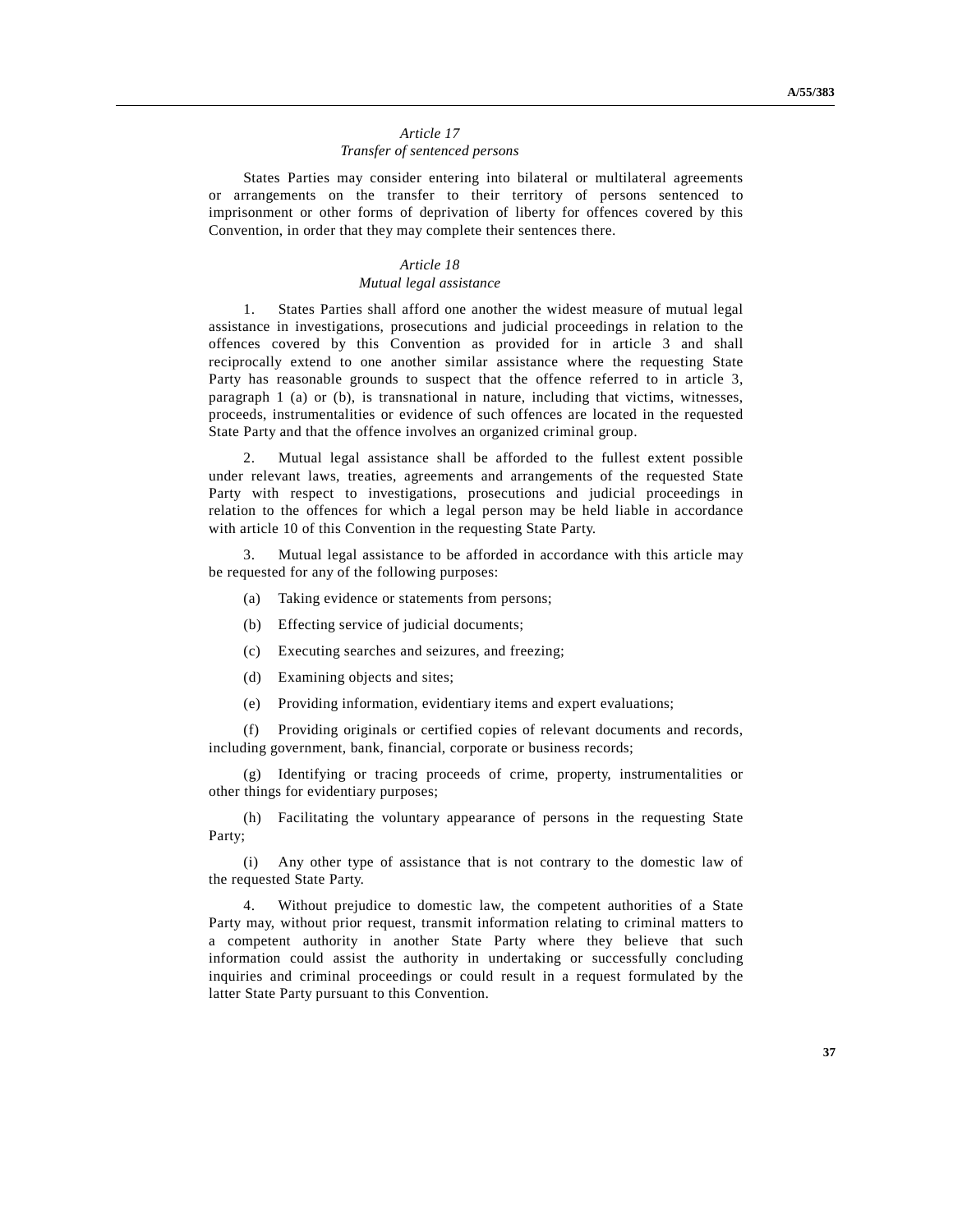5. The transmission of information pursuant to paragraph 4 of this article shall be without prejudice to inquiries and criminal proceedings in the State of the competent authorities providing the information. The competent authorities receiving the information shall comply with a request that said information remain confidential, even temporarily, or with restrictions on its use. However, this shall not prevent the receiving State Party from disclosing in its proceedings information that is exculpatory to an accused person. In such a case, the receiving State Party shall notify the transmitting State Party prior to the disclosure and, if so requested, consult with the transmitting State Party. If, in an exceptional case, advance notice is not possible, the receiving State Party shall inform the transmitting State Party of the disclosure without delay.

 6. The provisions of this article shall not affect the obligations under any other treaty, bilateral or multilateral, that governs or will govern, in whole or in part, mutual legal assistance.

 7. Paragraphs 9 to 29 of this article shall apply to requests made pursuant to this article if the States Parties in question are not bound by a treaty of mutual legal assistance. If those States Parties are bound by such a treaty, the corresponding provisions of that treaty shall apply unless the States Parties agree to apply paragraphs 9 to 29 of this article in lieu thereof. States Parties are strongly encouraged to apply these paragraphs if they facilitate cooperation.

 8. States Parties shall not decline to render mutual legal assistance pursuant to this article on the ground of bank secrecy.

 9. States Parties may decline to render mutual legal assistance pursuant to this article on the ground of absence of dual criminality. However, the requested State Party may, when it deems appropriate, provide assistance, to the extent it decides at its discretion, irrespective of whether the conduct would constitute an offence under the domestic law of the requested State Party.

 10. A person who is being detained or is serving a sentence in the territory of one State Party whose presence in another State Party is requested for purposes of identification, testimony or otherwise providing assistance in obtaining evidence for investigations, prosecutions or judicial proceedings in relation to offences covered by this Convention may be transferred if the following conditions are met:

(a) The person freely gives his or her informed consent;

 (b) The competent authorities of both States Parties agree, subject to such conditions as those States Parties may deem appropriate.

11. For the purposes of paragraph 10 of this article:

 (a) The State Party to which the person is transferred shall have the authority and obligation to keep the person transferred in custody, unless otherwise requested or authorized by the State Party from which the person was transferred;

 (b) The State Party to which the person is transferred shall without delay implement its obligation to return the person to the custody of the State Party from which the person was transferred as agreed beforehand, or as otherwise agreed, by the competent authorities of both States Parties;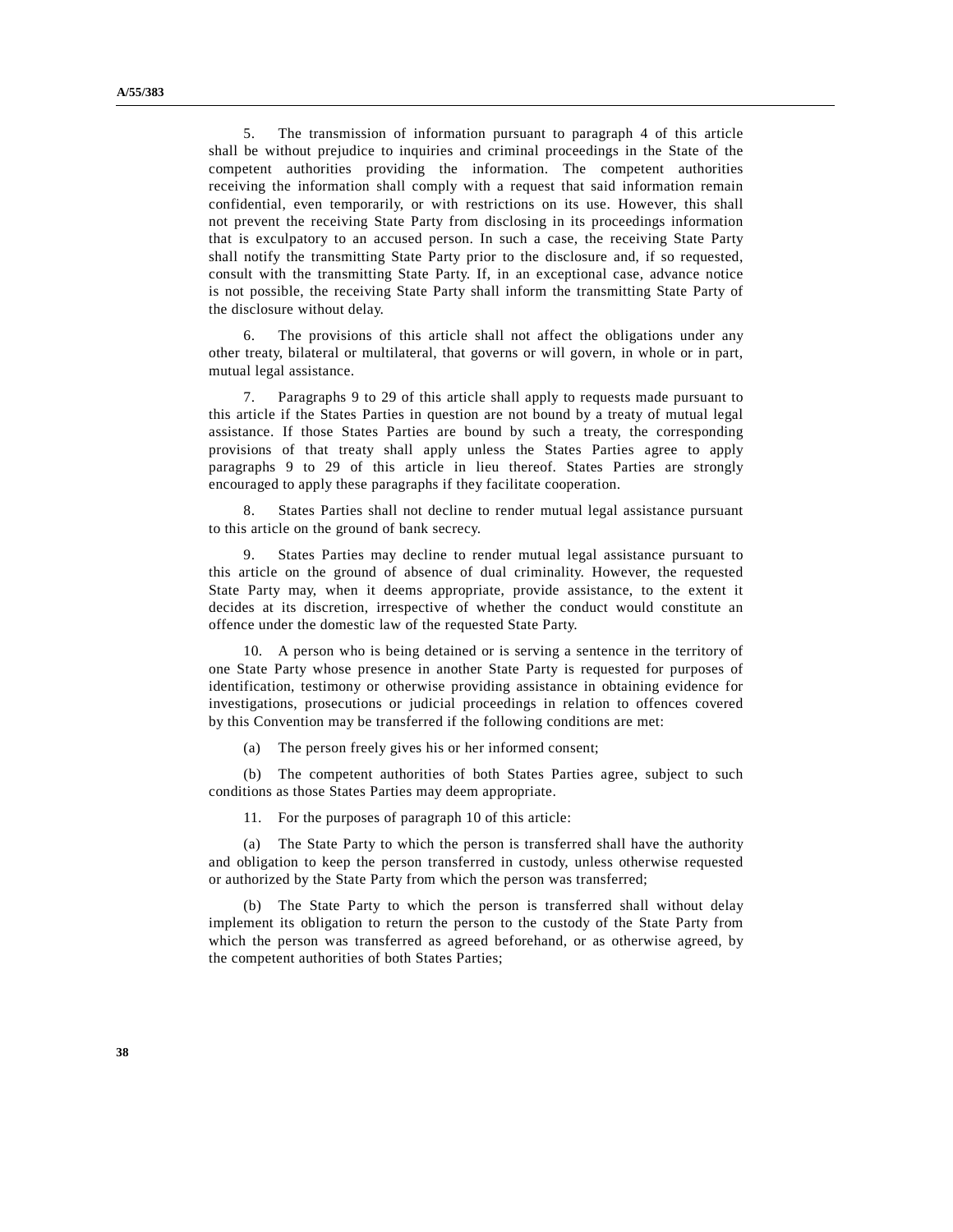(c) The State Party to which the person is transferred shall not require the State Party from which the person was transferred to initiate extradition proceedings for the return of the person;

 (d) The person transferred shall receive credit for service of the sentence being served in the State from which he or she was transferred for time spent in the custody of the State Party to which he or she was transferred.

 12. Unless the State Party from which a person is to be transferred in accordance with paragraphs 10 and 11 of this article so agrees, that person, whatever his or her nationality, shall not be prosecuted, detained, punished or subjected to any other restriction of his or her personal liberty in the territory of the State to which that person is transferred in respect of acts, omissions or convictions prior to his or her departure from the territory of the State from which he or she was transferred.

 13. Each State Party shall designate a central authority that shall have the responsibility and power to receive requests for mutual legal assistance and either to execute them or to transmit them to the competent authorities for execution. Where a State Party has a special region or territory with a separate system of mutual legal assistance, it may designate a distinct central authority that shall have the same function for that region or territory. Central authorities shall ensure the speedy and proper execution or transmission of the requests received. Where the central authority transmits the request to a competent authority for execution, it shall encourage the speedy and proper execution of the request by the competent authority. The Secretary-General of the United Nations shall be notified of the central authority designated for this purpose at the time each State Party deposits its instrument of ratification, acceptance or approval of or accession to this Convention. Requests for mutual legal assistance and any communication related thereto shall be transmitted to the central authorities designated by the States Parties. This requirement shall be without prejudice to the right of a State Party to require that such requests and communications be addressed to it through diplomatic channels and, in urgent circumstances, where the States Parties agree, through the International Criminal Police Organization, if possible.

 14. Requests shall be made in writing or, where possible, by any means capable of producing a written record, in a language acceptable to the requested State Party, under conditions allowing that State Party to establish authenticity. The Secretary-General of the United Nations shall be notified of the language or languages acceptable to each State Party at the time it deposits its instrument of ratification, acceptance or approval of or accession to this Convention. In urgent circumstances and where agreed by the States Parties, requests may be made orally, but shall be confirmed in writing forthwith.

- 15. A request for mutual legal assistance shall contain:
- (a) The identity of the authority making the request;

 (b) The subject matter and nature of the investigation, prosecution or judicial proceeding to which the request relates and the name and functions of the authority conducting the investigation, prosecution or judicial proceeding;

 (c) A summary of the relevant facts, except in relation to requests for the purpose of service of judicial documents;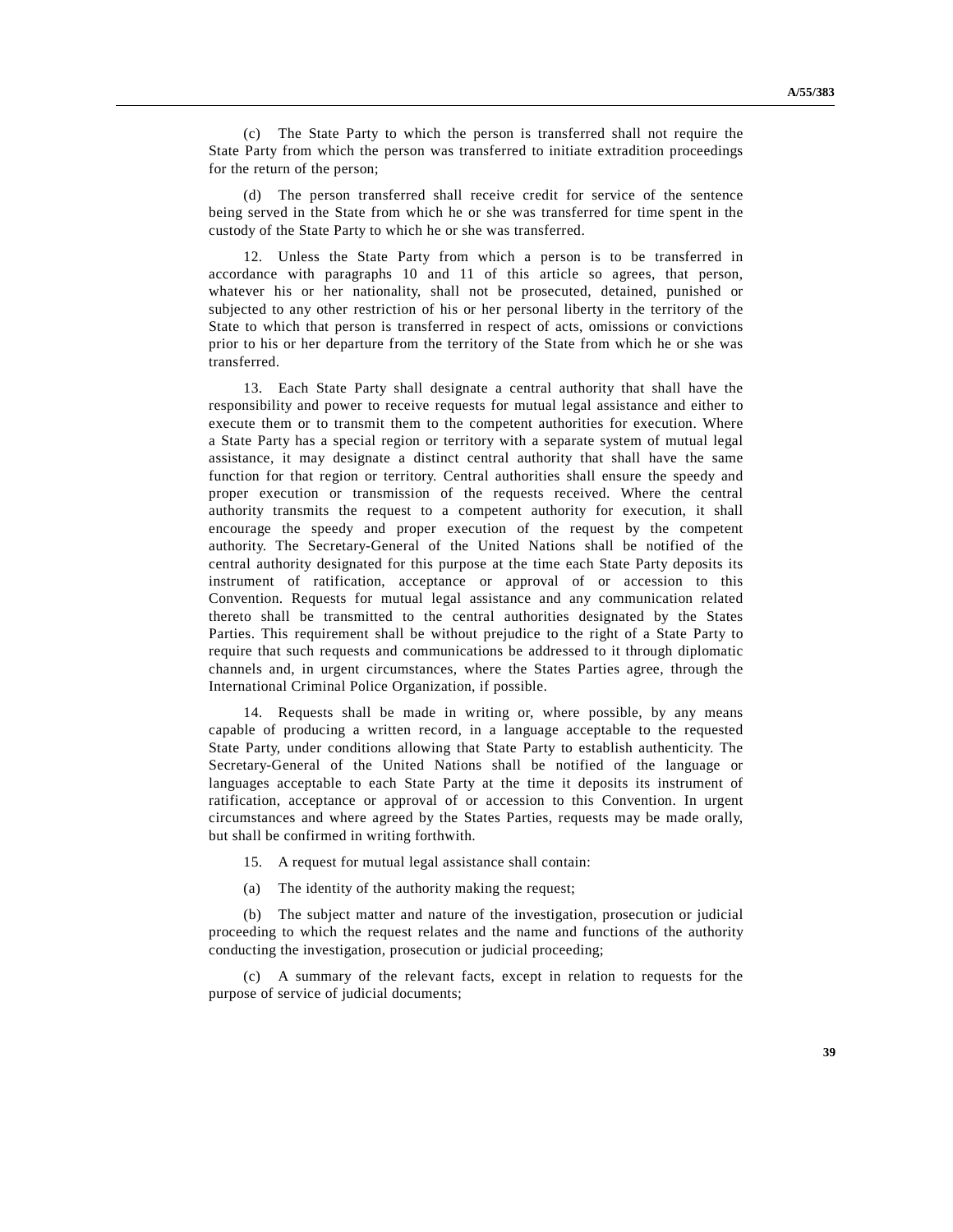(d) A description of the assistance sought and details of any particular procedure that the requesting State Party wishes to be followed;

 (e) Where possible, the identity, location and nationality of any person concerned; and

(f) The purpose for which the evidence, information or action is sought.

 16. The requested State Party may request additional information when it appears necessary for the execution of the request in accordance with its domestic law or when it can facilitate such execution.

 17. A request shall be executed in accordance with the domestic law of the requested State Party and, to the extent not contrary to the domestic law of the requested State Party and where possible, in accordance with the procedures specified in the request.

 18. Wherever possible and consistent with fundamental principles of domestic law, when an individual is in the territory of a State Party and has to be heard as a witness or expert by the judicial authorities of another State Party, the first State Party may, at the request of the other, permit the hearing to take place by video conference if it is not possible or desirable for the individual in question to appear in person in the territory of the requesting State Party. States Parties may agree that the hearing shall be conducted by a judicial authority of the requesting State Party and attended by a judicial authority of the requested State Party.

 19. The requesting State Party shall not transmit or use information or evidence furnished by the requested State Party for investigations, prosecutions or judicial proceedings other than those stated in the request without the prior consent of the requested State Party. Nothing in this paragraph shall prevent the requesting State Party from disclosing in its proceedings information or evidence that is exculpatory to an accused person. In the latter case, the requesting State Party shall notify the requested State Party prior to the disclosure and, if so requested, consult with the requested State Party. If, in an exceptional case, advance notice is not possible, the requesting State Party shall inform the requested State Party of the disclosure without delay.

 20. The requesting State Party may require that the requested State Party keep confidential the fact and substance of the request, except to the extent necessary to execute the request. If the requested State Party cannot comply with the requirement of confidentiality, it shall promptly inform the requesting State Party.

21. Mutual legal assistance may be refused:

 (a) If the request is not made in conformity with the provisions of this article;

 (b) If the requested State Party considers that execution of the request is likely to prejudice its sovereignty, security, *ordre public* or other essential interests;

 (c) If the authorities of the requested State Party would be prohibited by its domestic law from carrying out the action requested with regard to any similar offence, had it been subject to investigation, prosecution or judicial proceedings under their own jurisdiction;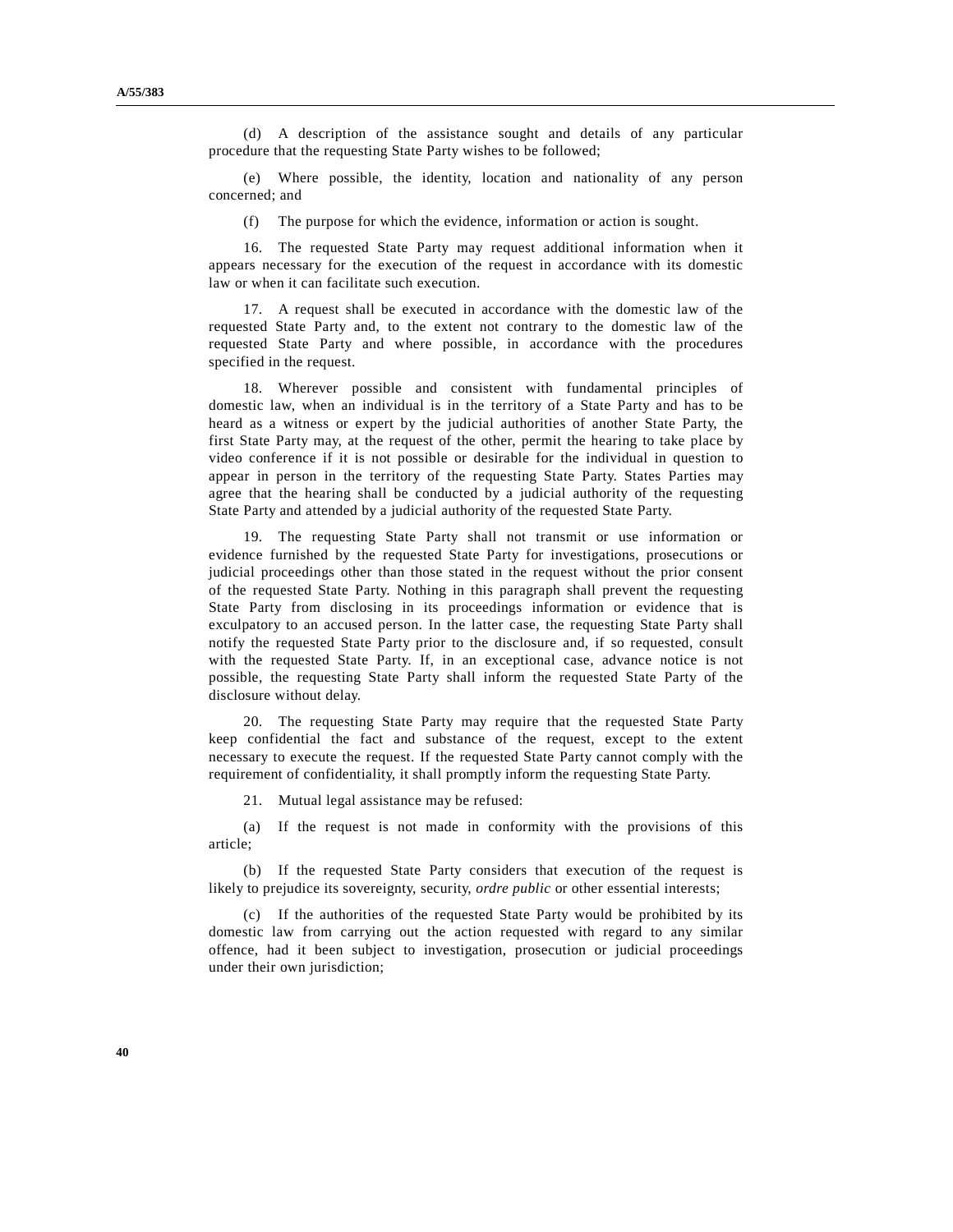(d) If it would be contrary to the legal system of the requested State Party relating to mutual legal assistance for the request to be granted.

 22. States Parties may not refuse a request for mutual legal assistance on the sole ground that the offence is also considered to involve fiscal matters.

23. Reasons shall be given for any refusal of mutual legal assistance.

 24. The requested State Party shall execute the request for mutual legal assistance as soon as possible and shall take as full account as possible of any deadlines suggested by the requesting State Party and for which reasons are given, preferably in the request. The requested State Party shall respond to reasonable requests by the requesting State Party on progress of its handling of the request. The requesting State Party shall promptly inform the requested State Party when the assistance sought is no longer required.

 25. Mutual legal assistance may be postponed by the requested State Party on the ground that it interferes with an ongoing investigation, prosecution or judicial proceeding.

 26. Before refusing a request pursuant to paragraph 21 of this article or postponing its execution pursuant to paragraph 25 of this article, the requested State Party shall consult with the requesting State Party to consider whether assistance may be granted subject to such terms and conditions as it deems necessary. If the requesting State Party accepts assistance subject to those conditions, it shall comply with the conditions.

 27. Without prejudice to the application of paragraph 12 of this article, a witness, expert or other person who, at the request of the requesting State Party, consents to give evidence in a proceeding or to assist in an investigation, prosecution or judicial proceeding in the territory of the requesting State Party shall not be prosecuted, detained, punished or subjected to any other restriction of his or her personal liberty in that territory in respect of acts, omissions or convictions prior to his or her departure from the territory of the requested State Party. Such safe conduct shall cease when the witness, expert or other person having had, for a period of fifteen consecutive days or for any period agreed upon by the States Parties from the date on which he or she has been officially informed that his or her presence is no longer required by the judicial authorities, an opportunity of leaving, has nevertheless remained voluntarily in the territory of the requesting State Party or, having left it, has returned of his or her own free will.

 28. The ordinary costs of executing a request shall be borne by the requested State Party, unless otherwise agreed by the States Parties concerned. If expenses of a substantial or extraordinary nature are or will be required to fulfil the request, the States Parties shall consult to determine the terms and conditions under which the request will be executed, as well as the manner in which the costs shall be borne.

29. The requested State Party:

 (a) Shall provide to the requesting State Party copies of government records, documents or information in its possession that under its domestic law are available to the general public;

 (b) May, at its discretion, provide to the requesting State Party in whole, in part or subject to such conditions as it deems appropriate, copies of any government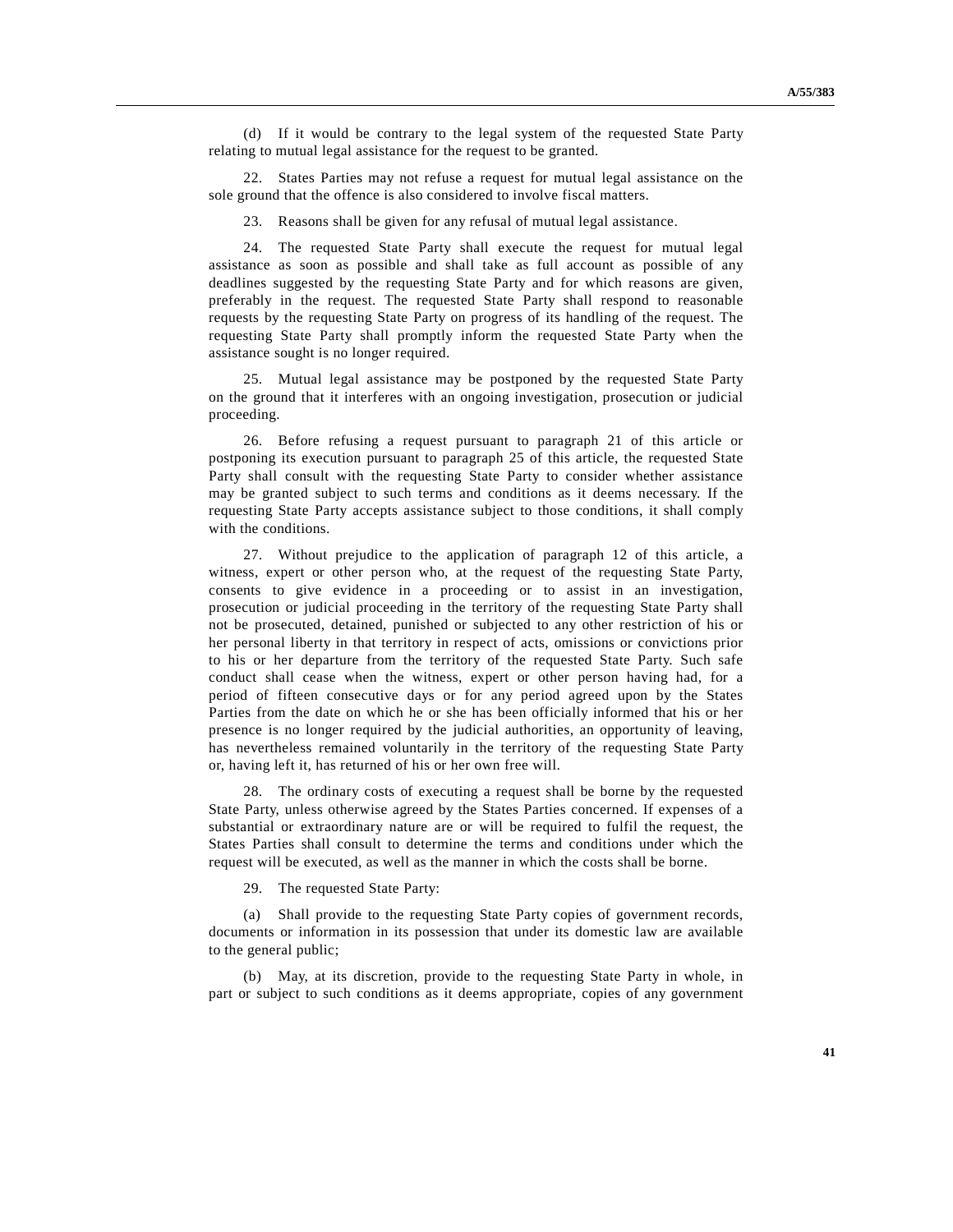records, documents or information in its possession that under its domestic law are not available to the general public.

 30. States Parties shall consider, as may be necessary, the possibility of concluding bilateral or multilateral agreements or arrangements that would serve the purposes of, give practical effect to or enhance the provisions of this article.

## *Article 19*

#### *Joint investigations*

 States Parties shall consider concluding bilateral or multilateral agreements or arrangements whereby, in relation to matters that are the subject of investigations, prosecutions or judicial proceedings in one or more States, the competent authorities concerned may establish joint investigative bodies. In the absence of such agreements or arrangements, joint investigations may be undertaken by agreement on a case-by-case basis. The States Parties involved shall ensure that the sovereignty of the State Party in whose territory such investigation is to take place is fully respected.

## *Article 20*

### *Special investigative techniques*

 1. If permitted by the basic principles of its domestic legal system, each State Party shall, within its possibilities and under the conditions prescribed by its domestic law, take the necessary measures to allow for the appropriate use of controlled delivery and, where it deems appropriate, for the use of other special investigative techniques, such as electronic or other forms of surveillance and undercover operations, by its competent authorities in its territory for the purpose of effectively combating organized crime.

 2. For the purpose of investigating the offences covered by this Convention, States Parties are encouraged to conclude, when necessary, appropriate bilateral or multilateral agreements or arrangements for using such special investigative techniques in the context of cooperation at the international level. Such agreements or arrangements shall be concluded and implemented in full compliance with the principle of sovereign equality of States and shall be carried out strictly in accordance with the terms of those agreements or arrangements.

 3. In the absence of an agreement or arrangement as set forth in paragraph 2 of this article, decisions to use such special investigative techniques at the international level shall be made on a case-by-case basis and may, when necessary, take into consideration financial arrangements and understandings with respect to the exercise of jurisdiction by the States Parties concerned.

 4. Decisions to use controlled delivery at the international level may, with the consent of the States Parties concerned, include methods such as intercepting and allowing the goods to continue intact or be removed or replaced in whole or in part.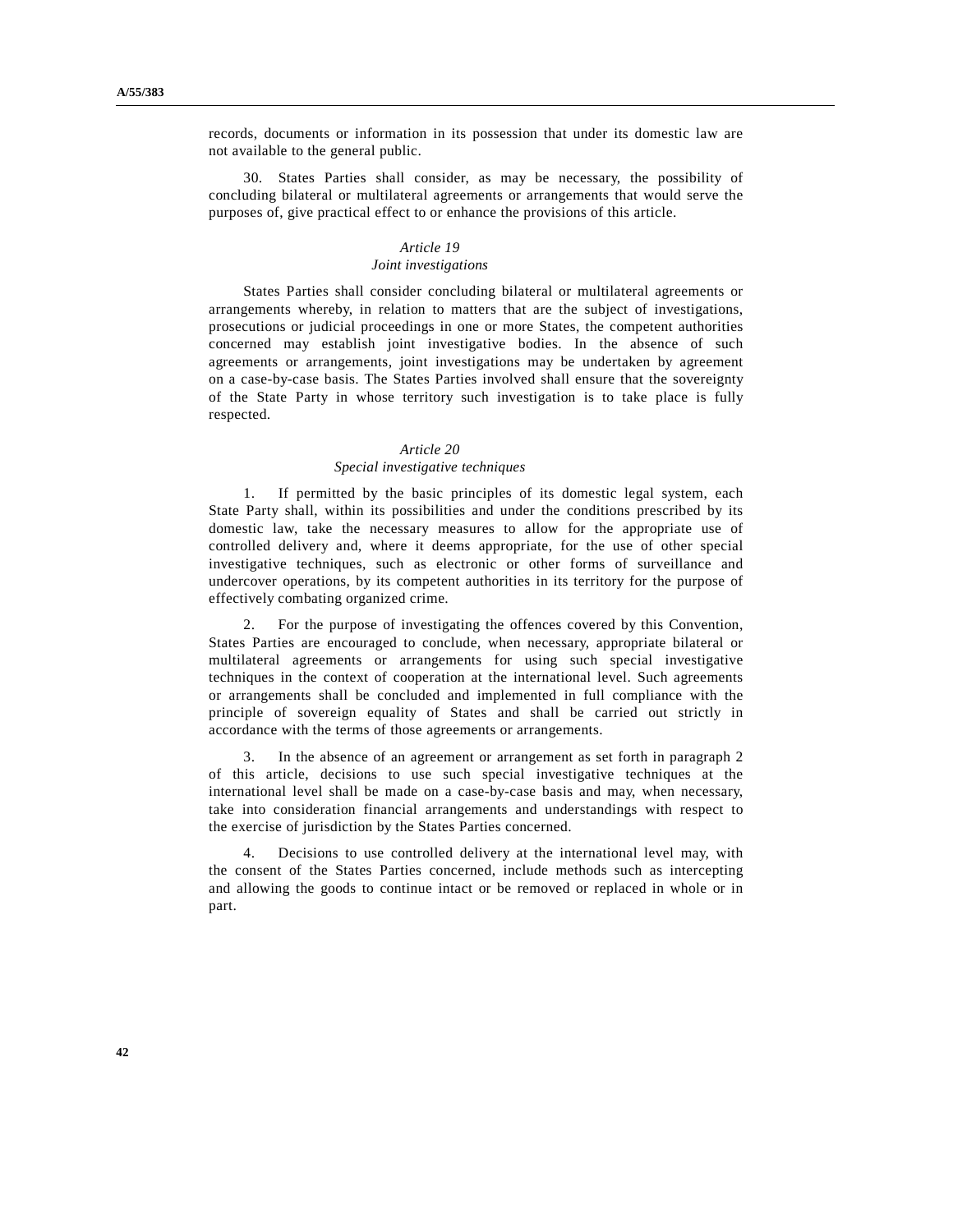### *Article 21 Transfer of criminal proceedings*

 States Parties shall consider the possibility of transferring to one another proceedings for the prosecution of an offence covered by this Convention in cases where such transfer is considered to be in the interests of the proper administration of justice, in particular in cases where several jurisdictions are involved, with a view to concentrating the prosecution.

#### *Article 22*

## *Establishment of criminal record*

 Each State Party may adopt such legislative or other measures as may be necessary to take into consideration, under such terms as and for the purpose that it deems appropriate, any previous conviction in another State of an alleged offender for the purpose of using such information in criminal proceedings relating to an offence covered by this Convention.

## *Article 23*

## *Criminalization of obstruction of justice*

 Each State Party shall adopt such legislative and other measures as may be necessary to establish as criminal offences, when committed intentionally:

 (a) The use of physical force, threats or intimidation or the promise, offering or giving of an undue advantage to induce false testimony or to interfere in the giving of testimony or the production of evidence in a proceeding in relation to the commission of offences covered by this Convention;

 (b) The use of physical force, threats or intimidation to interfere with the exercise of official duties by a justice or law enforcement official in relation to the commission of offences covered by this Convention. Nothing in this subparagraph shall prejudice the right of States Parties to have legislation that protects other categories of public officials.

#### *Article 24*

#### *Protection of witnesses*

 1. Each State Party shall take appropriate measures within its means to provide effective protection from potential retaliation or intimidation for witnesses in criminal proceedings who give testimony concerning offences covered by this Convention and, as appropriate, for their relatives and other persons close to them.

 2. The measures envisaged in paragraph 1 of this article may include, inter alia, without prejudice to the rights of the defendant, including the right to due process:

 (a) Establishing procedures for the physical protection of such persons, such as, to the extent necessary and feasible, relocating them and permitting, where appropriate, non-disclosure or limitations on the disclosure of information concerning the identity and whereabouts of such persons;

 (b) Providing evidentiary rules to permit witness testimony to be given in a manner that ensures the safety of the witness, such as permitting testimony to be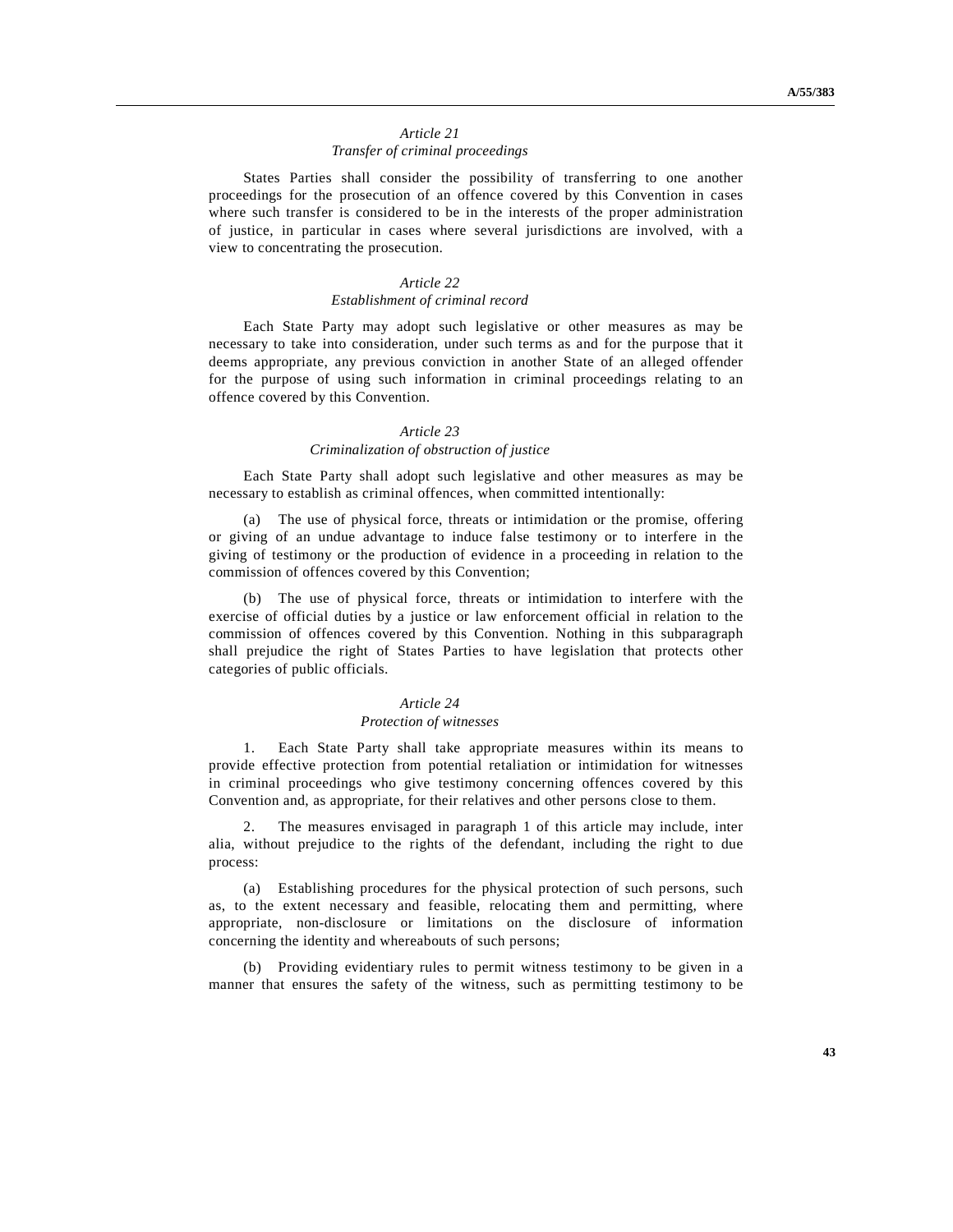given through the use of communications technology such as video links or other adequate means.

 3. States Parties shall consider entering into agreements or arrangements with other States for the relocation of persons referred to in paragraph 1 of this article.

 4. The provisions of this article shall also apply to victims insofar as they are witnesses.

#### *Article 25*

### *Assistance to and protection of victims*

 1. Each State Party shall take appropriate measures within its means to provide assistance and protection to victims of offences covered by this Convention, in particular in cases of threat of retaliation or intimidation.

 2. Each State Party shall establish appropriate procedures to provide access to compensation and restitution for victims of offences covered by this Convention.

 3. Each State Party shall, subject to its domestic law, enable views and concerns of victims to be presented and considered at appropriate stages of criminal proceedings against offenders in a manner not prejudicial to the rights of the defence.

### *Article 26*

### *Measures to enhance cooperation with law enforcement authorities*

 1. Each State Party shall take appropriate measures to encourage persons who participate or who have participated in organized criminal groups:

 (a) To supply information useful to competent authorities for investigative and evidentiary purposes on such matters as:

The identity, nature, composition, structure, location or activities of organized criminal groups;

 (ii) Links, including international links, with other organized criminal groups;

(iii) Offences that organized criminal groups have committed or may commit;

 (b) To provide factual, concrete help to competent authorities that may contribute to depriving organized criminal groups of their resources or of the proceeds of crime.

 2. Each State Party shall consider providing for the possibility, in appropriate cases, of mitigating punishment of an accused person who provides substantial cooperation in the investigation or prosecution of an offence covered by this Convention.

 3. Each State Party shall consider providing for the possibility, in accordance with fundamental principles of its domestic law, of granting immunity from prosecution to a person who provides substantial cooperation in the investigation or prosecution of an offence covered by this Convention.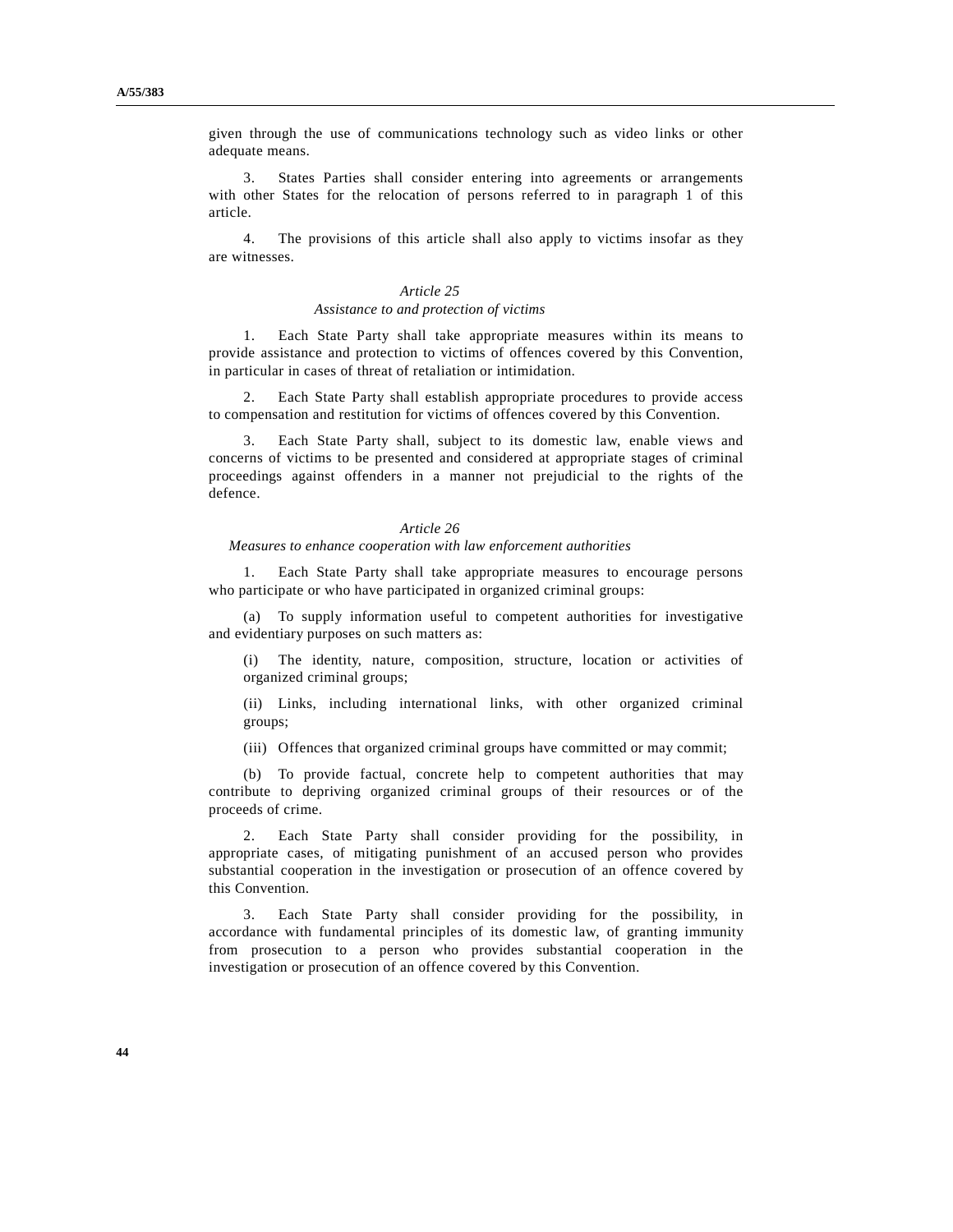4. Protection of such persons shall be as provided for in article 24 of this Convention.

 5. Where a person referred to in paragraph 1 of this article located in one State Party can provide substantial cooperation to the competent authorities of another State Party, the States Parties concerned may consider entering into agreements or arrangements, in accordance with their domestic law, concerning the potential provision by the other State Party of the treatment set forth in paragraphs 2 and 3 of this article.

## *Article 27*

#### *Law enforcement cooperation*

 1. States Parties shall cooperate closely with one another, consistent with their respective domestic legal and administrative systems, to enhance the effectiveness of law enforcement action to combat the offences covered by this Convention. Each State Party shall, in particular, adopt effective measures:

 (a) To enhance and, where necessary, to establish channels of communication between their competent authorities, agencies and services in order to facilitate the secure and rapid exchange of information concerning all aspects of the offences covered by this Convention, including, if the States Parties concerned deem it appropriate, links with other criminal activities;

To cooperate with other States Parties in conducting inquiries with respect to offences covered by this Convention concerning:

 (i) The identity, whereabouts and activities of persons suspected of involvement in such offences or the location of other persons concerned;

 (ii) The movement of proceeds of crime or property derived from the commission of such offences;

 (iii) The movement of property, equipment or other instrumentalities used or intended for use in the commission of such offences;

 (c) To provide, when appropriate, necessary items or quantities of substances for analytical or investigative purposes;

 (d) To facilitate effective coordination between their competent authorities, agencies and services and to promote the exchange of personnel and other experts, including, subject to bilateral agreements or arrangements between the States Parties concerned, the posting of liaison officers;

 (e) To exchange information with other States Parties on specific means and methods used by organized criminal groups, including, where applicable, routes and conveyances and the use of false identities, altered or false documents or other means of concealing their activities;

 (f) To exchange information and coordinate administrative and other measures taken as appropriate for the purpose of early identification of the offences covered by this Convention.

 2. With a view to giving effect to this Convention, States Parties shall consider entering into bilateral or multilateral agreements or arrangements on direct cooperation between their law enforcement agencies and, where such agreements or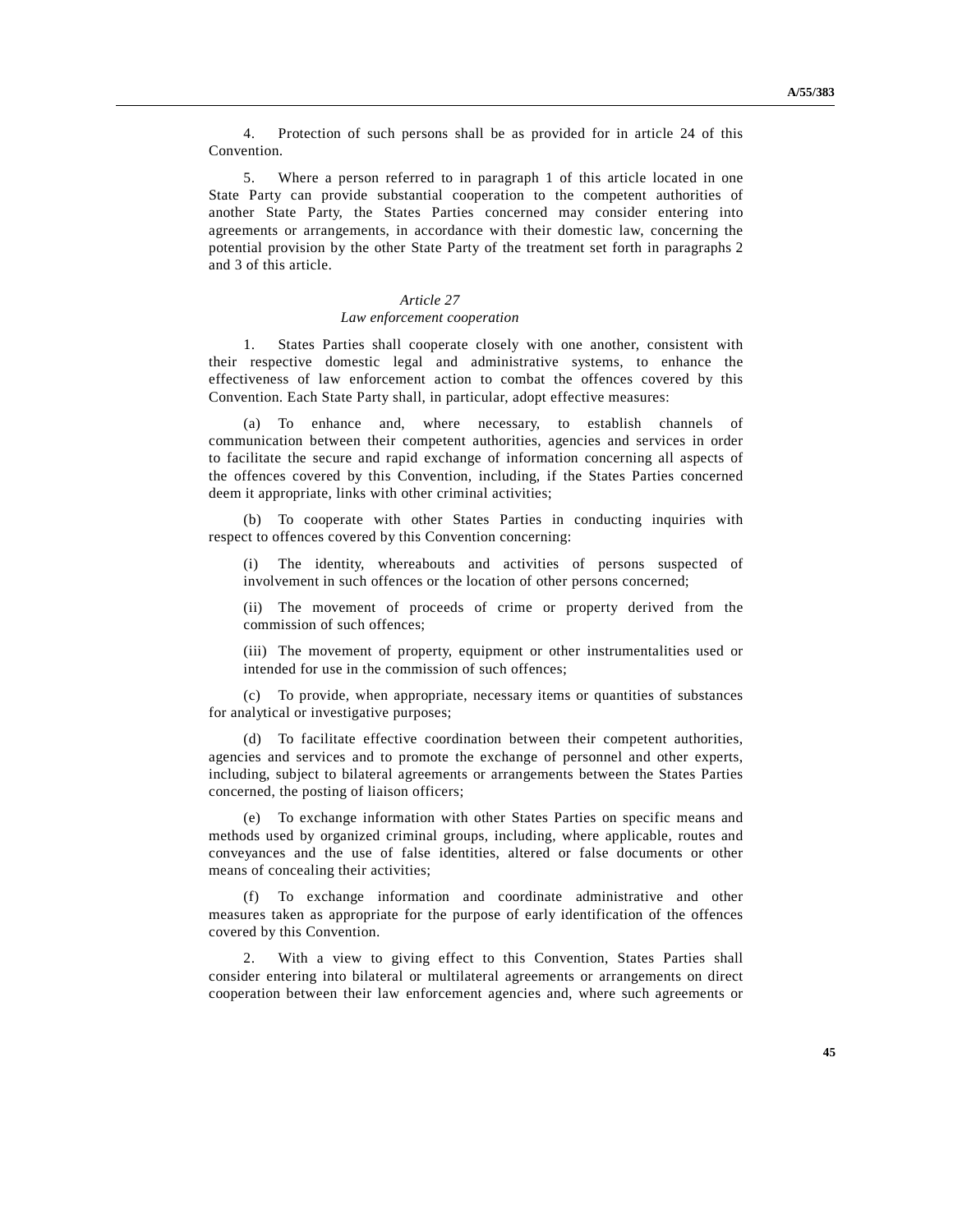arrangements already exist, amending them. In the absence of such agreements or arrangements between the States Parties concerned, the Parties may consider this Convention as the basis for mutual law enforcement cooperation in respect of the offences covered by this Convention. Whenever appropriate, States Parties shall make full use of agreements or arrangements, including international or regional organizations, to enhance the cooperation between their law enforcement agencies.

 3. States Parties shall endeavour to cooperate within their means to respond to transnational organized crime committed through the use of modern technology.

### *Article 28*

## *Collection, exchange and analysis of information on the nature of organized crime*

 1. Each State Party shall consider analysing, in consultation with the scientific and academic communities, trends in organized crime in its territory, the circumstances in which organized crime operates, as well as the professional groups and technologies involved.

 2. States Parties shall consider developing and sharing analytical expertise concerning organized criminal activities with each other and through international and regional organizations. For that purpose, common definitions, standards and methodologies should be developed and applied as appropriate.

 3. Each State Party shall consider monitoring its policies and actual measures to combat organized crime and making assessments of their effectiveness and efficiency.

#### *Article 29*

#### *Training and technical assistance*

 1. Each State Party shall, to the extent necessary, initiate, develop or improve specific training programmes for its law enforcement personnel, including prosecutors, investigating magistrates and customs personnel, and other personnel charged with the prevention, detection and control of the offences covered by this Convention. Such programmes may include secondments and exchanges of staff. Such programmes shall deal, in particular and to the extent permitted by domestic law, with the following:

 (a) Methods used in the prevention, detection and control of the offences covered by this Convention;

 (b) Routes and techniques used by persons suspected of involvement in offences covered by this Convention, including in transit States, and appropriate countermeasures;

(c) Monitoring of the movement of contraband;

 (d) Detection and monitoring of the movements of proceeds of crime, property, equipment or other instrumentalities and methods used for the transfer, concealment or disguise of such proceeds, property, equipment or other instrumentalities, as well as methods used in combating money-laundering and other financial crimes;

(e) Collection of evidence;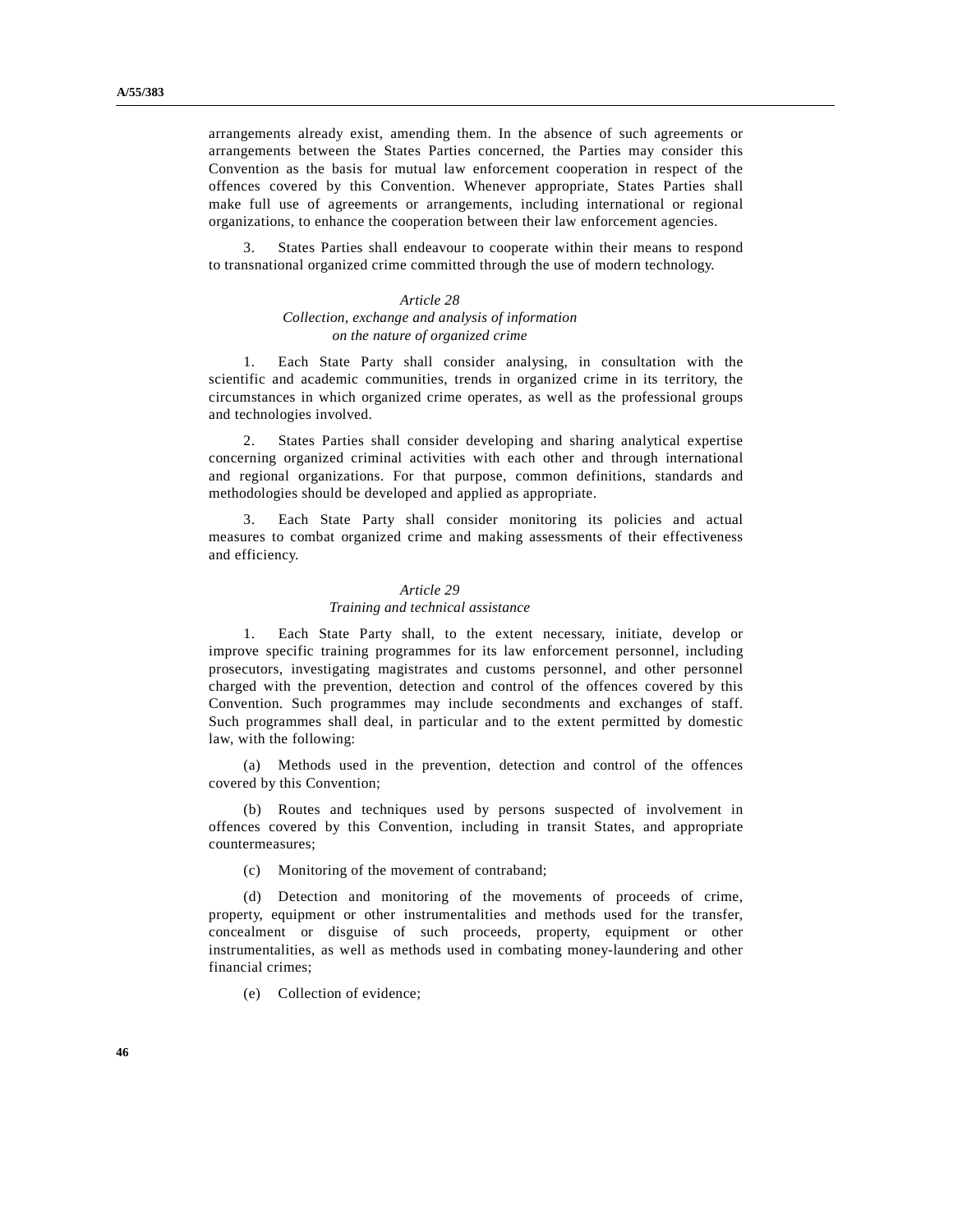(f) Control techniques in free trade zones and free ports;

 (g) Modern law enforcement equipment and techniques, including electronic surveillance, controlled deliveries and undercover operations;

 (h) Methods used in combating transnational organized crime committed through the use of computers, telecommunications networks or other forms of modern technology; and

(i) Methods used in the protection of victims and witnesses.

 2. States Parties shall assist one another in planning and implementing research and training programmes designed to share expertise in the areas referred to in paragraph 1 of this article and to that end shall also, when appropriate, use regional and international conferences and seminars to promote cooperation and to stimulate discussion on problems of mutual concern, including the special problems and needs of transit States.

 3. States Parties shall promote training and technical assistance that will facilitate extradition and mutual legal assistance. Such training and technical assistance may include language training, secondments and exchanges between personnel in central authorities or agencies with relevant responsibilities.

 4. In the case of existing bilateral and multilateral agreements or arrangements, States Parties shall strengthen, to the extent necessary, efforts to maximize operational and training activities within international and regional organizations and within other relevant bilateral and multilateral agreements or arrangements.

#### *Article 30*

## *Other measures: implementation of the Convention through economic development and technical assistance*

 1. States Parties shall take measures conducive to the optimal implementation of this Convention to the extent possible, through international cooperation, taking into account the negative effects of organized crime on society in general, in particular on sustainable development.

 2. States Parties shall make concrete efforts to the extent possible and in coordination with each other, as well as with international and regional organizations:

 (a) To enhance their cooperation at various levels with developing countries, with a view to strengthening the capacity of the latter to prevent and combat transnational organized crime;

 (b) To enhance financial and material assistance to support the efforts of developing countries to fight transnational organized crime effectively and to help them implement this Convention successfully;

To provide technical assistance to developing countries and countries with economies in transition to assist them in meeting their needs for the implementation of this Convention. To that end, States Parties shall endeavour to make adequate and regular voluntary contributions to an account specifically designated for that purpose in a United Nations funding mechanism. States Parties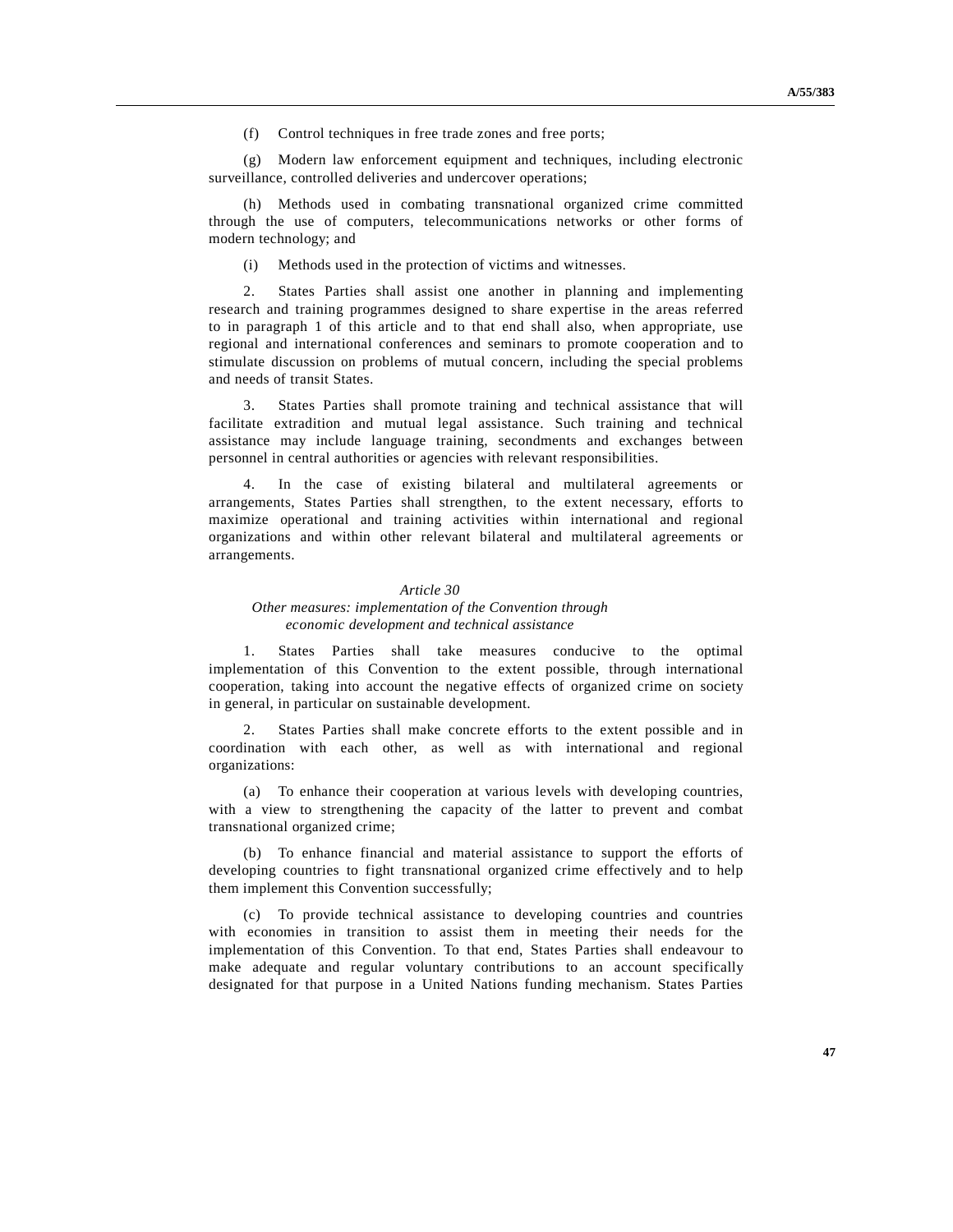may also give special consideration, in accordance with their domestic law and the provisions of this Convention, to contributing to the aforementioned account a percentage of the money or of the corresponding value of proceeds of crime or property confiscated in accordance with the provisions of this Convention;

 (d) To encourage and persuade other States and financial institutions as appropriate to join them in efforts in accordance with this article, in particular by providing more training programmes and modern equipment to developing countries in order to assist them in achieving the objectives of this Convention.

 3. To the extent possible, these measures shall be without prejudice to existing foreign assistance commitments or to other financial cooperation arrangements at the bilateral, regional or international level.

 4. States Parties may conclude bilateral or multilateral agreements or arrangements on material and logistical assistance, taking into consideration the financial arrangements necessary for the means of international cooperation provided for by this Convention to be effective and for the prevention, detection and control of transnational organized crime.

#### *Article 31*

#### *Prevention*

 1. States Parties shall endeavour to develop and evaluate national projects and to establish and promote best practices and policies aimed at the prevention of transnational organized crime.

 2. States Parties shall endeavour, in accordance with fundamental principles of their domestic law, to reduce existing or future opportunities for organized criminal groups to participate in lawful markets with proceeds of crime, through appropriate legislative, administrative or other measures. These measures should focus on:

 (a) The strengthening of cooperation between law enforcement agencies or prosecutors and relevant private entities, including industry;

 (b) The promotion of the development of standards and procedures designed to safeguard the integrity of public and relevant private entities, as well as codes of conduct for relevant professions, in particular lawyers, notaries public, tax consultants and accountants;

 (c) The prevention of the misuse by organized criminal groups of tender procedures conducted by public authorities and of subsidies and licences granted by public authorities for commercial activity;

 (d) The prevention of the misuse of legal persons by organized criminal groups; such measures could include:

 (i) The establishment of public records on legal and natural persons involved in the establishment, management and funding of legal persons;

 (ii) The introduction of the possibility of disqualifying by court order or any appropriate means for a reasonable period of time persons convicted of offences covered by this Convention from acting as directors of legal persons incorporated within their jurisdiction;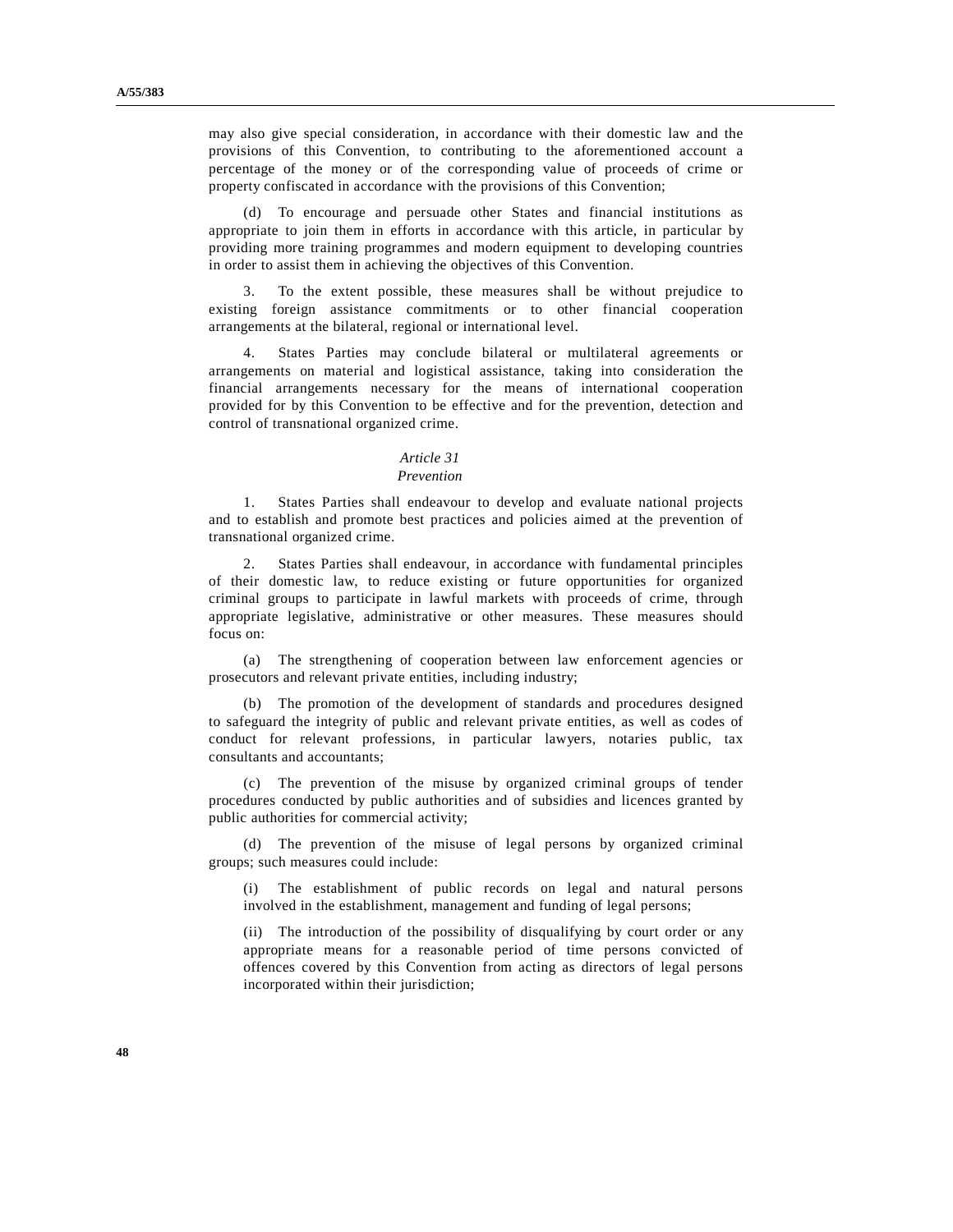(iii) The establishment of national records of persons disqualified from acting as directors of legal persons; and

 (iv) The exchange of information contained in the records referred to in subparagraphs (d) (i) and (iii) of this paragraph with the competent authorities of other States Parties.

 3. States Parties shall endeavour to promote the reintegration into society of persons convicted of offences covered by this Convention.

States Parties shall endeavour to evaluate periodically existing relevant legal instruments and administrative practices with a view to detecting their vulnerability to misuse by organized criminal groups.

 5. States Parties shall endeavour to promote public awareness regarding the existence, causes and gravity of and the threat posed by transnational organized crime. Information may be disseminated where appropriate through the mass media and shall include measures to promote public participation in preventing and combating such crime.

 6. Each State Party shall inform the Secretary-General of the United Nations of the name and address of the authority or authorities that can assist other States Parties in developing measures to prevent transnational organized crime.

 7. States Parties shall, as appropriate, collaborate with each other and relevant international and regional organizations in promoting and developing the measures referred to in this article. This includes participation in international projects aimed at the prevention of transnational organized crime, for example by alleviating the circumstances that render socially marginalized groups vulnerable to the action of transnational organized crime.

### *Article 32*

# *Conference of the Parties to the Convention*

 1. A Conference of the Parties to the Convention is hereby established to improve the capacity of States Parties to combat transnational organized crime and to promote and review the implementation of this Convention.

 2. The Secretary-General of the United Nations shall convene the Conference of the Parties not later than one year following the entry into force of this Convention. The Conference of the Parties shall adopt rules of procedure and rules governing the activities set forth in paragraphs 3 and 4 of this article (including rules concerning payment of expenses incurred in carrying out those activities).

 3. The Conference of the Parties shall agree upon mechanisms for achieving the objectives mentioned in paragraph 1 of this article, including:

 (a) Facilitating activities by States Parties under articles 29, 30 and 31 of this Convention, including by encouraging the mobilization of voluntary contributions;

 (b) Facilitating the exchange of information among States Parties on patterns and trends in transnational organized crime and on successful practices for combating it;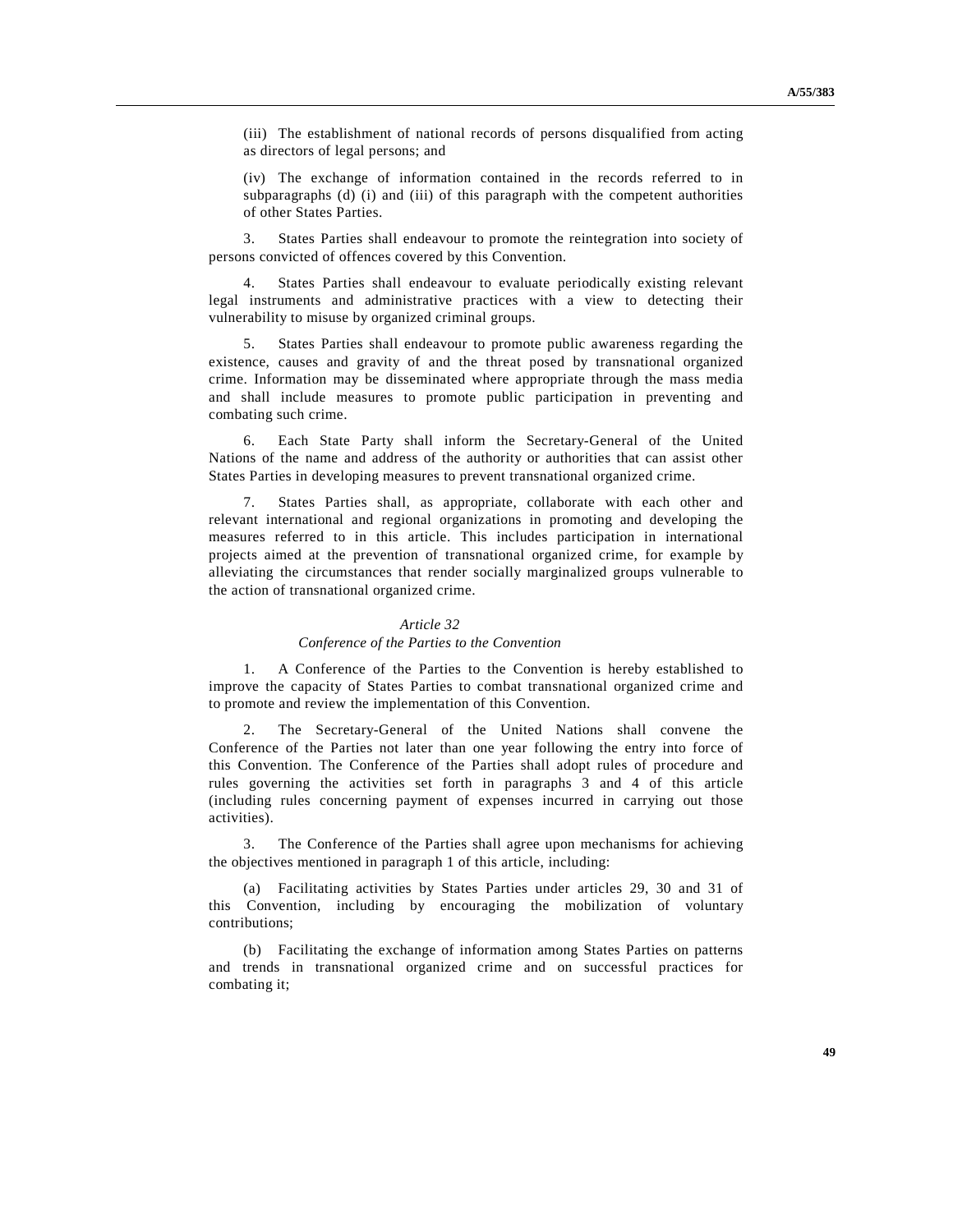(c) Cooperating with relevant international and regional organizations and non-governmental organizations;

(d) Reviewing periodically the implementation of this Convention;

 (e) Making recommendations to improve this Convention and its implementation.

 4. For the purpose of paragraphs 3 (d) and (e) of this article, the Conference of the Parties shall acquire the necessary knowledge of the measures taken by States Parties in implementing this Convention and the difficulties encountered by them in doing so through information provided by them and through such supplemental review mechanisms as may be established by the Conference of the Parties.

 5. Each State Party shall provide the Conference of the Parties with information on its programmes, plans and practices, as well as legislative and administrative measures to implement this Convention, as required by the Conference of the Parties.

### *Article 33*

#### *Secretariat*

 1. The Secretary-General of the United Nations shall provide the necessary secretariat services to the Conference of the Parties to the Convention.

2. The secretariat shall:

 (a) Assist the Conference of the Parties in carrying out the activities set forth in article 32 of this Convention and make arrangements and provide the necessary services for the sessions of the Conference of the Parties;

 (b) Upon request, assist States Parties in providing information to the Conference of the Parties as envisaged in article 32, paragraph 5, of this Convention; and

 (c) Ensure the necessary coordination with the secretariats of relevant international and regional organizations.

#### *Article 34*

## *Implementation of the Convention*

 1. Each State Party shall take the necessary measures, including legislative and administrative measures, in accordance with fundamental principles of its domestic law, to ensure the implementation of its obligations under this Convention.

 2. The offences established in accordance with articles 5, 6, 8 and 23 of this Convention shall be established in the domestic law of each State Party independently of the transnational nature or the involvement of an organized criminal group as described in article 3, paragraph 1, of this Convention, except to the extent that article 5 of this Convention would require the involvement of an organized criminal group.

 3. Each State Party may adopt more strict or severe measures than those provided for by this Convention for preventing and combating transnational organized crime.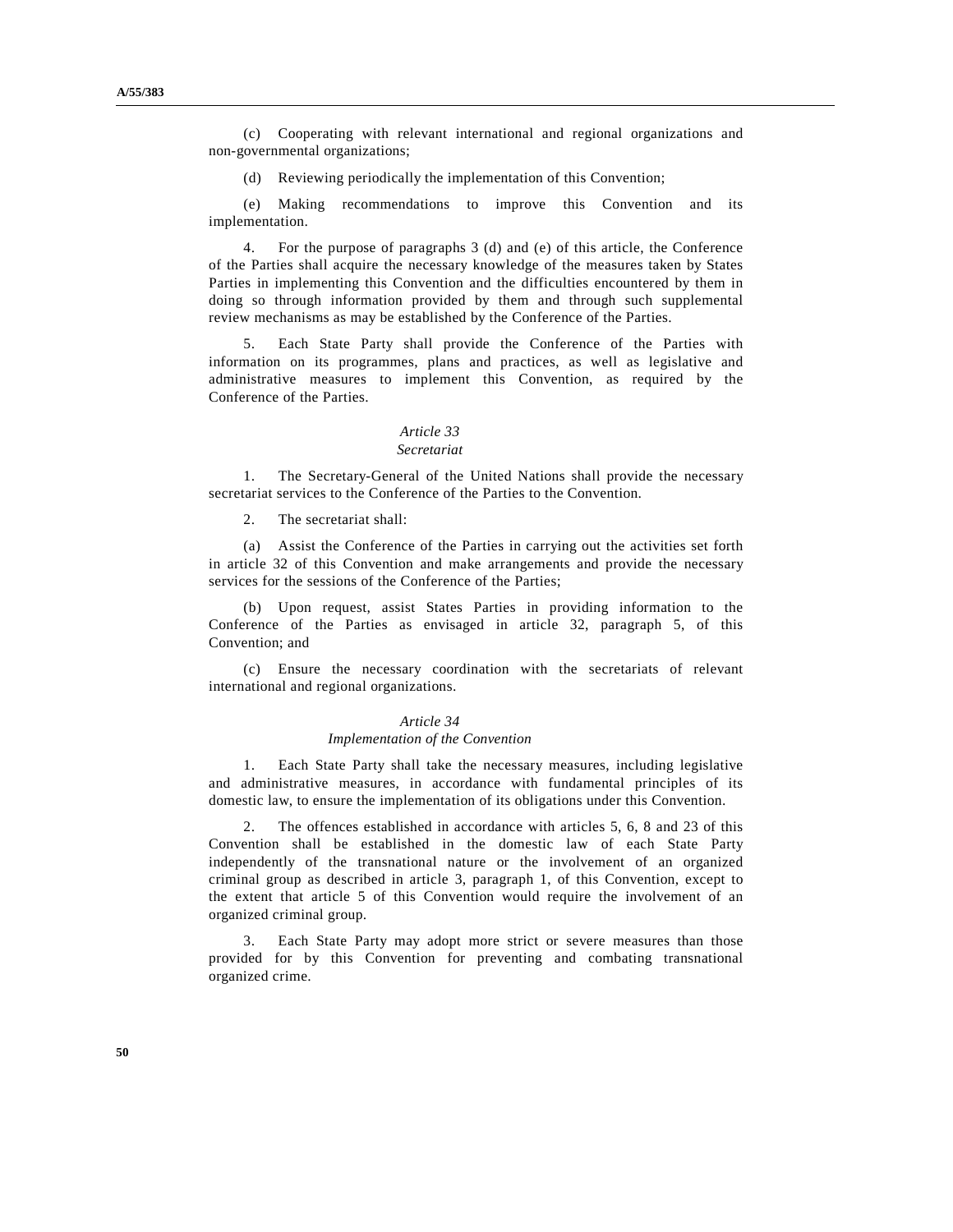## *Article 35*

## *Settlement of disputes*

 l. States Parties shall endeavour to settle disputes concerning the interpretation or application of this Convention through negotiation.

 2. Any dispute between two or more States Parties concerning the interpretation or application of this Convention that cannot be settled through negotiation within a reasonable time shall, at the request of one of those States Parties, be submitted to arbitration. If, six months after the date of the request for arbitration, those States Parties are unable to agree on the organization of the arbitration, any one of those States Parties may refer the dispute to the International Court of Justice by request in accordance with the Statute of the Court.

 3. Each State Party may, at the time of signature, ratification, acceptance or approval of or accession to this Convention, declare that it does not consider itself bound by paragraph 2 of this article. The other States Parties shall not be bound by paragraph 2 of this article with respect to any State Party that has made such a reservation.

 4. Any State Party that has made a reservation in accordance with paragraph 3 of this article may at any time withdraw that reservation by notification to the Secretary-General of the United Nations.

#### *Article 36*

## *Signature, ratification, acceptance, approval and accession*

 1. This Convention shall be open to all States for signature from 12 to 15 December 2000 in Palermo, Italy, and thereafter at United Nations Headquarters in New York until 12 December 2002.

 2. This Convention shall also be open for signature by regional economic integration organizations provided that at least one member State of such organization has signed this Convention in accordance with paragraph 1 of this article.

 3. This Convention is subject to ratification, acceptance or approval. Instruments of ratification, acceptance or approval shall be deposited with the Secretary-General of the United Nations. A regional economic integration organization may deposit its instrument of ratification, acceptance or approval if at least one of its member States has done likewise. In that instrument of ratification, acceptance or approval, such organization shall declare the extent of its competence with respect to the matters governed by this Convention. Such organization shall also inform the depositary of any relevant modification in the extent of its competence.

 4. This Convention is open for accession by any State or any regional economic integration organization of which at least one member State is a Party to this Convention. Instruments of accession shall be deposited with the Secretary-General of the United Nations. At the time of its accession, a regional economic integration organization shall declare the extent of its competence with respect to matters governed by this Convention. Such organization shall also inform the depositary of any relevant modification in the extent of its competence.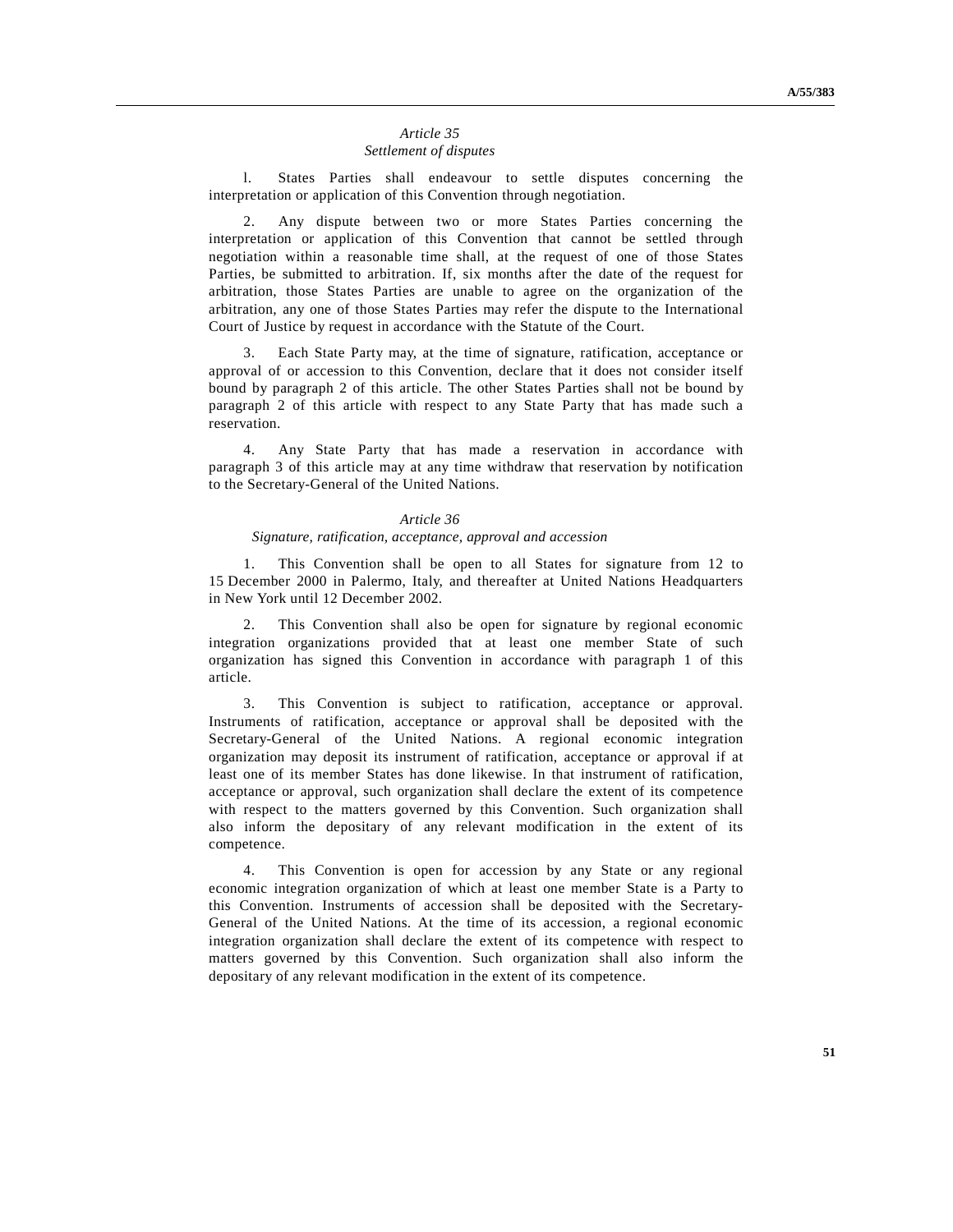## *Article 37 Relation with protocols*

1. This Convention may be supplemented by one or more protocols.

 2. In order to become a Party to a protocol, a State or a regional economic integration organization must also be a Party to this Convention.

 3. A State Party to this Convention is not bound by a protocol unless it becomes a Party to the protocol in accordance with the provisions thereof.

 4. Any protocol to this Convention shall be interpreted together with this Convention, taking into account the purpose of that protocol.

### *Article 38*

## *Entry into force*

 1. This Convention shall enter into force on the ninetieth day after the date of deposit of the fortieth instrument of ratification, acceptance, approval or accession. For the purpose of this paragraph, any instrument deposited by a regional economic integration organization shall not be counted as additional to those deposited by member States of such organization.

 2. For each State or regional economic integration organization ratifying, accepting, approving or acceding to this Convention after the deposit of the fortieth instrument of such action, this Convention shall enter into force on the thirtieth day after the date of deposit by such State or organization of the relevant instrument.

# *Article 39*

## *Amendment*

 1. After the expiry of five years from the entry into force of this Convention, a State Party may propose an amendment and file it with the Secretary-General of the United Nations, who shall thereupon communicate the proposed amendment to the States Parties and to the Conference of the Parties to the Convention for the purpose of considering and deciding on the proposal. The Conference of the Parties shall make every effort to achieve consensus on each amendment. If all efforts at consensus have been exhausted and no agreement has been reached, the amendment shall, as a last resort, require for its adoption a twothirds majority vote of the States Parties present and voting at the meeting of the Conference of the Parties.

 2. Regional economic integration organizations, in matters within their competence, shall exercise their right to vote under this article with a number of votes equal to the number of their member States that are Parties to this Convention. Such organizations shall not exercise their right to vote if their member States exercise theirs and vice versa.

 3. An amendment adopted in accordance with paragraph 1 of this article is subject to ratification, acceptance or approval by States Parties.

 4. An amendment adopted in accordance with paragraph 1 of this article shall enter into force in respect of a State Party ninety days after the date of the deposit with the Secretary-General of the United Nations of an instrument of ratification, acceptance or approval of such amendment.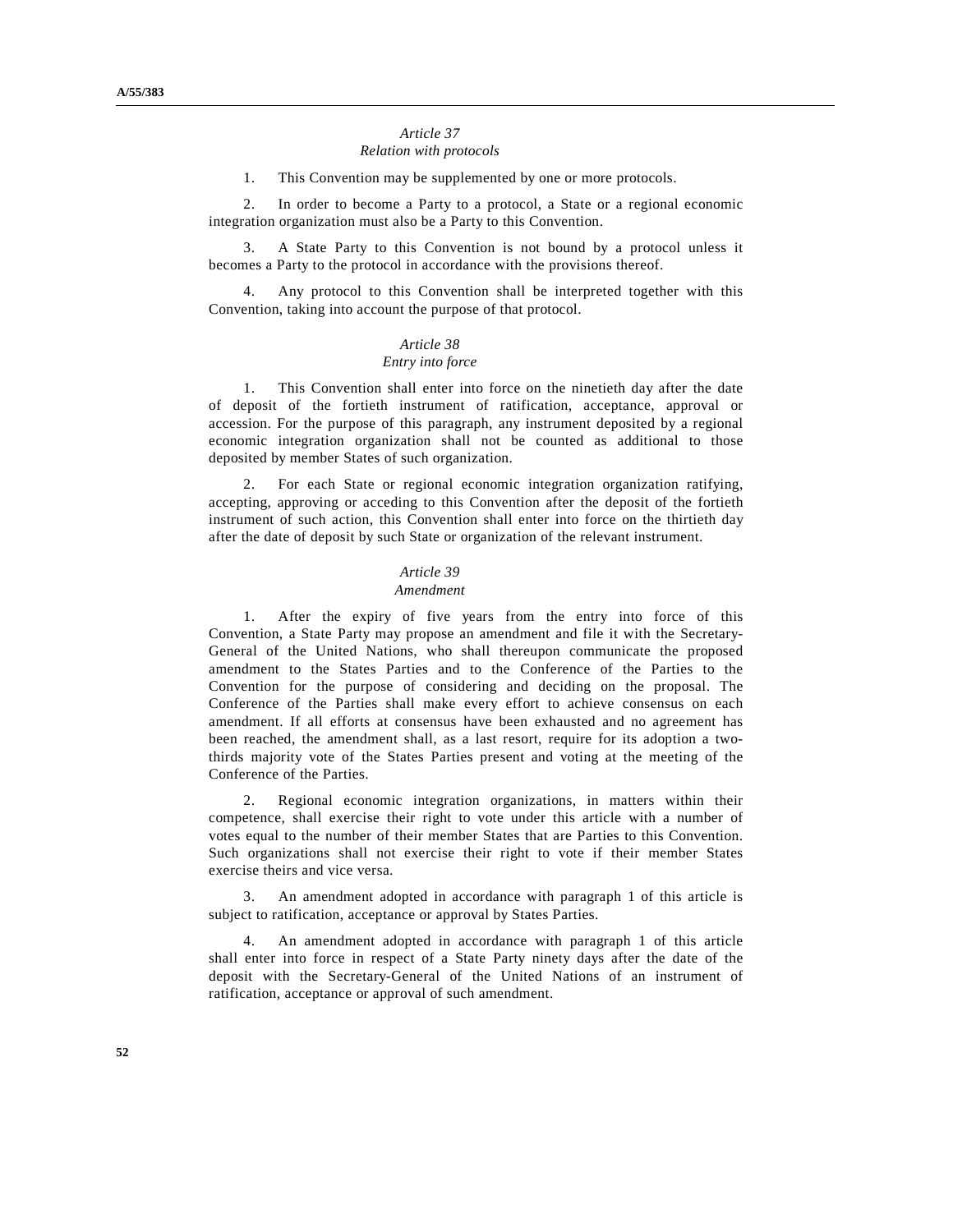5. When an amendment enters into force, it shall be binding on those States Parties which have expressed their consent to be bound by it. Other States Parties shall still be bound by the provisions of this Convention and any earlier amendments that they have ratified, accepted or approved.

## *Article 40*

## *Denunciation*

 1. A State Party may denounce this Convention by written notification to the Secretary-General of the United Nations. Such denunciation shall become effective one year after the date of receipt of the notification by the Secretary-General.

 2. A regional economic integration organization shall cease to be a Party to this Convention when all of its member States have denounced it.

 3. Denunciation of this Convention in accordance with paragraph 1 of this article shall entail the denunciation of any protocols thereto.

## *Article 41*

### *Depositary and languages*

 1. The Secretary-General of the United Nations is designated depositary of this Convention.

 2. The original of this Convention, of which the Arabic, Chinese, English, French, Russian and Spanish texts are equally authentic, shall be deposited with the Secretary-General of the United Nations.

 IN WITNESS WHEREOF, the undersigned plenipotentiaries, being duly authorized thereto by their respective Governments, have signed this Convention.

# **Annex II**

# **Protocol to Prevent, Suppress and Punish Trafficking in Persons, Especially Women and Children, supplementing the United Nations Convention against Transnational Organized Crime**

# **Preamble**

## *The States Parties to this Protocol*,

*Declaring* that effective action to prevent and combat trafficking in persons, especially women and children, requires a comprehensive international approach in the countries of origin, transit and destination that includes measures to prevent such trafficking, to punish the traffickers and to protect the victims of such trafficking, including by protecting their internationally recognized human rights,

*Taking into account* the fact that, despite the existence of a variety of international instruments containing rules and practical measures to combat the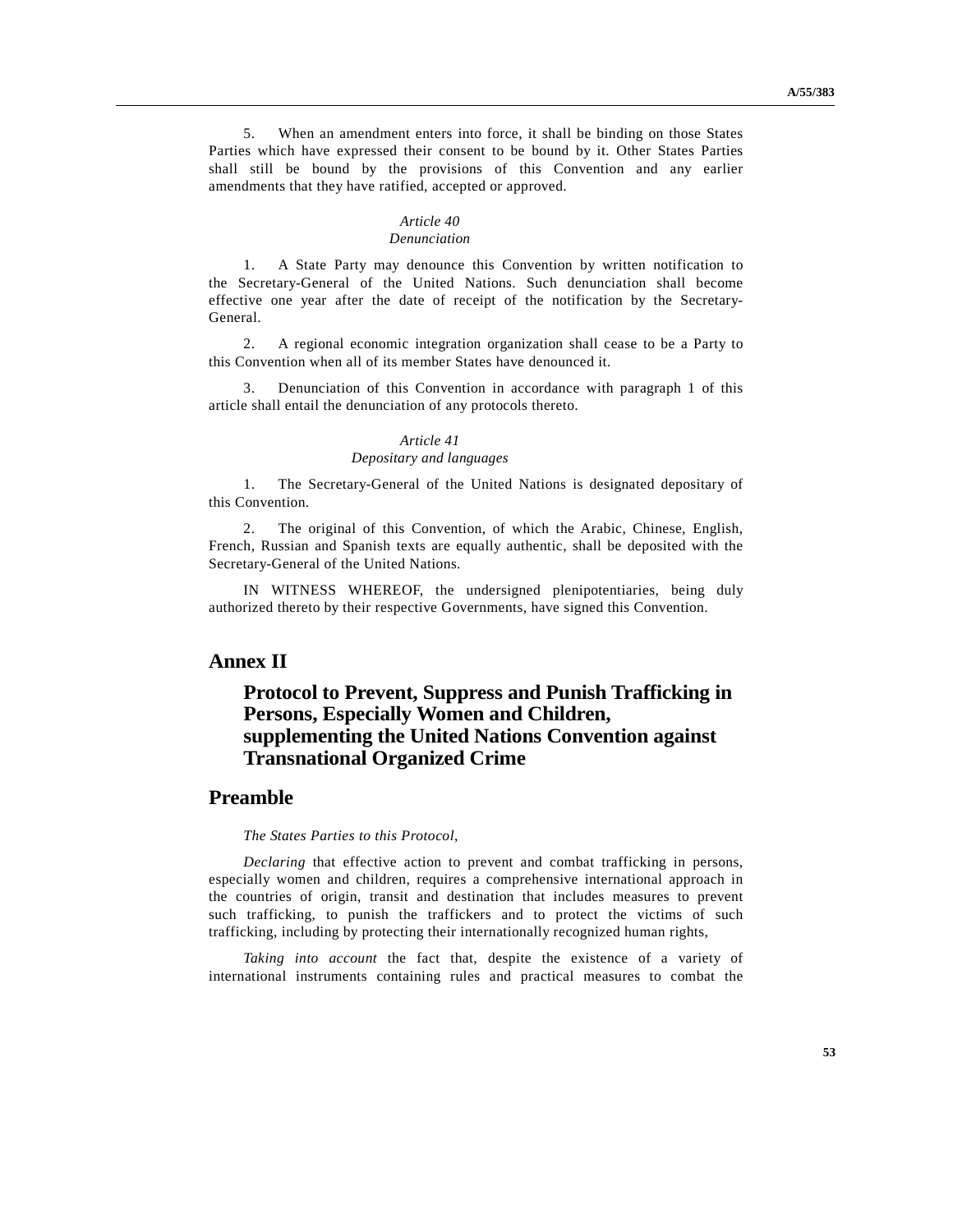exploitation of persons, especially women and children, there is no universal instrument that addresses all aspects of trafficking in persons,

*Concerned* that, in the absence of such an instrument, persons who are vulnerable to trafficking will not be sufficiently protected,

*Recalling* General Assembly resolution 53/111 of 9 December 1998, in which the Assembly decided to establish an open-ended intergovernmental ad hoc committee for the purpose of elaborating a comprehensive international convention against transnational organized crime and of discussing the elaboration of, inter alia, an international instrument addressing trafficking in women and children,

*Convinced* that supplementing the United Nations Convention against Transnational Organized Crime with an international instrument for the prevention, suppression and punishment of trafficking in persons, especially women and children, will be useful in preventing and combating that crime,

*Have agreed as follows*:

# **I. General provisions**

## *Article 1*

*Relation with the United Nations Convention against Transnational Organized Crime* 

 1. This Protocol supplements the United Nations Convention against Transnational Organized Crime. It shall be interpreted together with the Convention.

 2. The provisions of the Convention shall apply, mutatis mutandis, to this Protocol unless otherwise provided herein.

 3. The offences established in accordance with article 5 of this Protocol shall be regarded as offences established in accordance with the Convention.

#### *Article 2*

### *Statement of purpose*

The purposes of this Protocol are:

 (a) To prevent and combat trafficking in persons, paying particular attention to women and children;

 (b) To protect and assist the victims of such trafficking, with full respect for their human rights; and

 (c) To promote cooperation among States Parties in order to meet those objectives.

# *Article 3*

## *Use of terms*

For the purposes of this Protocol:

 (a) "Trafficking in persons" shall mean the recruitment, transportation, transfer, harbouring or receipt of persons, by means of the threat or use of force or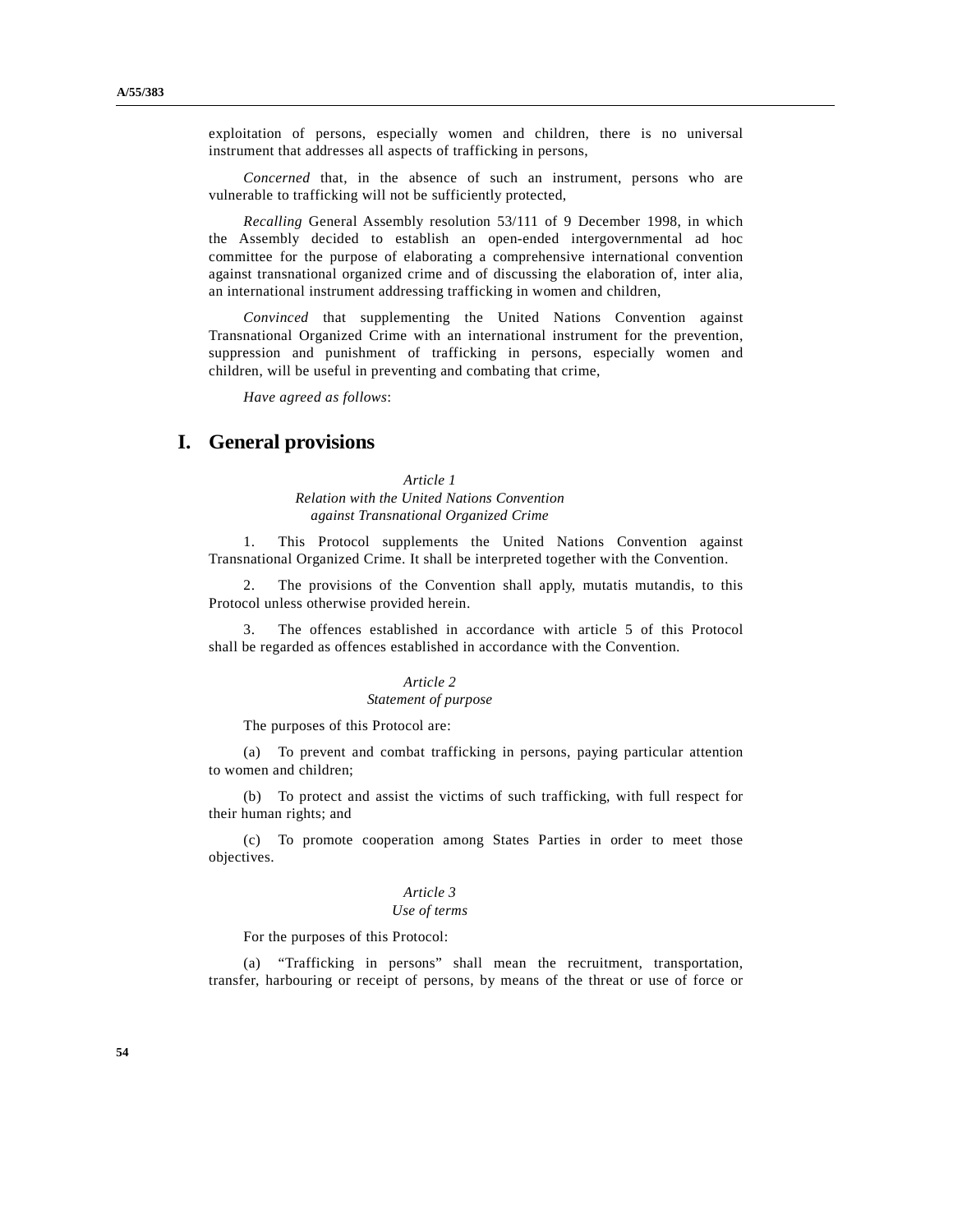other forms of coercion, of abduction, of fraud, of deception, of the abuse of power or of a position of vulnerability or of the giving or receiving of payments or benefits to achieve the consent of a person having control over another person, for the purpose of exploitation. Exploitation shall include, at a minimum, the exploitation of the prostitution of others or other forms of sexual exploitation, forced labour or services, slavery or practices similar to slavery, servitude or the removal of organs;

 (b) The consent of a victim of trafficking in persons to the intended exploitation set forth in subparagraph (a) of this article shall be irrelevant where any of the means set forth in subparagraph (a) have been used;

 (c) The recruitment, transportation, transfer, harbouring or receipt of a child for the purpose of exploitation shall be considered "trafficking in persons" even if this does not involve any of the means set forth in subparagraph (a) of this article;

(d) "Child" shall mean any person under eighteen years of age.

#### *Article 4*

## *Scope of application*

 This Protocol shall apply, except as otherwise stated herein, to the prevention, investigation and prosecution of the offences established in accordance with article 5 of this Protocol, where those offences are transnational in nature and involve an organized criminal group, as well as to the protection of victims of such offences.

# *Article 5*

## *Criminalization*

 1. Each State Party shall adopt such legislative and other measures as may be necessary to establish as criminal offences the conduct set forth in article 3 of this Protocol, when committed intentionally.

 2. Each State Party shall also adopt such legislative and other measures as may be necessary to establish as criminal offences:

 (a) Subject to the basic concepts of its legal system, attempting to commit an offence established in accordance with paragraph 1 of this article;

 (b) Participating as an accomplice in an offence established in accordance with paragraph 1 of this article; and

 (c) Organizing or directing other persons to commit an offence established in accordance with paragraph 1 of this article.

# **II. Protection of victims of trafficking in persons**

#### *Article 6*

*Assistance to and protection of victims of trafficking in persons* 

 1. In appropriate cases and to the extent possible under its domestic law, each State Party shall protect the privacy and identity of victims of trafficking in persons, including, inter alia, by making legal proceedings relating to such trafficking confidential.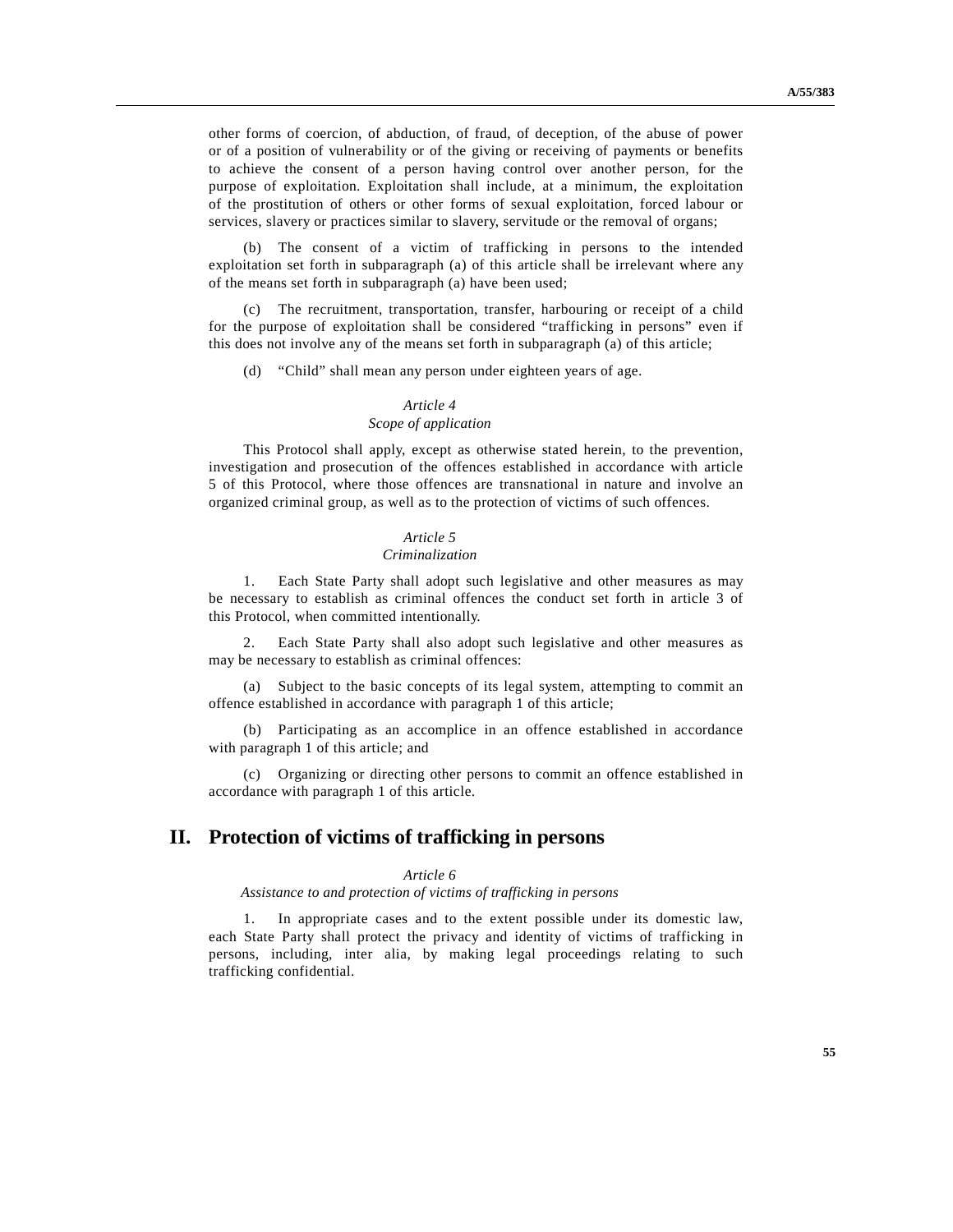2. Each State Party shall ensure that its domestic legal or administrative system contains measures that provide to victims of trafficking in persons, in appropriate cases:

(a) Information on relevant court and administrative proceedings;

 (b) Assistance to enable their views and concerns to be presented and considered at appropriate stages of criminal proceedings against offenders, in a manner not prejudicial to the rights of the defence.

 3. Each State Party shall consider implementing measures to provide for the physical, psychological and social recovery of victims of trafficking in persons, including, in appropriate cases, in cooperation with non-governmental organizations, other relevant organizations and other elements of civil society, and, in particular, the provision of:

(a) Appropriate housing;

 (b) Counselling and information, in particular as regards their legal rights, in a language that the victims of trafficking in persons can understand;

(c) Medical, psychological and material assistance; and

(d) Employment, educational and training opportunities.

 4. Each State Party shall take into account, in applying the provisions of this article, the age, gender and special needs of victims of trafficking in persons, in particular the special needs of children, including appropriate housing, education and care.

 5. Each State Party shall endeavour to provide for the physical safety of victims of trafficking in persons while they are within its territory.

 6. Each State Party shall ensure that its domestic legal system contains measures that offer victims of trafficking in persons the possibility of obtaining compensation for damage suffered.

#### *Article 7*

#### *Status of victims of trafficking in persons in receiving States*

 1. In addition to taking measures pursuant to article 6 of this Protocol, each State Party shall consider adopting legislative or other appropriate measures that permit victims of trafficking in persons to remain in its territory, temporarily or permanently, in appropriate cases.

 2. In implementing the provision contained in paragraph 1 of this article, each State Party shall give appropriate consideration to humanitarian and compassionate factors.

## *Article 8*

## *Repatriation of victims of trafficking in persons*

 1. The State Party of which a victim of trafficking in persons is a national or in which the person had the right of permanent residence at the time of entry into the territory of the receiving State Party shall facilitate and accept, with due regard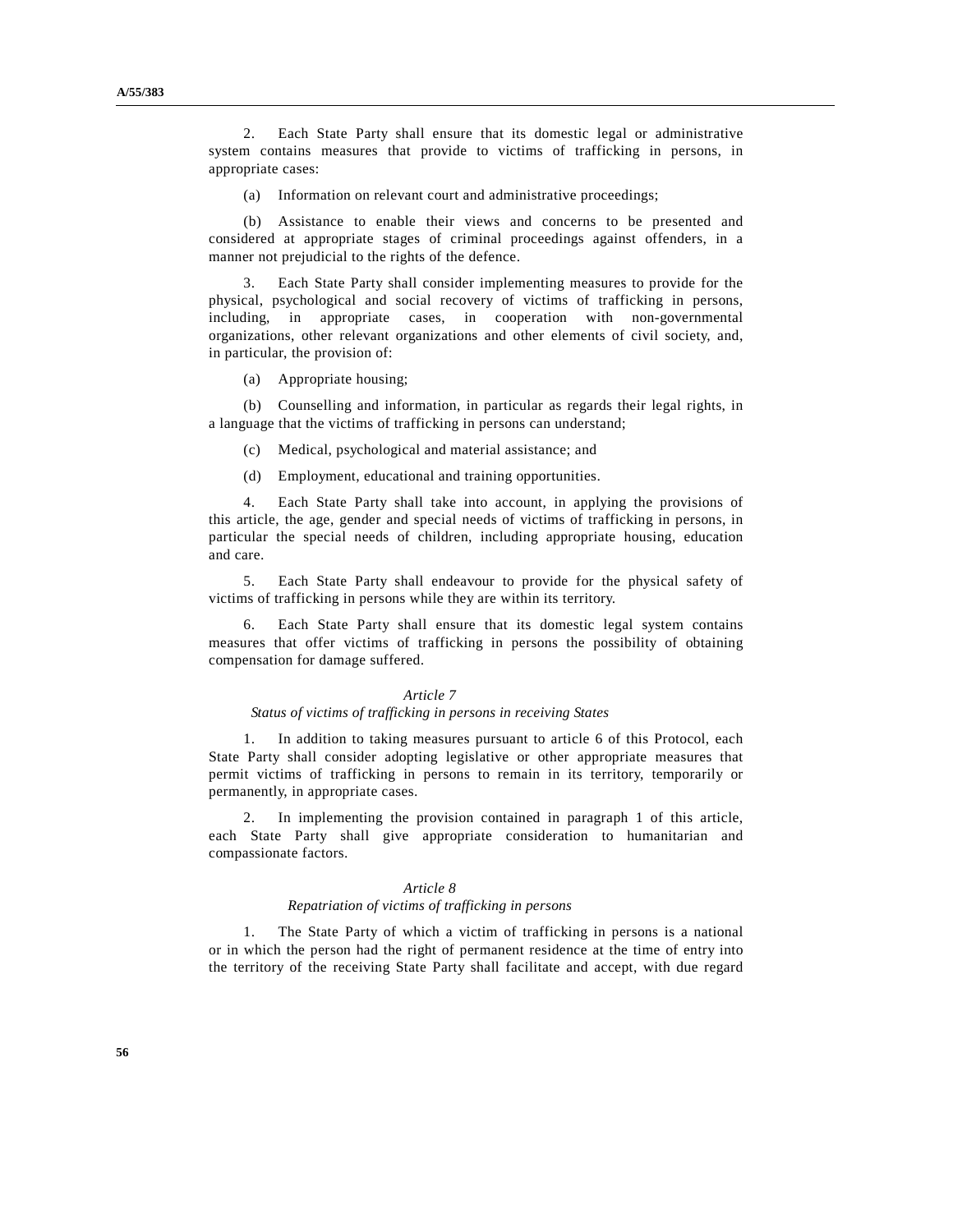for the safety of that person, the return of that person without undue or unreasonable delay.

 2. When a State Party returns a victim of trafficking in persons to a State Party of which that person is a national or in which he or she had, at the time of entry into the territory of the receiving State Party, the right of permanent residence, such return shall be with due regard for the safety of that person and for the status of any legal proceedings related to the fact that the person is a victim of trafficking and shall preferably be voluntary.

 3. At the request of a receiving State Party, a requested State Party shall, without undue or unreasonable delay, verify whether a person who is a victim of trafficking in persons is its national or had the right of permanent residence in its territory at the time of entry into the territory of the receiving State Party.

 4. In order to facilitate the return of a victim of trafficking in persons who is without proper documentation, the State Party of which that person is a national or in which he or she had the right of permanent residence at the time of entry into the territory of the receiving State Party shall agree to issue, at the request of the receiving State Party, such travel documents or other authorization as may be necessary to enable the person to travel to and re-enter its territory.

 5. This article shall be without prejudice to any right afforded to victims of trafficking in persons by any domestic law of the receiving State Party.

 6. This article shall be without prejudice to any applicable bilateral or multilateral agreement or arrangement that governs, in whole or in part, the return of victims of trafficking in persons.

# **III. Prevention, cooperation and other measures**

## *Article 9*

#### *Prevention of trafficking in persons*

 1. States Parties shall establish comprehensive policies, programmes and other measures:

(a) To prevent and combat trafficking in persons; and

 (b) To protect victims of trafficking in persons, especially women and children, from revictimization.

 2. States Parties shall endeavour to undertake measures such as research, information and mass media campaigns and social and economic initiatives to prevent and combat trafficking in persons.

 3. Policies, programmes and other measures established in accordance with this article shall, as appropriate, include cooperation with non-governmental organizations, other relevant organizations and other elements of civil society.

 4. States Parties shall take or strengthen measures, including through bilateral or multilateral cooperation, to alleviate the factors that make persons, especially women and children, vulnerable to trafficking, such as poverty, underdevelopment and lack of equal opportunity.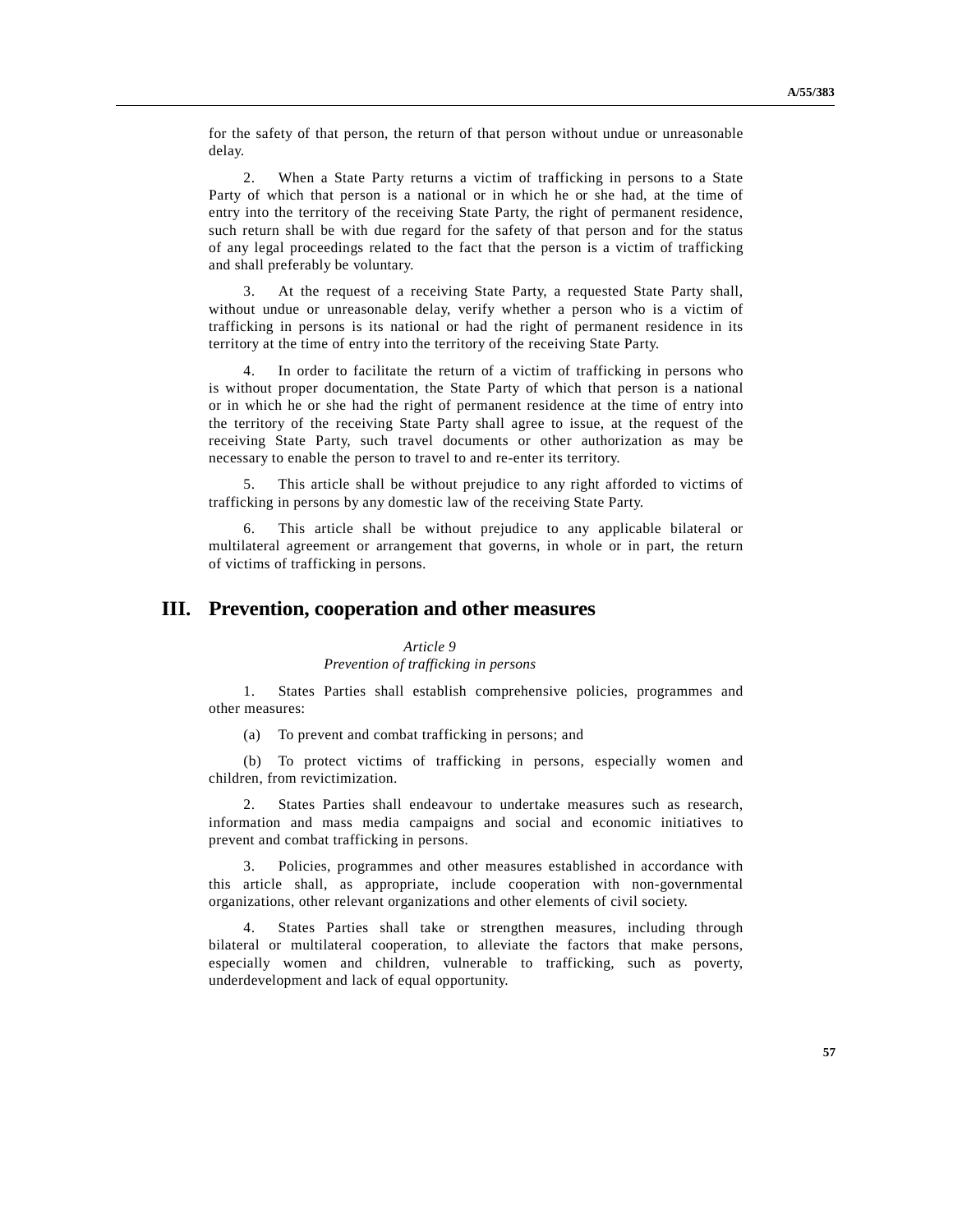5. States Parties shall adopt or strengthen legislative or other measures, such as educational, social or cultural measures, including through bilateral and multilateral cooperation, to discourage the demand that fosters all forms of exploitation of persons, especially women and children, that leads to trafficking.

## *Article 10*

### *Information exchange and training*

 1. Law enforcement, immigration or other relevant authorities of States Parties shall, as appropriate, cooperate with one another by exchanging information, in accordance with their domestic law, to enable them to determine:

 (a) Whether individuals crossing or attempting to cross an international border with travel documents belonging to other persons or without travel documents are perpetrators or victims of trafficking in persons;

 (b) The types of travel document that individuals have used or attempted to use to cross an international border for the purpose of trafficking in persons; and

 (c) The means and methods used by organized criminal groups for the purpose of trafficking in persons, including the recruitment and transportation of victims, routes and links between and among individuals and groups engaged in such trafficking, and possible measures for detecting them.

 2. States Parties shall provide or strengthen training for law enforcement, immigration and other relevant officials in the prevention of trafficking in persons. The training should focus on methods used in preventing such trafficking, prosecuting the traffickers and protecting the rights of the victims, including protecting the victims from the traffickers. The training should also take into account the need to consider human rights and child- and gender-sensitive issues and it should encourage cooperation with non-governmental organizations, other relevant organizations and other elements of civil society.

 3. A State Party that receives information shall comply with any request by the State Party that transmitted the information that places restrictions on its use.

#### *Article 11*

#### *Border measures*

 1. Without prejudice to international commitments in relation to the free movement of people, States Parties shall strengthen, to the extent possible, such border controls as may be necessary to prevent and detect trafficking in persons.

 2. Each State Party shall adopt legislative or other appropriate measures to prevent, to the extent possible, means of transport operated by commercial carriers from being used in the commission of offences established in accordance with article 5 of this Protocol.

 3. Where appropriate, and without prejudice to applicable international conventions, such measures shall include establishing the obligation of commercial carriers, including any transportation company or the owner or operator of any means of transport, to ascertain that all passengers are in possession of the travel documents required for entry into the receiving State.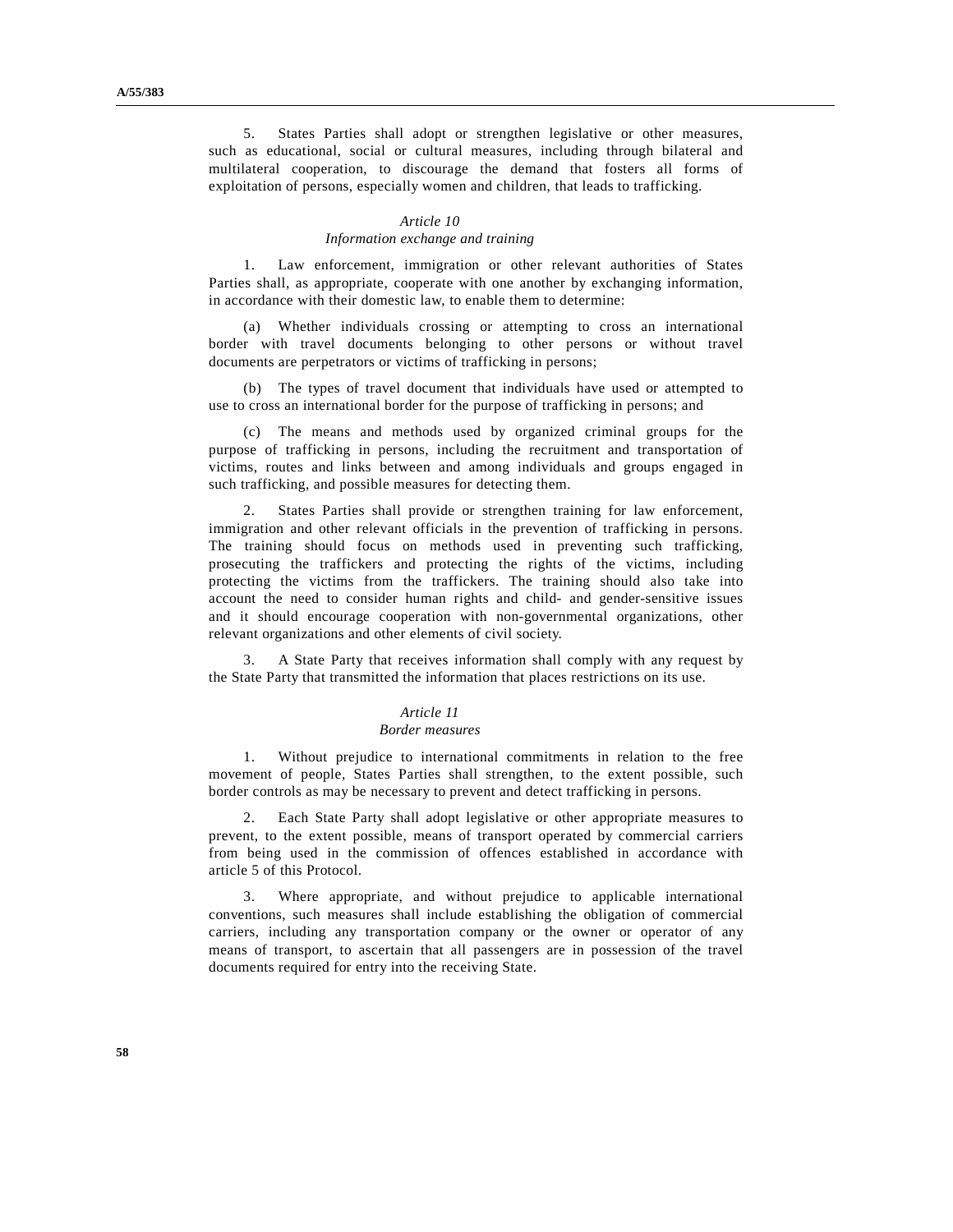4. Each State Party shall take the necessary measures, in accordance with its domestic law, to provide for sanctions in cases of violation of the obligation set forth in paragraph 3 of this article.

 5. Each State Party shall consider taking measures that permit, in accordance with its domestic law, the denial of entry or revocation of visas of persons implicated in the commission of offences established in accordance with this Protocol.

 6. Without prejudice to article 27 of the Convention, States Parties shall consider strengthening cooperation among border control agencies by, inter alia, establishing and maintaining direct channels of communication.

### *Article 12*

#### *Security and control of documents*

 Each State Party shall take such measures as may be necessary, within available means:

 (a) To ensure that travel or identity documents issued by it are of such quality that they cannot easily be misused and cannot readily be falsified or unlawfully altered, replicated or issued; and

 (b) To ensure the integrity and security of travel or identity documents issued by or on behalf of the State Party and to prevent their unlawful creation, issuance and use.

#### *Article 13*

## *Legitimacy and validity of documents*

 At the request of another State Party, a State Party shall, in accordance with its domestic law, verify within a reasonable time the legitimacy and validity of travel or identity documents issued or purported to have been issued in its name and suspected of being used for trafficking in persons.

# **IV. Final provisions**

## *Article 14 Saving clause*

 1. Nothing in this Protocol shall affect the rights, obligations and responsibilities of States and individuals under international law, including international humanitarian law and international human rights law and, in particular, where applicable, the 1951 Convention<sup>4</sup> and the 1967 Protocol<sup>5</sup> relating to the Status of Refugees and the principle of non-refoulement as contained therein.

 2. The measures set forth in this Protocol shall be interpreted and applied in a way that is not discriminatory to persons on the ground that they are victims of trafficking in persons. The interpretation and application of those measures shall be consistent with internationally recognized principles of non-discrimination.

**\_\_\_\_\_\_\_\_\_\_\_\_\_\_\_\_\_\_** 

<sup>4</sup> United Nations, *Treaty Series*, vol. 189, No. 2545.

<sup>5</sup> Ibid., vol. 606, No. 8791.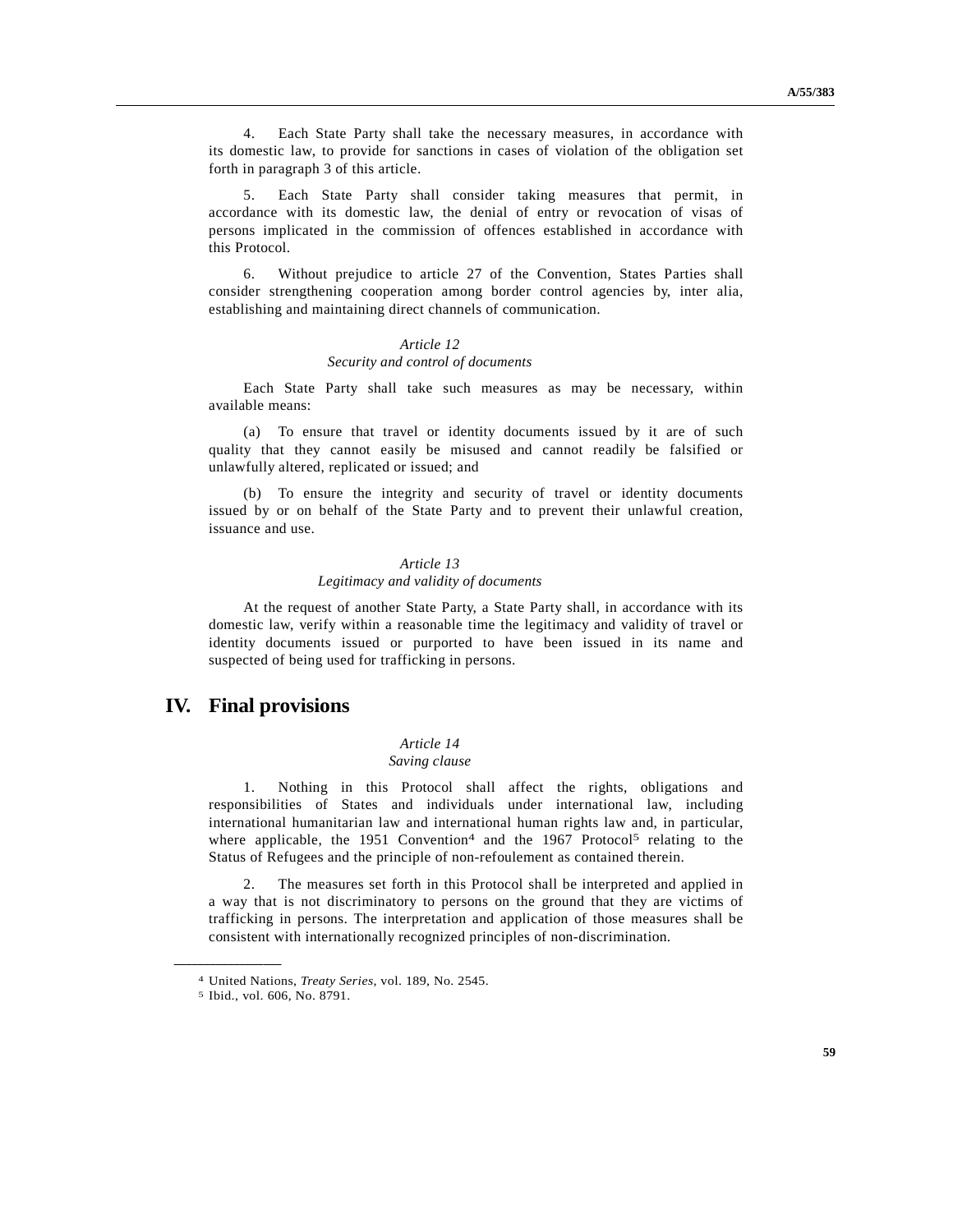### *Article 15 Settlement of disputes*

 l. States Parties shall endeavour to settle disputes concerning the interpretation or application of this Protocol through negotiation.

 2. Any dispute between two or more States Parties concerning the interpretation or application of this Protocol that cannot be settled through negotiation within a reasonable time shall, at the request of one of those States Parties, be submitted to arbitration. If, six months after the date of the request for arbitration, those States Parties are unable to agree on the organization of the arbitration, any one of those States Parties may refer the dispute to the International Court of Justice by request in accordance with the Statute of the Court.

 3. Each State Party may, at the time of signature, ratification, acceptance or approval of or accession to this Protocol, declare that it does not consider itself bound by paragraph 2 of this article. The other States Parties shall not be bound by paragraph 2 of this article with respect to any State Party that has made such a reservation.

 4. Any State Party that has made a reservation in accordance with paragraph 3 of this article may at any time withdraw that reservation by notification to the Secretary-General of the United Nations.

## *Article 16*

## *Signature, ratification, acceptance, approval and accession*

 1. This Protocol shall be open to all States for signature from 12 to 15 December 2000 in Palermo, Italy, and thereafter at United Nations Headquarters in New York until 12 December 2002.

 2. This Protocol shall also be open for signature by regional economic integration organizations provided that at least one member State of such organization has signed this Protocol in accordance with paragraph 1 of this article.

 3. This Protocol is subject to ratification, acceptance or approval. Instruments of ratification, acceptance or approval shall be deposited with the Secretary-General of the United Nations. A regional economic integration organization may deposit its instrument of ratification, acceptance or approval if at least one of its member States has done likewise. In that instrument of ratification, acceptance or approval, such organization shall declare the extent of its competence with respect to the matters governed by this Protocol. Such organization shall also inform the depositary of any relevant modification in the extent of its competence.

This Protocol is open for accession by any State or any regional economic integration organization of which at least one member State is a Party to this Protocol. Instruments of accession shall be deposited with the Secretary-General of the United Nations. At the time of its accession, a regional economic integration organization shall declare the extent of its competence with respect to matters governed by this Protocol. Such organization shall also inform the depositary of any relevant modification in the extent of its competence.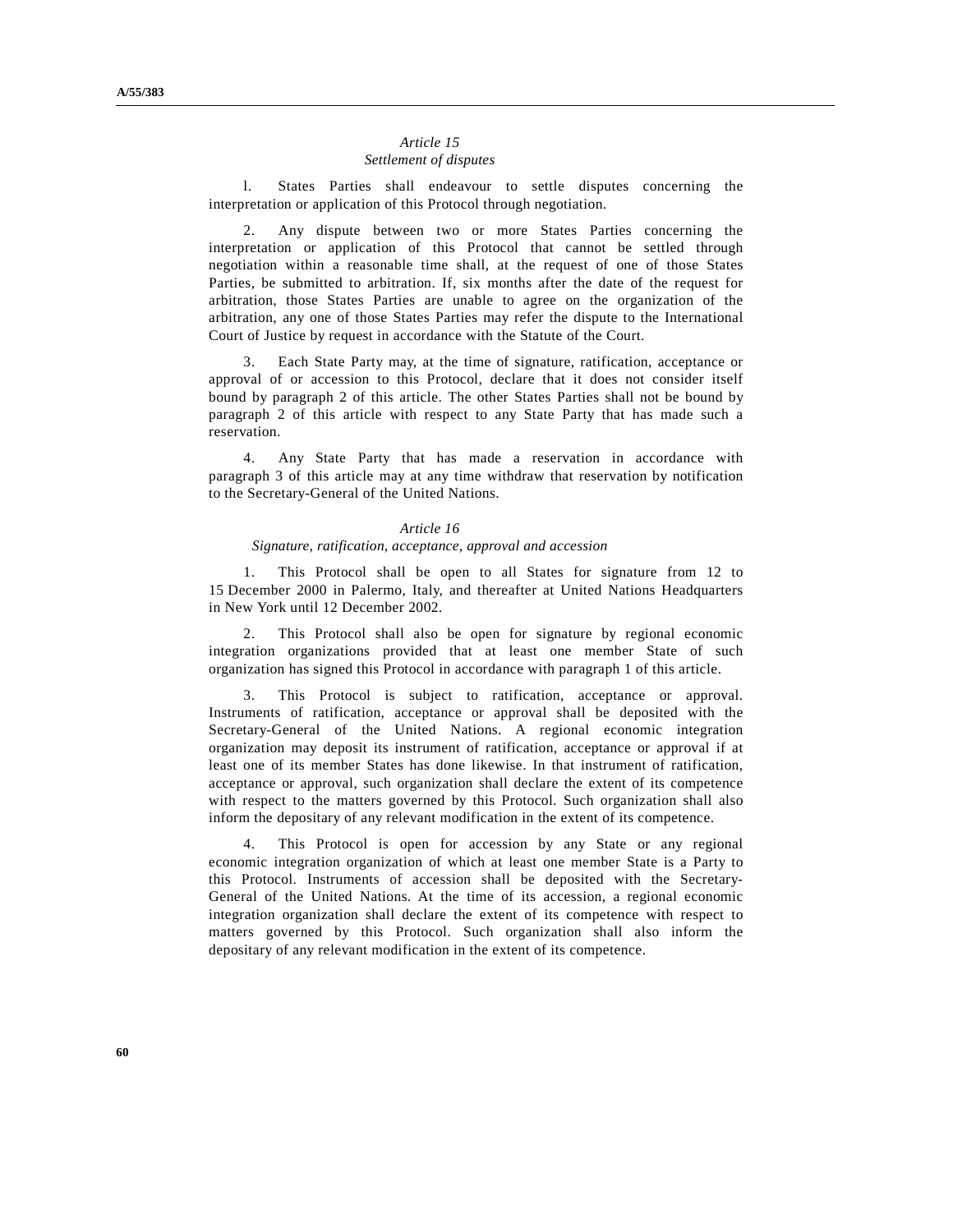# *Article 17*

# *Entry into force*

 1. This Protocol shall enter into force on the ninetieth day after the date of deposit of the fortieth instrument of ratification, acceptance, approval or accession, except that it shall not enter into force before the entry into force of the Convention. For the purpose of this paragraph, any instrument deposited by a regional economic integration organization shall not be counted as additional to those deposited by member States of such organization.

 2. For each State or regional economic integration organization ratifying, accepting, approving or acceding to this Protocol after the deposit of the fortieth instrument of such action, this Protocol shall enter into force on the thirtieth day after the date of deposit by such State or organization of the relevant instrument or on the date this Protocol enters into force pursuant to paragraph 1 of this article, whichever is the later.

#### *Article 18 Amendment*

## 1. After the expiry of five years from the entry into force of this Protocol, a State Party to the Protocol may propose an amendment and file it with the Secretary-General of the United Nations, who shall thereupon communicate the proposed amendment to the States Parties and to the Conference of the Parties to the Convention for the purpose of considering and deciding on the proposal. The States Parties to this Protocol meeting at the Conference of the Parties shall make every effort to achieve consensus on each amendment. If all efforts at consensus have been exhausted and no agreement has been reached, the amendment shall, as a last resort, require for its adoption a two-thirds majority vote of the States Parties to this Protocol present and voting at the meeting of the Conference of the Parties.

 2. Regional economic integration organizations, in matters within their competence, shall exercise their right to vote under this article with a number of votes equal to the number of their member States that are Parties to this Protocol. Such organizations shall not exercise their right to vote if their member States exercise theirs and vice versa.

 3. An amendment adopted in accordance with paragraph 1 of this article is subject to ratification, acceptance or approval by States Parties.

 4. An amendment adopted in accordance with paragraph 1 of this article shall enter into force in respect of a State Party ninety days after the date of the deposit with the Secretary-General of the United Nations of an instrument of ratification, acceptance or approval of such amendment.

 5. When an amendment enters into force, it shall be binding on those States Parties which have expressed their consent to be bound by it. Other States Parties shall still be bound by the provisions of this Protocol and any earlier amendments that they have ratified, accepted or approved.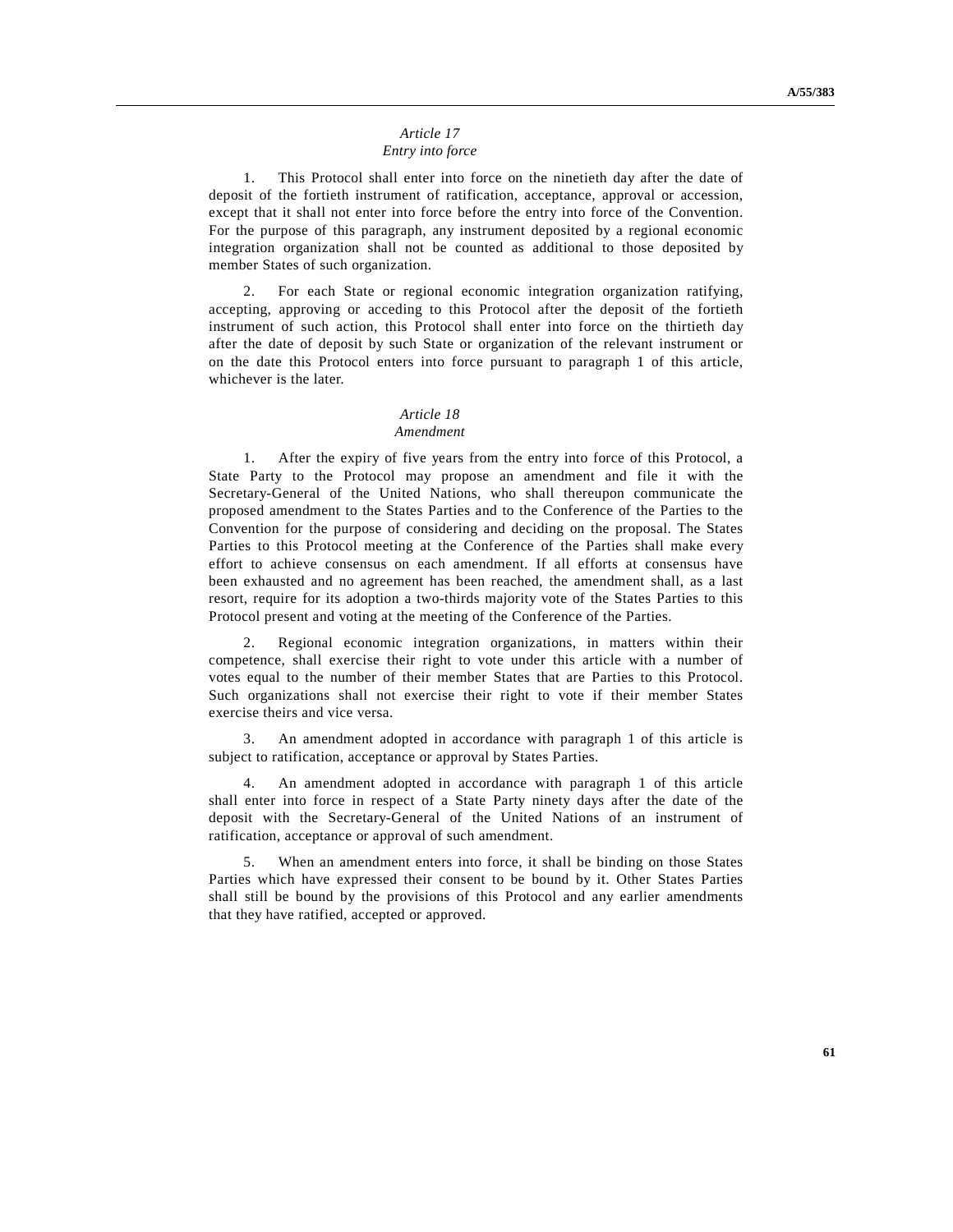## *Article 19*

## *Denunciation*

 1. A State Party may denounce this Protocol by written notification to the Secretary-General of the United Nations. Such denunciation shall become effective one year after the date of receipt of the notification by the Secretary-General.

 2. A regional economic integration organization shall cease to be a Party to this Protocol when all of its member States have denounced it.

### *Article 20*

## *Depositary and languages*

 1. The Secretary-General of the United Nations is designated depositary of this Protocol.

 2. The original of this Protocol, of which the Arabic, Chinese, English, French, Russian and Spanish texts are equally authentic, shall be deposited with the Secretary-General of the United Nations.

 IN WITNESS WHEREOF, the undersigned plenipotentiaries, being duly authorized thereto by their respective Governments, have signed this Protocol.

## **Annex III**

# **Protocol against the Smuggling of Migrants by Land, Sea and Air, supplementing the United Nations Convention against Transnational Organized Crime**

# **Preamble**

### *The States Parties to this Protocol*,

*Declaring* that effective action to prevent and combat the smuggling of migrants by land, sea and air requires a comprehensive international approach, including cooperation, the exchange of information and other appropriate measures, including socio-economic measures, at the national, regional and international levels,

*Recalling* General Assembly resolution 54/212 of 22 December 1999, in which the Assembly urged Member States and the United Nations system to strengthen international cooperation in the area of international migration and development in order to address the root causes of migration, especially those related to poverty, and to maximize the benefits of international migration to those concerned, and encouraged, where relevant, interregional, regional and subregional mechanisms to continue to address the question of migration and development,

*Convinced* of the need to provide migrants with humane treatment and full protection of their rights,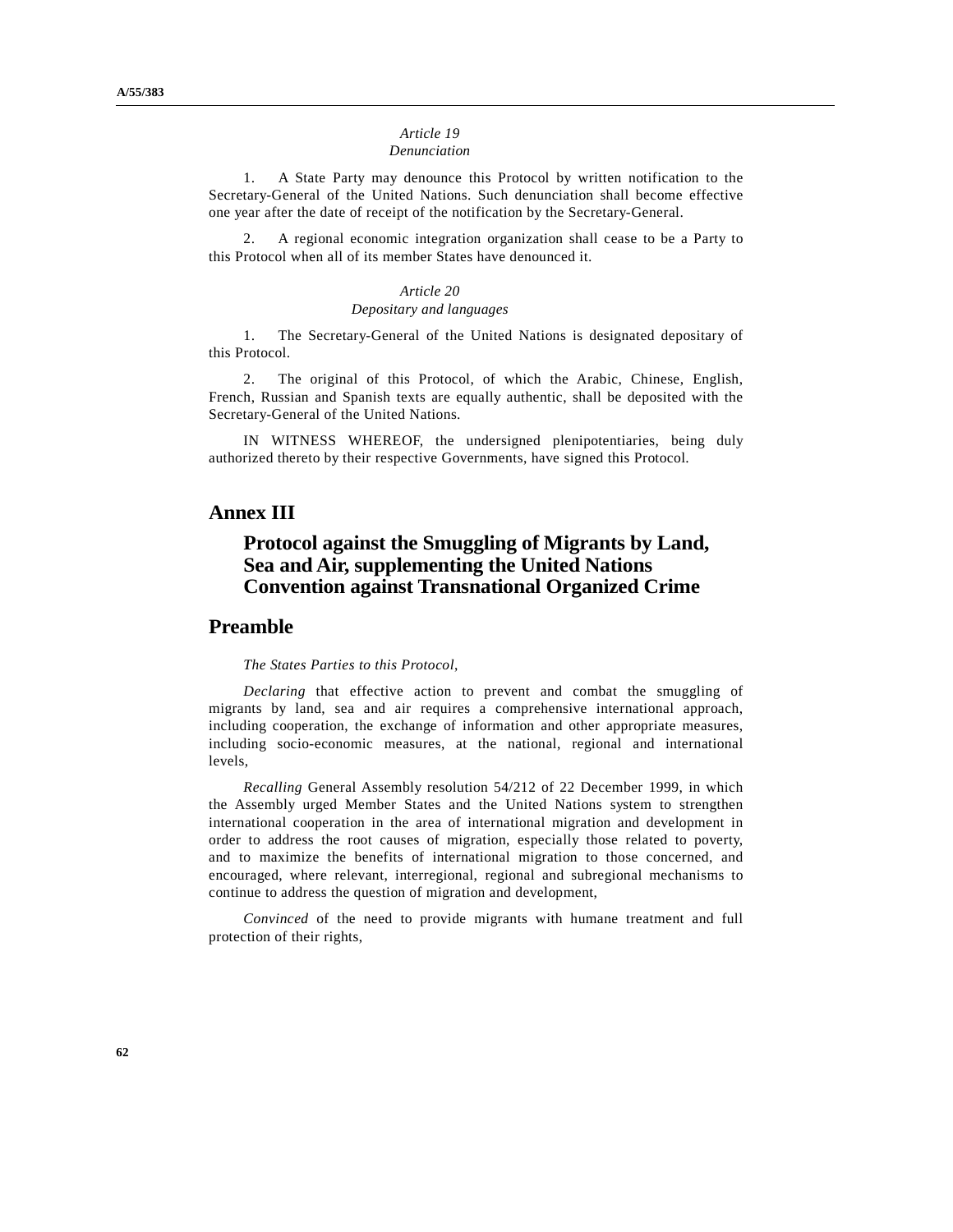*Taking into account* the fact that, despite work undertaken in other international forums, there is no universal instrument that addresses all aspects of smuggling of migrants and other related issues,

*Concerned* at the significant increase in the activities of organized criminal groups in smuggling of migrants and other related criminal activities set forth in this Protocol, which bring great harm to the States concerned,

*Also concerned* that the smuggling of migrants can endanger the lives or security of the migrants involved,

*Recalling* General Assembly resolution 53/111 of 9 December 1998, in which the Assembly decided to establish an open-ended intergovernmental ad hoc committee for the purpose of elaborating a comprehensive international convention against transnational organized crime and of discussing the elaboration of, inter alia, an international instrument addressing illegal trafficking in and transporting of migrants, including by sea,

*Convinced* that supplementing the United Nations Convention against Transnational Organized Crime with an international instrument against the smuggling of migrants by land, sea and air will be useful in preventing and combating that crime,

*Have agreed as follows*:

# **I. General provisions**

*Article 1 Relation with the United Nations Convention against Transnational Organized Crime* 

 1. This Protocol supplements the United Nations Convention against Transnational Organized Crime. It shall be interpreted together with the Convention.

 2. The provisions of the Convention shall apply, mutatis mutandis, to this Protocol unless otherwise provided herein.

 3. The offences established in accordance with article 6 of this Protocol shall be regarded as offences established in accordance with the Convention.

## *Article 2 Statement of purpose*

 The purpose of this Protocol is to prevent and combat the smuggling of migrants, as well as to promote cooperation among States Parties to that end, while protecting the rights of smuggled migrants.

# *Article 3*

## *Use of terms*

For the purposes of this Protocol:

 (a) "Smuggling of migrants" shall mean the procurement, in order to obtain, directly or indirectly, a financial or other material benefit, of the illegal entry of a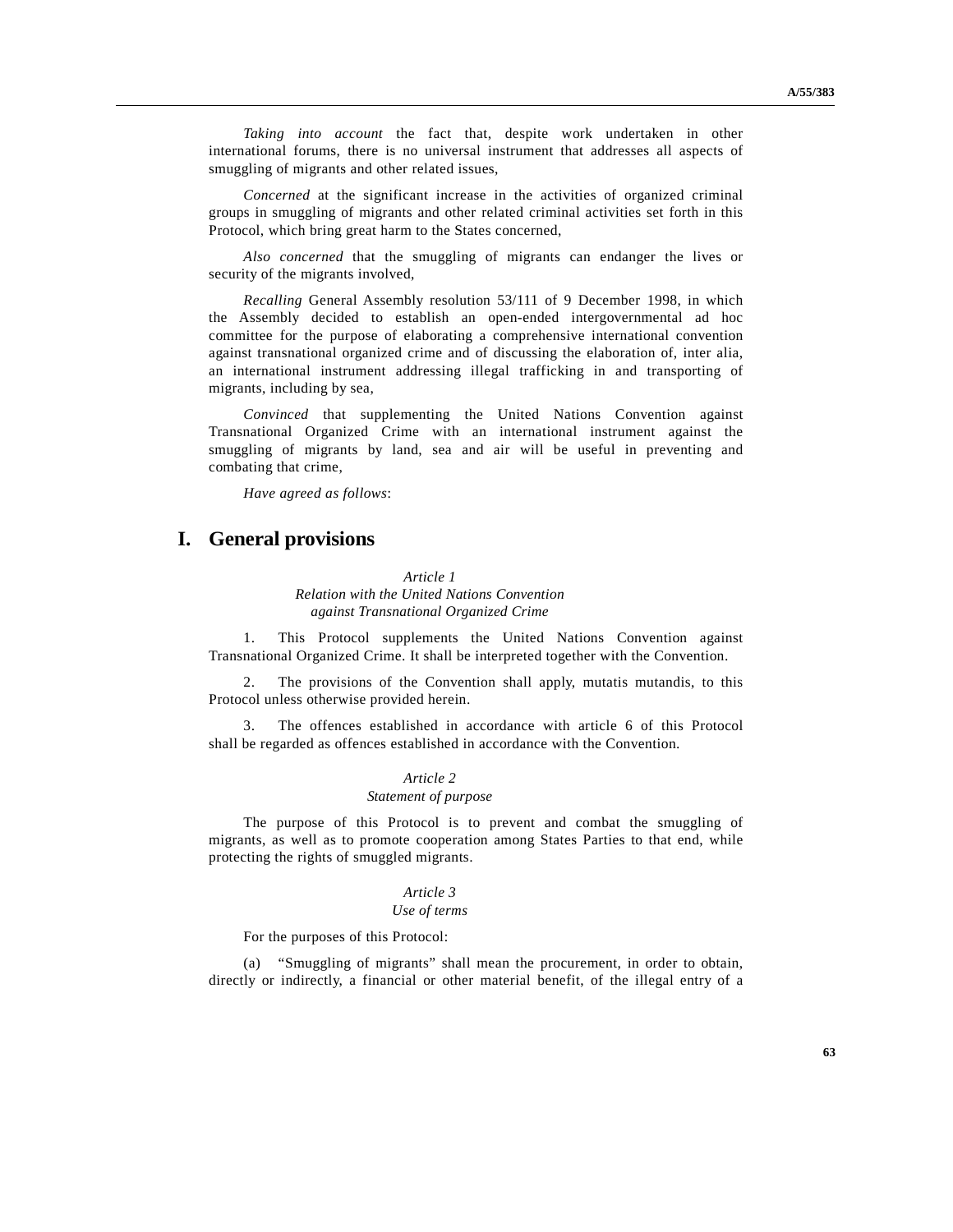person into a State Party of which the person is not a national or a permanent resident;

 (b) "Illegal entry" shall mean crossing borders without complying with the necessary requirements for legal entry into the receiving State;

 (c) "Fraudulent travel or identity document" shall mean any travel or identity document:

That has been falsely made or altered in some material way by anyone other than a person or agency lawfully authorized to make or issue the travel or identity document on behalf of a State; or

 (ii) That has been improperly issued or obtained through misrepresentation, corruption or duress or in any other unlawful manner; or

(iii) That is being used by a person other than the rightful holder;

 (d) "Vessel" shall mean any type of water craft, including non-displacement craft and seaplanes, used or capable of being used as a means of transportation on water, except a warship, naval auxiliary or other vessel owned or operated by a Government and used, for the time being, only on government non-commercial service.

#### *Article 4*

## *Scope of application*

 This Protocol shall apply, except as otherwise stated herein, to the prevention, investigation and prosecution of the offences established in accordance with article 6 of this Protocol, where the offences are transnational in nature and involve an organized criminal group, as well as to the protection of the rights of persons who have been the object of such offences.

#### *Article 5*

#### *Criminal liability of migrants*

 Migrants shall not become liable to criminal prosecution under this Protocol for the fact of having been the object of conduct set forth in article 6 of this Protocol.

### *Article 6*

### *Criminalization*

 1. Each State Party shall adopt such legislative and other measures as may be necessary to establish as criminal offences, when committed intentionally and in order to obtain, directly or indirectly, a financial or other material benefit:

- (a) The smuggling of migrants;
- (b) When committed for the purpose of enabling the smuggling of migrants:
- (i) Producing a fraudulent travel or identity document;
- (ii) Procuring, providing or possessing such a document;

Enabling a person who is not a national or a permanent resident to remain in the State concerned without complying with the necessary requirements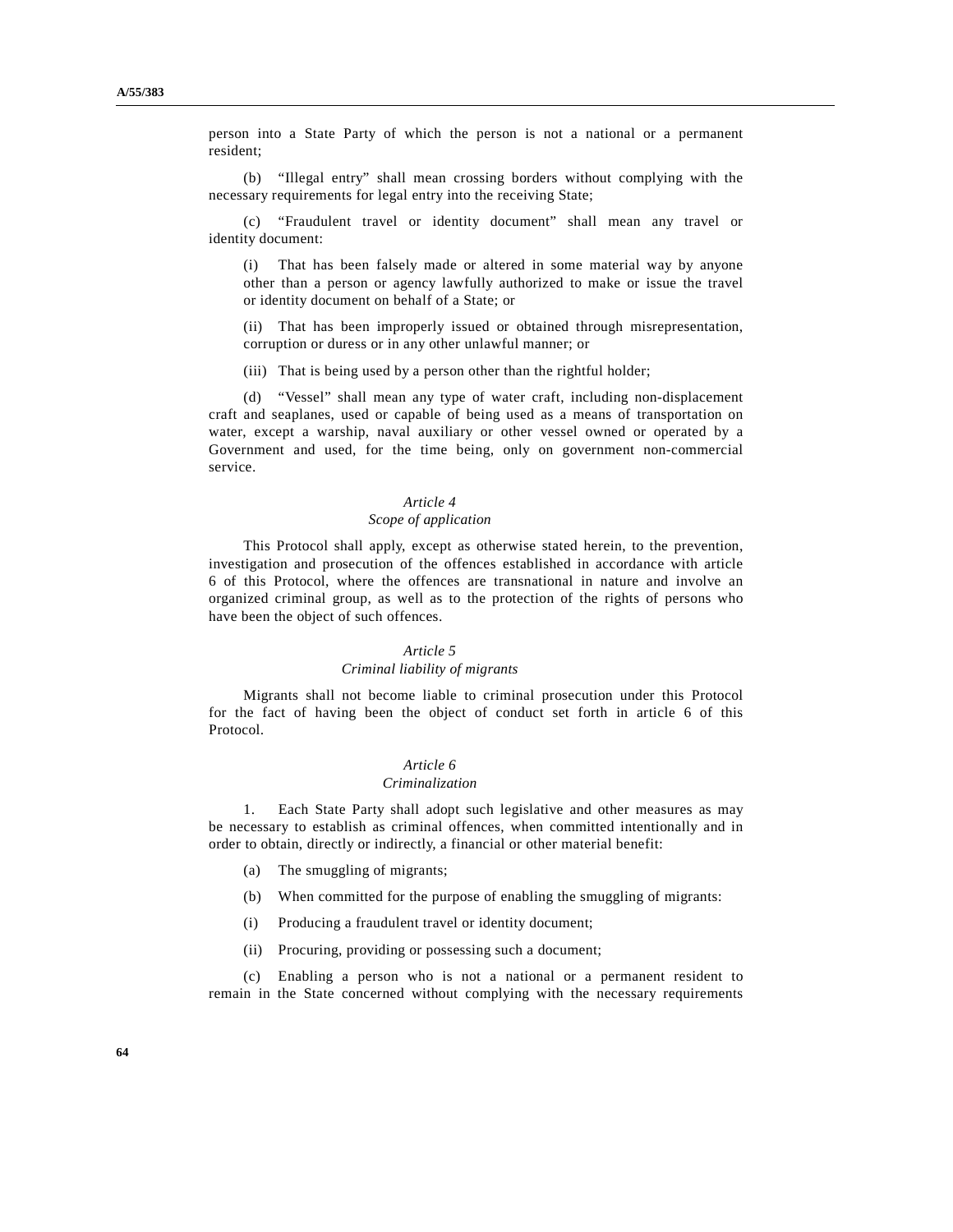for legally remaining in the State by the means mentioned in subparagraph (b) of this paragraph or any other illegal means.

 2. Each State Party shall also adopt such legislative and other measures as may be necessary to establish as criminal offences:

 (a) Subject to the basic concepts of its legal system, attempting to commit an offence established in accordance with paragraph 1 of this article;

 (b) Participating as an accomplice in an offence established in accordance with paragraph 1 (a), (b) (i) or (c) of this article and, subject to the basic concepts of its legal system, participating as an accomplice in an offence established in accordance with paragraph 1 (b) (ii) of this article;

 (c) Organizing or directing other persons to commit an offence established in accordance with paragraph 1 of this article.

 3. Each State Party shall adopt such legislative and other measures as may be necessary to establish as aggravating circumstances to the offences established in accordance with paragraph  $1$  (a), (b) (i) and (c) of this article and, subject to the basic concepts of its legal system, to the offences established in accordance with paragraph 2 (b) and (c) of this article, circumstances:

 (a) That endanger, or are likely to endanger, the lives or safety of the migrants concerned; or

 (b) That entail inhuman or degrading treatment, including for exploitation, of such migrants.

 4. Nothing in this Protocol shall prevent a State Party from taking measures against a person whose conduct constitutes an offence under its domestic law.

# **II. Smuggling of migrants by sea**

## *Article 7*

## *Cooperation*

 States Parties shall cooperate to the fullest extent possible to prevent and suppress the smuggling of migrants by sea, in accordance with the international law of the sea.

## *Article 8*

### *Measures against the smuggling of migrants by sea*

 1. A State Party that has reasonable grounds to suspect that a vessel that is flying its flag or claiming its registry, that is without nationality or that, though flying a foreign flag or refusing to show a flag, is in reality of the nationality of the State Party concerned is engaged in the smuggling of migrants by sea may request the assistance of other States Parties in suppressing the use of the vessel for that purpose. The States Parties so requested shall render such assistance to the extent possible within their means.

 2. A State Party that has reasonable grounds to suspect that a vessel exercising freedom of navigation in accordance with international law and flying the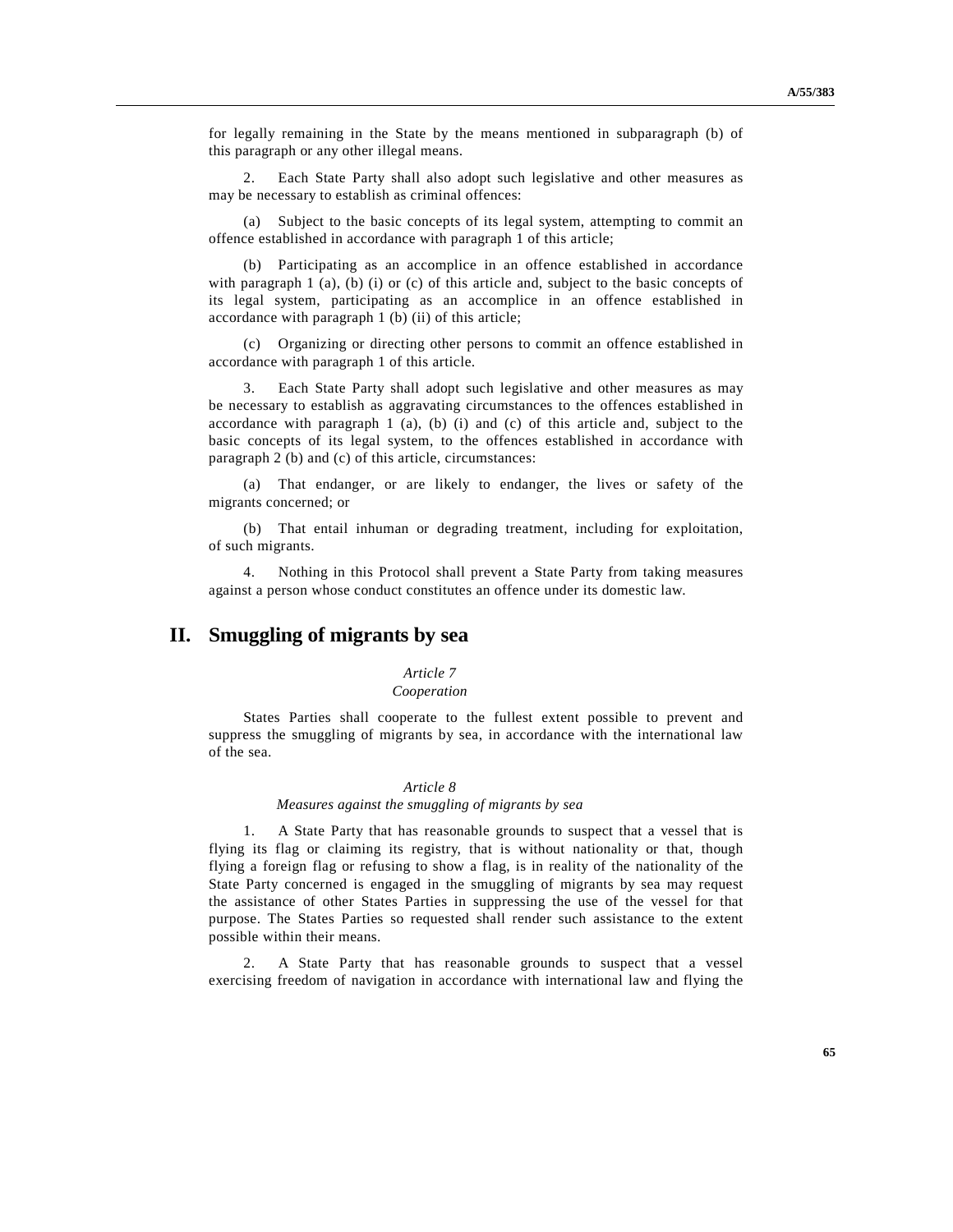flag or displaying the marks of registry of another State Party is engaged in the smuggling of migrants by sea may so notify the flag State, request confirmation of registry and, if confirmed, request authorization from the flag State to take appropriate measures with regard to that vessel. The flag State may authorize the requesting State, inter alia:

- (a) To board the vessel;
- (b) To search the vessel; and

 (c) If evidence is found that the vessel is engaged in the smuggling of migrants by sea, to take appropriate measures with respect to the vessel and persons and cargo on board, as authorized by the flag State.

 3. A State Party that has taken any measure in accordance with paragraph 2 of this article shall promptly inform the flag State concerned of the results of that measure.

 4. A State Party shall respond expeditiously to a request from another State Party to determine whether a vessel that is claiming its registry or flying its flag is entitled to do so and to a request for authorization made in accordance with paragraph 2 of this article.

 5. A flag State may, consistent with article 7 of this Protocol, subject its authorization to conditions to be agreed by it and the requesting State, including conditions relating to responsibility and the extent of effective measures to be taken. A State Party shall take no additional measures without the express authorization of the flag State, except those necessary to relieve imminent danger to the lives of persons or those which derive from relevant bilateral or multilateral agreements.

 6. Each State Party shall designate an authority or, where necessary, authorities to receive and respond to requests for assistance, for confirmation of registry or of the right of a vessel to fly its flag and for authorization to take appropriate measures. Such designation shall be notified through the Secretary-General to all other States Parties within one month of the designation.

 7. A State Party that has reasonable grounds to suspect that a vessel is engaged in the smuggling of migrants by sea and is without nationality or may be assimilated to a vessel without nationality may board and search the vessel. If evidence confirming the suspicion is found, that State Party shall take appropriate measures in accordance with relevant domestic and international law.

# *Article 9*

### *Safeguard clauses*

 1. Where a State Party takes measures against a vessel in accordance with article 8 of this Protocol, it shall:

(a) Ensure the safety and humane treatment of the persons on board;

 (b) Take due account of the need not to endanger the security of the vessel or its cargo;

 (c) Take due account of the need not to prejudice the commercial or legal interests of the flag State or any other interested State;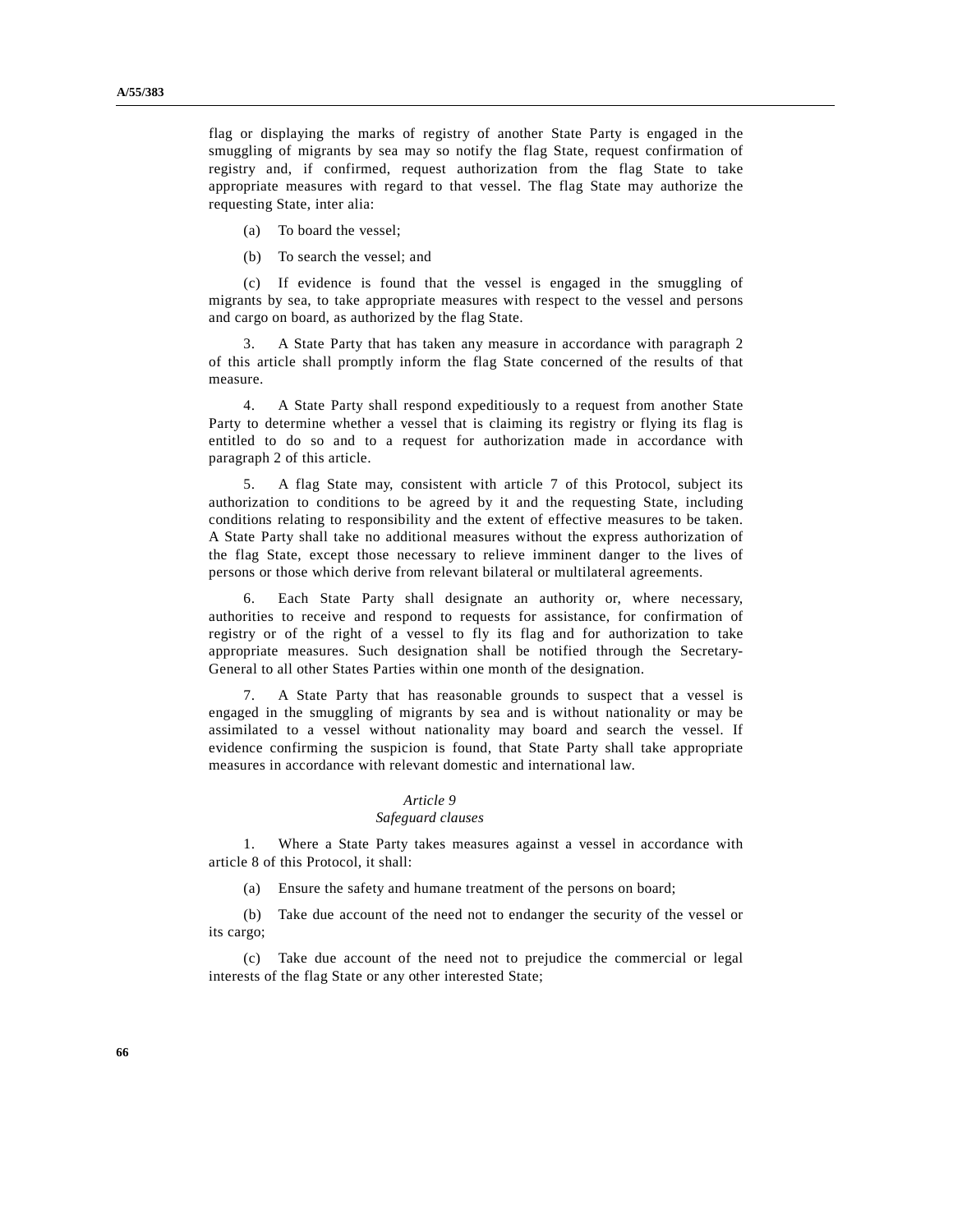(d) Ensure, within available means, that any measure taken with regard to the vessel is environmentally sound.

 2. Where the grounds for measures taken pursuant to article 8 of this Protocol prove to be unfounded, the vessel shall be compensated for any loss or damage that may have been sustained, provided that the vessel has not committed any act justifying the measures taken.

 3. Any measure taken, adopted or implemented in accordance with this chapter shall take due account of the need not to interfere with or to affect:

 (a) The rights and obligations and the exercise of jurisdiction of coastal States in accordance with the international law of the sea; or

 (b) The authority of the flag State to exercise jurisdiction and control in administrative, technical and social matters involving the vessel.

 4. Any measure taken at sea pursuant to this chapter shall be carried out only by warships or military aircraft, or by other ships or aircraft clearly marked and identifiable as being on government service and authorized to that effect.

# **III. Prevention, cooperation and other measures**

## *Article 10*

#### *Information*

 1. Without prejudice to articles 27 and 28 of the Convention, States Parties, in particular those with common borders or located on routes along which migrants are smuggled, shall, for the purpose of achieving the objectives of this Protocol, exchange among themselves, consistent with their respective domestic legal and administrative systems, relevant information on matters such as:

 (a) Embarkation and destination points, as well as routes, carriers and means of transportation, known to be or suspected of being used by an organized criminal group engaged in conduct set forth in article 6 of this Protocol;

 (b) The identity and methods of organizations or organized criminal groups known to be or suspected of being engaged in conduct set forth in article 6 of this Protocol:

 (c) The authenticity and proper form of travel documents issued by a State Party and the theft or related misuse of blank travel or identity documents;

 (d) Means and methods of concealment and transportation of persons, the unlawful alteration, reproduction or acquisition or other misuse of travel or identity documents used in conduct set forth in article 6 of this Protocol and ways of detecting them;

 (e) Legislative experiences and practices and measures to prevent and combat the conduct set forth in article 6 of this Protocol; and

Scientific and technological information useful to law enforcement, so as to enhance each other's ability to prevent, detect and investigate the conduct set forth in article 6 of this Protocol and to prosecute those involved.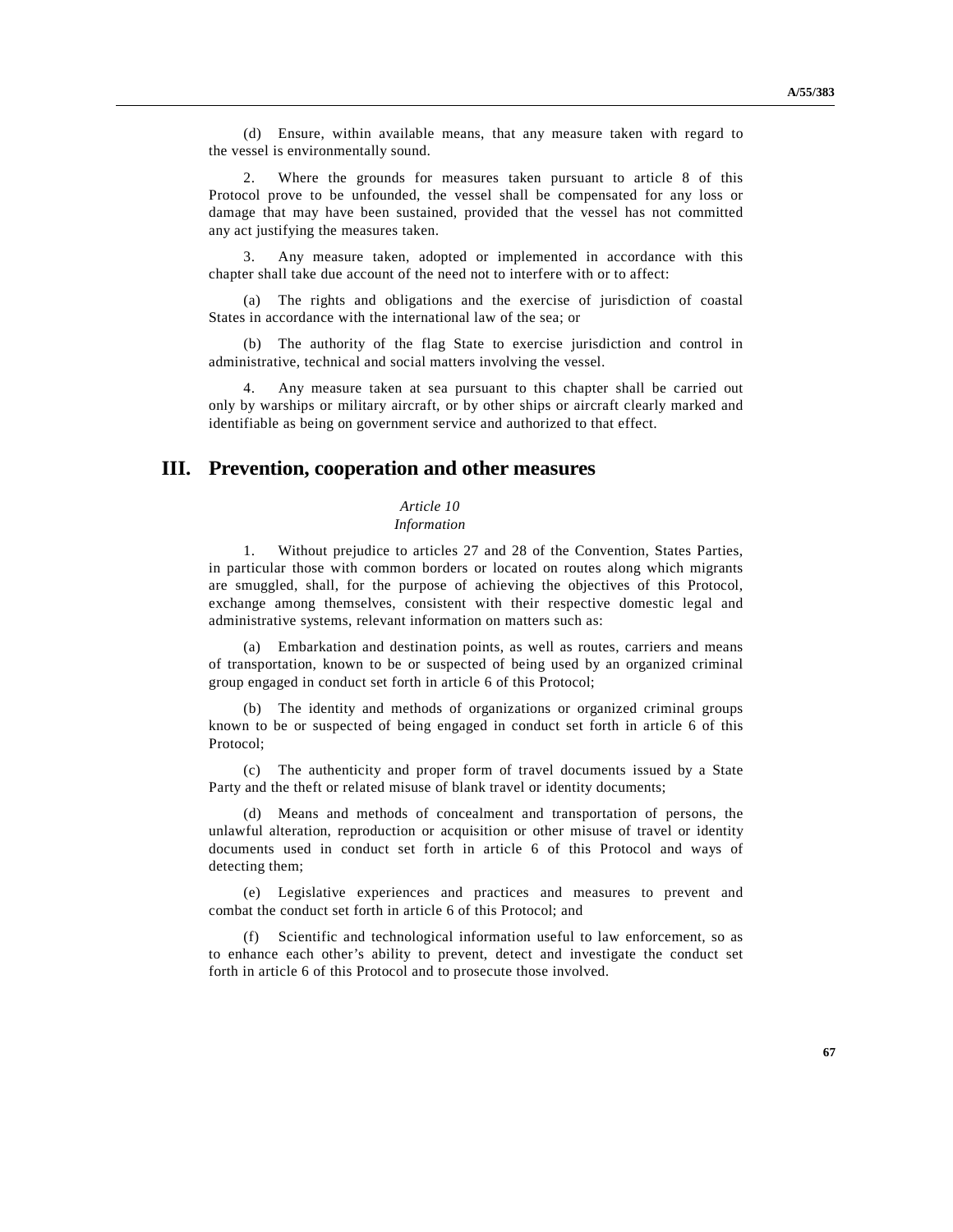2. A State Party that receives information shall comply with any request by the State Party that transmitted the information that places restrictions on its use.

## *Article 11*

#### *Border measures*

 1. Without prejudice to international commitments in relation to the free movement of people, States Parties shall strengthen, to the extent possible, such border controls as may be necessary to prevent and detect the smuggling of migrants.

 2. Each State Party shall adopt legislative or other appropriate measures to prevent, to the extent possible, means of transport operated by commercial carriers from being used in the commission of the offence established in accordance with article 6, paragraph 1 (a), of this Protocol.

 3. Where appropriate, and without prejudice to applicable international conventions, such measures shall include establishing the obligation of commercial carriers, including any transportation company or the owner or operator of any means of transport, to ascertain that all passengers are in possession of the travel documents required for entry into the receiving State.

 4. Each State Party shall take the necessary measures, in accordance with its domestic law, to provide for sanctions in cases of violation of the obligation set forth in paragraph 3 of this article.

 5. Each State Party shall consider taking measures that permit, in accordance with its domestic law, the denial of entry or revocation of visas of persons implicated in the commission of offences established in accordance with this Protocol.

 6. Without prejudice to article 27 of the Convention, States Parties shall consider strengthening cooperation among border control agencies by, inter alia, establishing and maintaining direct channels of communication.

## *Article 12*

#### *Security and control of documents*

 Each State Party shall take such measures as may be necessary, within available means:

 (a) To ensure that travel or identity documents issued by it are of such quality that they cannot easily be misused and cannot readily be falsified or unlawfully altered, replicated or issued; and

 (b) To ensure the integrity and security of travel or identity documents issued by or on behalf of the State Party and to prevent their unlawful creation, issuance and use.

#### *Article 13*

#### *Legitimacy and validity of documents*

 At the request of another State Party, a State Party shall, in accordance with its domestic law, verify within a reasonable time the legitimacy and validity of travel or identity documents issued or purported to have been issued in its name and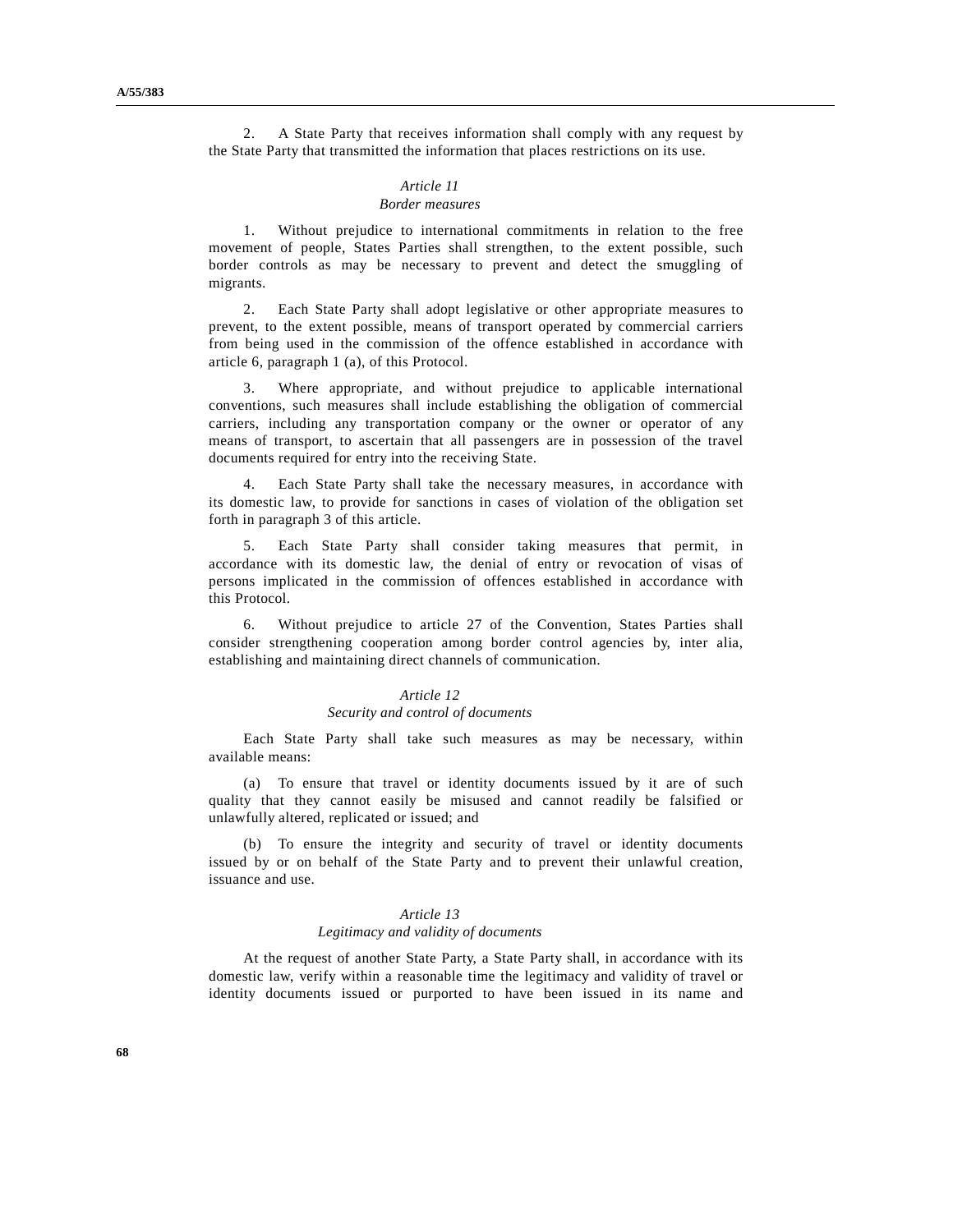suspected of being used for purposes of conduct set forth in article 6 of this Protocol.

## *Article 14 Training and technical cooperation*

 1. States Parties shall provide or strengthen specialized training for immigration and other relevant officials in preventing the conduct set forth in article 6 of this Protocol and in the humane treatment of migrants who have been the object of such conduct, while respecting their rights as set forth in this Protocol.

 2. States Parties shall cooperate with each other and with competent international organizations, non-governmental organizations, other relevant organizations and other elements of civil society as appropriate to ensure that there is adequate personnel training in their territories to prevent, combat and eradicate the conduct set forth in article 6 of this Protocol and to protect the rights of migrants who have been the object of such conduct. Such training shall include:

- (a) Improving the security and quality of travel documents;
- (b) Recognizing and detecting fraudulent travel or identity documents;

 (c) Gathering criminal intelligence, relating in particular to the identification of organized criminal groups known to be or suspected of being engaged in conduct set forth in article 6 of this Protocol, the methods used to transport smuggled migrants, the misuse of travel or identity documents for purposes of conduct set forth in article 6 and the means of concealment used in the smuggling of migrants;

 (d) Improving procedures for detecting smuggled persons at conventional and non-conventional points of entry and exit; and

 (e) The humane treatment of migrants and the protection of their rights as set forth in this Protocol.

 3. States Parties with relevant expertise shall consider providing technical assistance to States that are frequently countries of origin or transit for persons who have been the object of conduct set forth in article 6 of this Protocol. States Parties shall make every effort to provide the necessary resources, such as vehicles, computer systems and document readers, to combat the conduct set forth in article 6.

## *Article 15*

#### *Other prevention measures*

 1. Each State Party shall take measures to ensure that it provides or strengthens information programmes to increase public awareness of the fact that the conduct set forth in article 6 of this Protocol is a criminal activity frequently perpetrated by organized criminal groups for profit and that it poses serious risks to the migrants concerned.

 2. In accordance with article 31 of the Convention, States Parties shall cooperate in the field of public information for the purpose of preventing potential migrants from falling victim to organized criminal groups.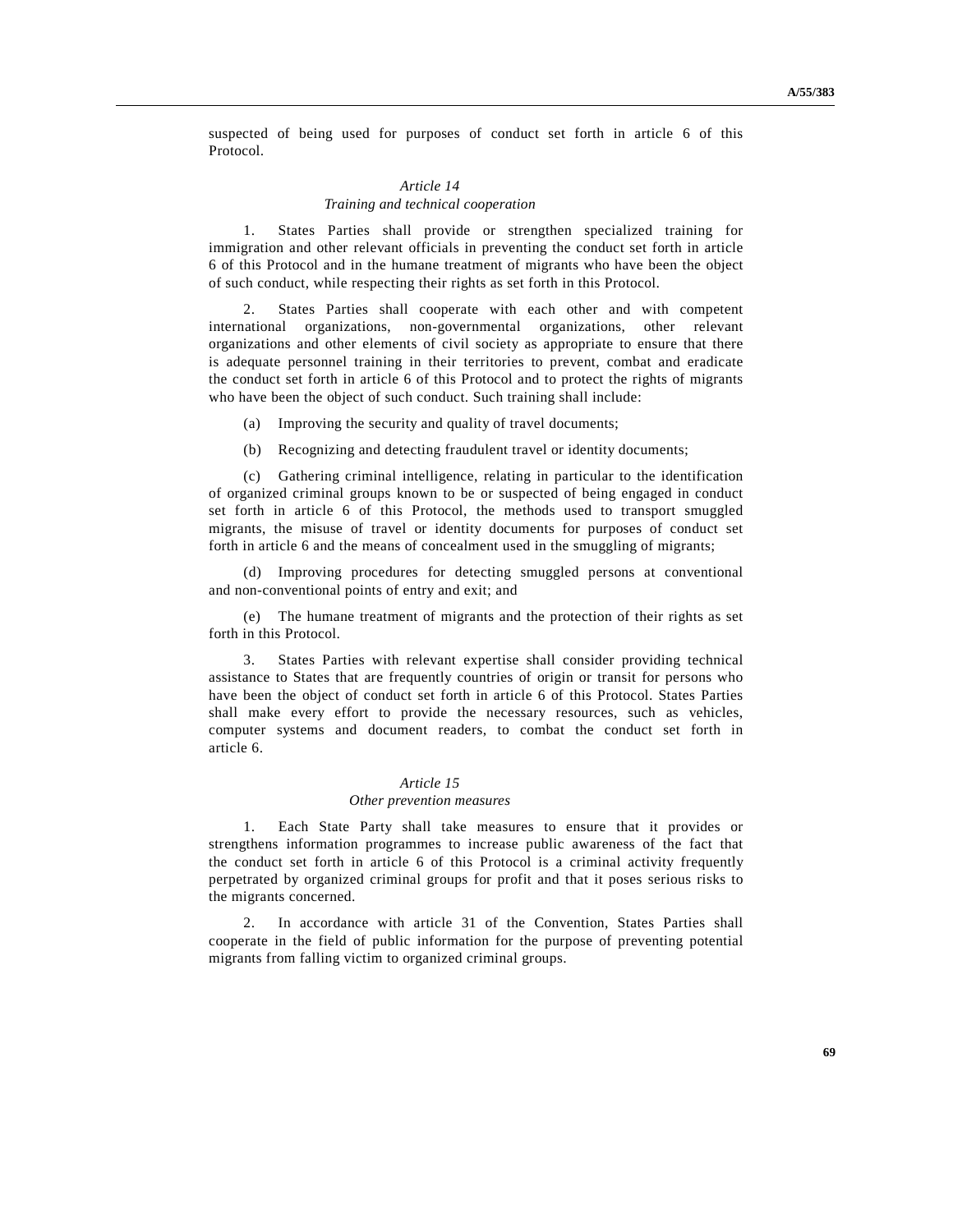3. Each State Party shall promote or strengthen, as appropriate, development programmes and cooperation at the national, regional and international levels, taking into account the socio-economic realities of migration and paying special attention to economically and socially depressed areas, in order to combat the root socio-economic causes of the smuggling of migrants, such as poverty and underdevelopment.

#### *Article 16*

### *Protection and assistance measures*

 1. In implementing this Protocol, each State Party shall take, consistent with its obligations under international law, all appropriate measures, including legislation if necessary, to preserve and protect the rights of persons who have been the object of conduct set forth in article 6 of this Protocol as accorded under applicable international law, in particular the right to life and the right not to be subjected to torture or other cruel, inhuman or degrading treatment or punishment.

 2. Each State Party shall take appropriate measures to afford migrants appropriate protection against violence that may be inflicted upon them, whether by individuals or groups, by reason of being the object of conduct set forth in article 6 of this Protocol.

 3. Each State Party shall afford appropriate assistance to migrants whose lives or safety are endangered by reason of being the object of conduct set forth in article 6 of this Protocol.

 4. In applying the provisions of this article, States Parties shall take into account the special needs of women and children.

 5. In the case of the detention of a person who has been the object of conduct set forth in article 6 of this Protocol, each State Party shall comply with its obligations under the Vienna Convention on Consular Relations,<sup>6</sup> where applicable, including that of informing the person concerned without delay about the provisions concerning notification to and communication with consular officers.

## *Article 17*

#### *Agreements and arrangements*

 States Parties shall consider the conclusion of bilateral or regional agreements or operational arrangements or understandings aimed at:

 (a) Establishing the most appropriate and effective measures to prevent and combat the conduct set forth in article 6 of this Protocol; or

(b) Enhancing the provisions of this Protocol among themselves.

#### *Article 18*

#### *Return of smuggled migrants*

 1. Each State Party agrees to facilitate and accept, without undue or unreasonable delay, the return of a person who has been the object of conduct set

**\_\_\_\_\_\_\_\_\_\_\_\_\_\_\_\_\_\_** 

<sup>6</sup> United Nations, *Treaty Series*, vol. 596, Nos. 8638-8640.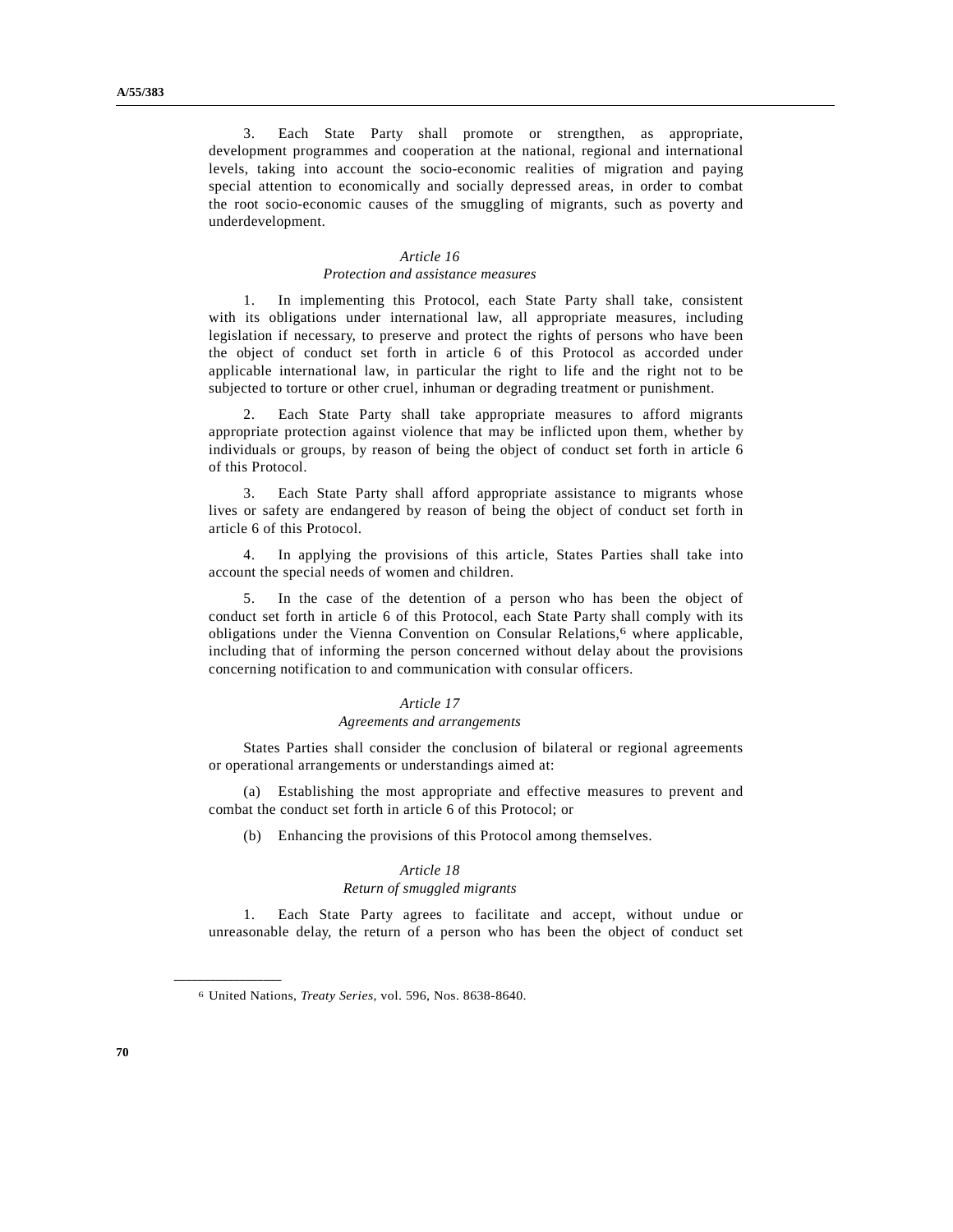forth in article 6 of this Protocol and who is its national or who has the right of permanent residence in its territory at the time of return.

 2. Each State Party shall consider the possibility of facilitating and accepting the return of a person who has been the object of conduct set forth in article 6 of this Protocol and who had the right of permanent residence in its territory at the time of entry into the receiving State in accordance with its domestic law.

 3. At the request of the receiving State Party, a requested State Party shall, without undue or unreasonable delay, verify whether a person who has been the object of conduct set forth in article 6 of this Protocol is its national or has the right of permanent residence in its territory.

 4. In order to facilitate the return of a person who has been the object of conduct set forth in article 6 of this Protocol and is without proper documentation, the State Party of which that person is a national or in which he or she has the right of permanent residence shall agree to issue, at the request of the receiving State Party, such travel documents or other authorization as may be necessary to enable the person to travel to and re-enter its territory.

 5. Each State Party involved with the return of a person who has been the object of conduct set forth in article 6 of this Protocol shall take all appropriate measures to carry out the return in an orderly manner and with due regard for the safety and dignity of the person.

 6. States Parties may cooperate with relevant international organizations in the implementation of this article.

 7. This article shall be without prejudice to any right afforded to persons who have been the object of conduct set forth in article 6 of this Protocol by any domestic law of the receiving State Party.

 8. This article shall not affect the obligations entered into under any other applicable treaty, bilateral or multilateral, or any other applicable operational agreement or arrangement that governs, in whole or in part, the return of persons who have been the object of conduct set forth in article 6 of this Protocol.

# **IV. Final provisions**

# *Article 19*

## *Saving clause*

 1. Nothing in this Protocol shall affect the other rights, obligations and responsibilities of States and individuals under international law, including international humanitarian law and international human rights law and, in particular, where applicable, the 1951 Convention<sup>7</sup> and the 1967 Protocol<sup>8</sup> relating to the Status of Refugees and the principle of non-refoulement as contained therein.

**\_\_\_\_\_\_\_\_\_\_\_\_\_\_\_\_\_\_** 

<sup>7</sup> United Nations, *Treaty Series*, vol. 189, No. 2545.

<sup>8</sup> Ibid., vol. 606, No. 8791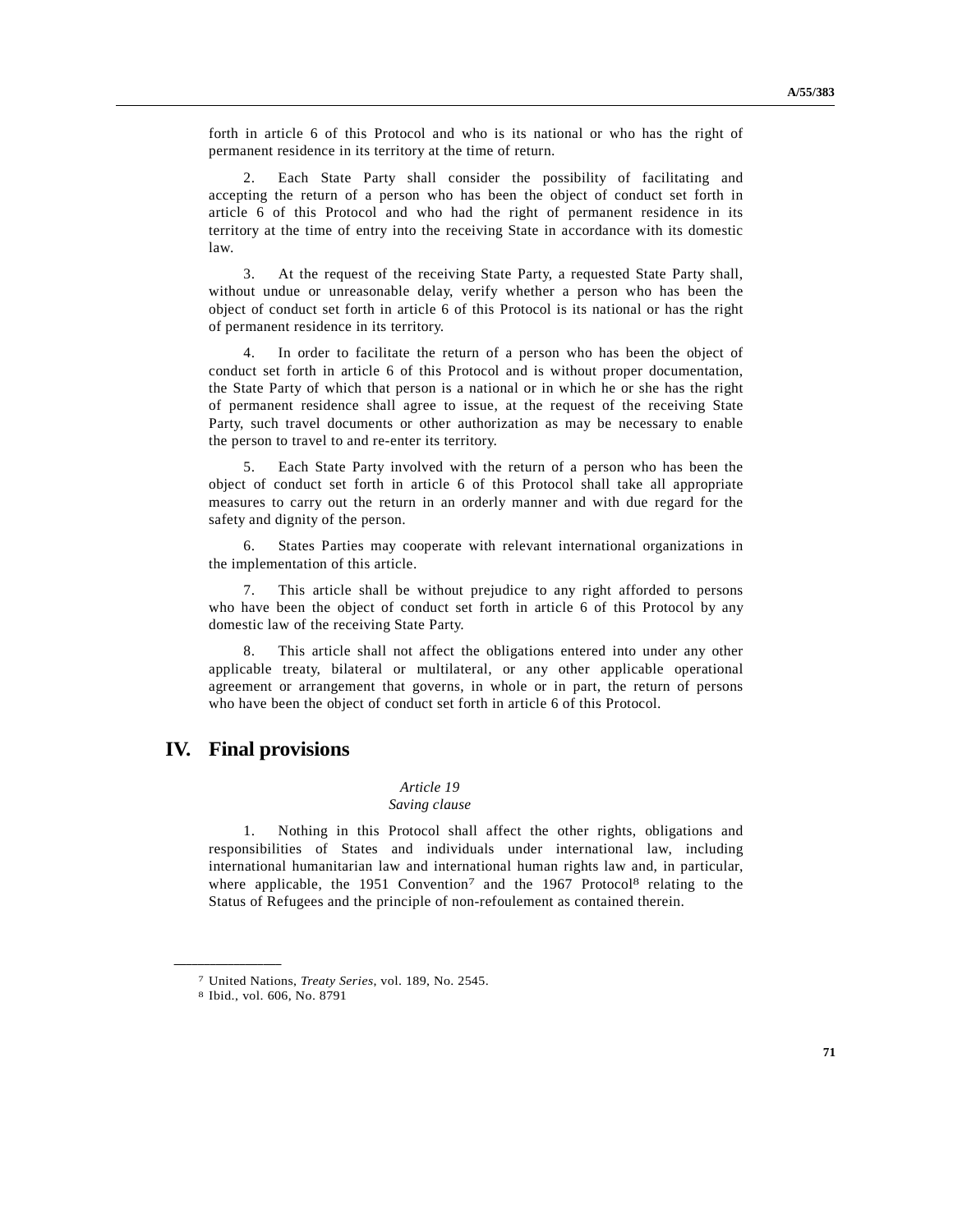2. The measures set forth in this Protocol shall be interpreted and applied in a way that is not discriminatory to persons on the ground that they are the object of conduct set forth in article 6 of this Protocol. The interpretation and application of those measures shall be consistent with internationally recognized principles of nondiscrimination.

## *Article 20 Settlement of disputes*

 l. States Parties shall endeavour to settle disputes concerning the interpretation or application of this Protocol through negotiation.

 2. Any dispute between two or more States Parties concerning the interpretation or application of this Protocol that cannot be settled through negotiation within a reasonable time shall, at the request of one of those States Parties, be submitted to arbitration. If, six months after the date of the request for arbitration, those States Parties are unable to agree on the organization of the arbitration, any one of those States Parties may refer the dispute to the International Court of Justice by request in accordance with the Statute of the Court.

 3. Each State Party may, at the time of signature, ratification, acceptance or approval of or accession to this Protocol, declare that it does not consider itself bound by paragraph 2 of this article. The other States Parties shall not be bound by paragraph 2 of this article with respect to any State Party that has made such a reservation.

 4. Any State Party that has made a reservation in accordance with paragraph 3 of this article may at any time withdraw that reservation by notification to the Secretary-General of the United Nations.

### *Article 21*

## *Signature, ratification, acceptance, approval and accession*

 1. This Protocol shall be open to all States for signature from 12 to 15 December 2000 in Palermo, Italy, and thereafter at United Nations Headquarters in New York until 12 December 2002.

 2. This Protocol shall also be open for signature by regional economic integration organizations provided that at least one member State of such organization has signed this Protocol in accordance with paragraph 1 of this article.

 3. This Protocol is subject to ratification, acceptance or approval. Instruments of ratification, acceptance or approval shall be deposited with the Secretary-General of the United Nations. A regional economic integration organization may deposit its instrument of ratification, acceptance or approval if at least one of its member States has done likewise. In that instrument of ratification, acceptance or approval, such organization shall declare the extent of its competence with respect to the matters governed by this Protocol. Such organization shall also inform the depositary of any relevant modification in the extent of its competence.

This Protocol is open for accession by any State or any regional economic integration organization of which at least one member State is a Party to this Protocol. Instruments of accession shall be deposited with the Secretary-General of the United Nations. At the time of its accession, a regional economic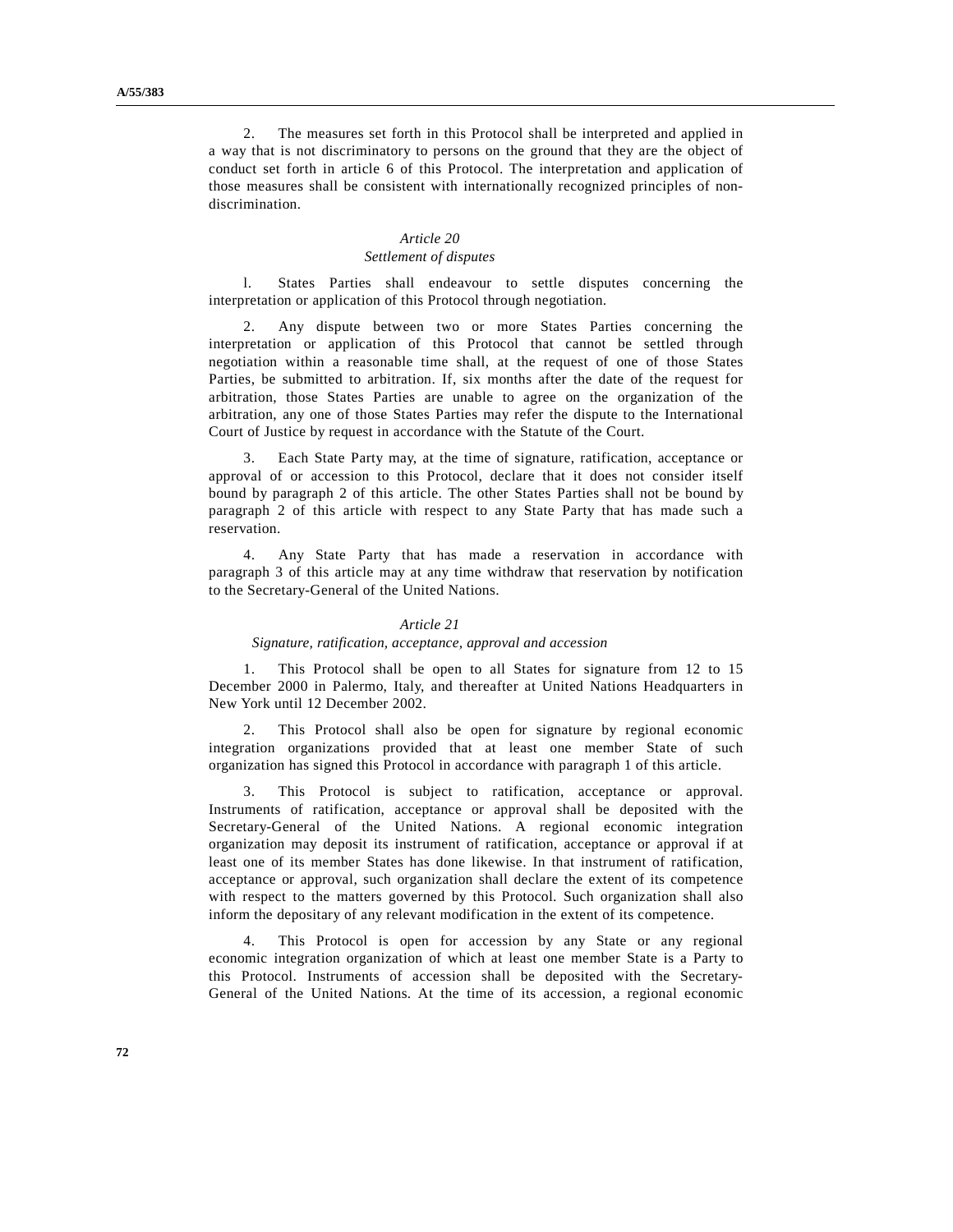integration organization shall declare the extent of its competence with respect to matters governed by this Protocol. Such organization shall also inform the depositary of any relevant modification in the extent of its competence.

### *Article 22 Entry into force*

 1. This Protocol shall enter into force on the ninetieth day after the date of deposit of the fortieth instrument of ratification, acceptance, approval or accession, except that it shall not enter into force before the entry into force of the Convention. For the purpose of this paragraph, any instrument deposited by a regional economic integration organization shall not be counted as additional to those deposited by member States of such organization.

 2. For each State or regional economic integration organization ratifying, accepting, approving or acceding to this Protocol after the deposit of the fortieth instrument of such action, this Protocol shall enter into force on the thirtieth day after the date of deposit by such State or organization of the relevant instrument or on the date this Protocol enters into force pursuant to paragraph 1 of this article, whichever is the later

# *Article 23*

#### *Amendment*

 1. After the expiry of five years from the entry into force of this Protocol, a State Party to the Protocol may propose an amendment and file it with the Secretary-General of the United Nations, who shall thereupon communicate the proposed amendment to the States Parties and to the Conference of the Parties to the Convention for the purpose of considering and deciding on the proposal. The States Parties to this Protocol meeting at the Conference of the Parties shall make every effort to achieve consensus on each amendment. If all efforts at consensus have been exhausted and no agreement has been reached, the amendment shall, as a last resort, require for its adoption a two-thirds majority vote of the States Parties to this Protocol present and voting at the meeting of the Conference of the Parties.

 2. Regional economic integration organizations, in matters within their competence, shall exercise their right to vote under this article with a number of votes equal to the number of their member States that are Parties to this Protocol. Such organizations shall not exercise their right to vote if their member States exercise theirs and vice versa.

 3. An amendment adopted in accordance with paragraph 1 of this article is subject to ratification, acceptance or approval by States Parties.

 4. An amendment adopted in accordance with paragraph 1 of this article shall enter into force in respect of a State Party ninety days after the date of the deposit with the Secretary-General of the United Nations of an instrument of ratification, acceptance or approval of such amendment.

 5. When an amendment enters into force, it shall be binding on those States Parties which have expressed their consent to be bound by it. Other States Parties shall still be bound by the provisions of this Protocol and any earlier amendments that they have ratified, accepted or approved.